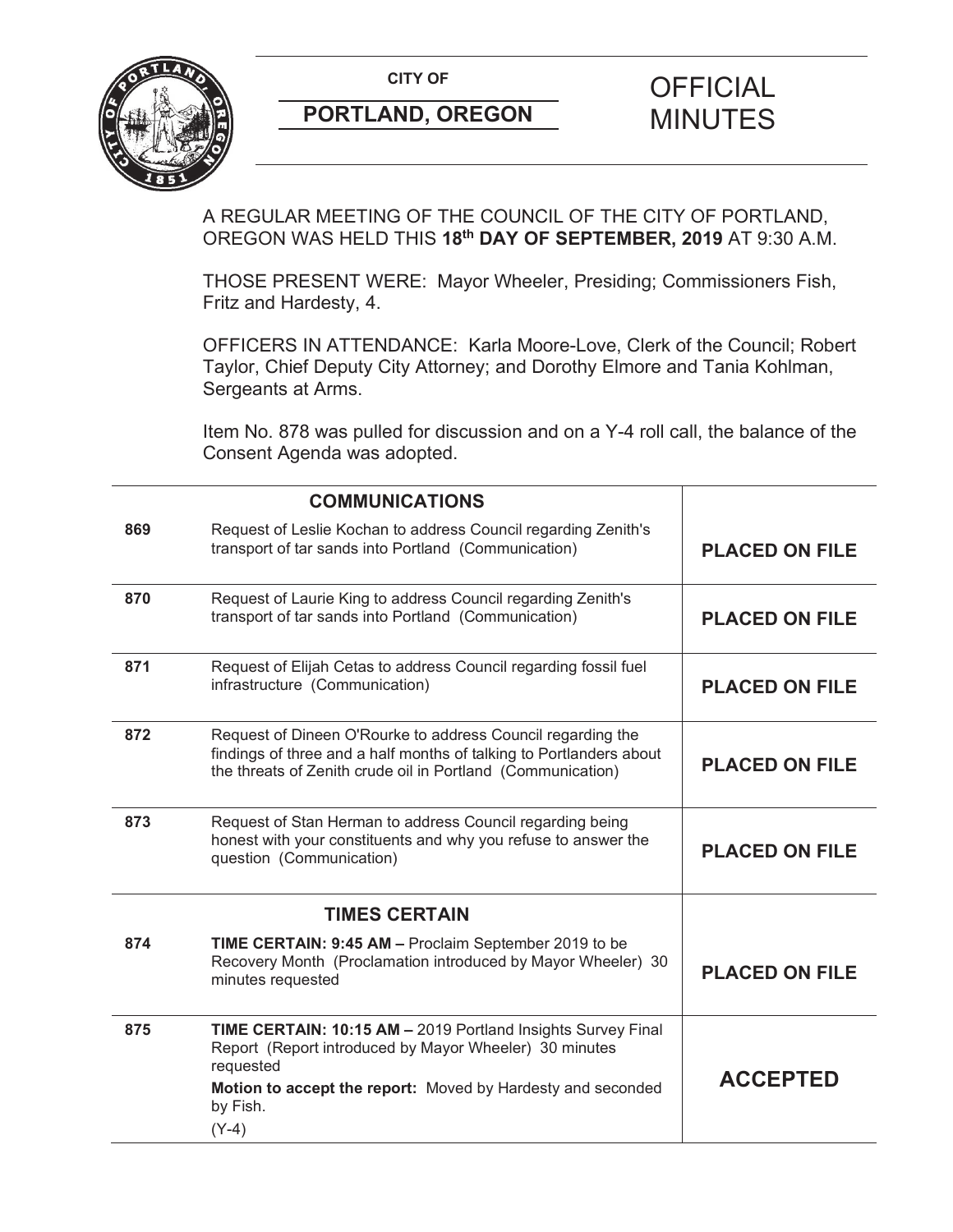| Raymond Burse, Jr. against the Hearings Officer's decision to<br>revoke the land use approval for a Type B Accessory Short-Term<br>Rental use, limited to three bedrooms and six guests, within the<br>existing house located at 2946 NE 9th Ave (Previous Agenda 822;<br><b>FINDINGS</b><br>Findings; Report introduced by Mayor Wheeler; LU 18-118937 CU)<br><b>ADOPTED</b><br>5 minutes requested<br>Motion to deny the appeal, uphold the decisions of the Hearings<br>Officer and adopt the findings: Moved by Fish and seconded by<br>Fritz. (Y-3; Hardesty absent)<br><b>CONSENT AGENDA - NO DISCUSSION</b><br><b>Mayor Ted Wheeler</b><br><b>Office of Management and Finance</b><br>Pay bodily injury claim of Ion Butuc in the sum of \$38,352 resulting<br>from a motor vehicle collision involving the Portland Police Bureau<br>189700<br>(Ordinance)<br>$(Y-4)$<br>Pay bodily injury lawsuit of Daniel Martinez in the sum of \$15,000<br>involving Portland Police Bureau (Ordinance)<br>189705<br><b>REGULAR AGENDA</b><br><b>Mayor Ted Wheeler</b><br><b>Office of Management and Finance</b><br>Create a new represented classification of Facilities Worker and<br>establish an interim compensation rate for this classification<br><b>SUBSTITUTE</b><br>(Second Reading Agenda 837)<br>189703<br>Motion to accept substitute: Moved by Wheeler and seconded<br>by Hardesty, without objection.<br>$(Y-4)$<br><b>Commissioner Chloe Eudaly</b><br><b>Office of Community &amp; Civic Life</b><br>Authorize an Intergovernmental Agreement with Portland State<br>University to conduct disability engagement and equity research<br>not to exceed \$75,000 (Ordinance) 15 minutes requested<br><b>AT 9:30 AM</b><br><b>Commissioner Amanda Fritz</b> |                      | September 18, 2019                                        |  |
|--------------------------------------------------------------------------------------------------------------------------------------------------------------------------------------------------------------------------------------------------------------------------------------------------------------------------------------------------------------------------------------------------------------------------------------------------------------------------------------------------------------------------------------------------------------------------------------------------------------------------------------------------------------------------------------------------------------------------------------------------------------------------------------------------------------------------------------------------------------------------------------------------------------------------------------------------------------------------------------------------------------------------------------------------------------------------------------------------------------------------------------------------------------------------------------------------------------------------------------------------------------------------------------------------------------------------------------------------------------------------------------------------------------------------------------------------------------------------------------------------------------------------------------------------------------------------------------------------------------------------------------------------------------------------------------------------------------------------------------------------------------------------|----------------------|-----------------------------------------------------------|--|
| <b>RESCHEDULED TO</b><br><b>SEPTEMBER 25, 2019</b>                                                                                                                                                                                                                                                                                                                                                                                                                                                                                                                                                                                                                                                                                                                                                                                                                                                                                                                                                                                                                                                                                                                                                                                                                                                                                                                                                                                                                                                                                                                                                                                                                                                                                                                       | 876                  | TIME CERTAIN: 10:45 AM - Appeal of Raymond Burse, Sr. and |  |
|                                                                                                                                                                                                                                                                                                                                                                                                                                                                                                                                                                                                                                                                                                                                                                                                                                                                                                                                                                                                                                                                                                                                                                                                                                                                                                                                                                                                                                                                                                                                                                                                                                                                                                                                                                          |                      |                                                           |  |
|                                                                                                                                                                                                                                                                                                                                                                                                                                                                                                                                                                                                                                                                                                                                                                                                                                                                                                                                                                                                                                                                                                                                                                                                                                                                                                                                                                                                                                                                                                                                                                                                                                                                                                                                                                          |                      |                                                           |  |
|                                                                                                                                                                                                                                                                                                                                                                                                                                                                                                                                                                                                                                                                                                                                                                                                                                                                                                                                                                                                                                                                                                                                                                                                                                                                                                                                                                                                                                                                                                                                                                                                                                                                                                                                                                          |                      |                                                           |  |
|                                                                                                                                                                                                                                                                                                                                                                                                                                                                                                                                                                                                                                                                                                                                                                                                                                                                                                                                                                                                                                                                                                                                                                                                                                                                                                                                                                                                                                                                                                                                                                                                                                                                                                                                                                          |                      |                                                           |  |
|                                                                                                                                                                                                                                                                                                                                                                                                                                                                                                                                                                                                                                                                                                                                                                                                                                                                                                                                                                                                                                                                                                                                                                                                                                                                                                                                                                                                                                                                                                                                                                                                                                                                                                                                                                          | $*877$               |                                                           |  |
|                                                                                                                                                                                                                                                                                                                                                                                                                                                                                                                                                                                                                                                                                                                                                                                                                                                                                                                                                                                                                                                                                                                                                                                                                                                                                                                                                                                                                                                                                                                                                                                                                                                                                                                                                                          | *878                 |                                                           |  |
|                                                                                                                                                                                                                                                                                                                                                                                                                                                                                                                                                                                                                                                                                                                                                                                                                                                                                                                                                                                                                                                                                                                                                                                                                                                                                                                                                                                                                                                                                                                                                                                                                                                                                                                                                                          |                      |                                                           |  |
|                                                                                                                                                                                                                                                                                                                                                                                                                                                                                                                                                                                                                                                                                                                                                                                                                                                                                                                                                                                                                                                                                                                                                                                                                                                                                                                                                                                                                                                                                                                                                                                                                                                                                                                                                                          |                      |                                                           |  |
|                                                                                                                                                                                                                                                                                                                                                                                                                                                                                                                                                                                                                                                                                                                                                                                                                                                                                                                                                                                                                                                                                                                                                                                                                                                                                                                                                                                                                                                                                                                                                                                                                                                                                                                                                                          |                      |                                                           |  |
|                                                                                                                                                                                                                                                                                                                                                                                                                                                                                                                                                                                                                                                                                                                                                                                                                                                                                                                                                                                                                                                                                                                                                                                                                                                                                                                                                                                                                                                                                                                                                                                                                                                                                                                                                                          | <i><b>*S-879</b></i> |                                                           |  |
|                                                                                                                                                                                                                                                                                                                                                                                                                                                                                                                                                                                                                                                                                                                                                                                                                                                                                                                                                                                                                                                                                                                                                                                                                                                                                                                                                                                                                                                                                                                                                                                                                                                                                                                                                                          |                      |                                                           |  |
|                                                                                                                                                                                                                                                                                                                                                                                                                                                                                                                                                                                                                                                                                                                                                                                                                                                                                                                                                                                                                                                                                                                                                                                                                                                                                                                                                                                                                                                                                                                                                                                                                                                                                                                                                                          |                      |                                                           |  |
|                                                                                                                                                                                                                                                                                                                                                                                                                                                                                                                                                                                                                                                                                                                                                                                                                                                                                                                                                                                                                                                                                                                                                                                                                                                                                                                                                                                                                                                                                                                                                                                                                                                                                                                                                                          |                      |                                                           |  |
|                                                                                                                                                                                                                                                                                                                                                                                                                                                                                                                                                                                                                                                                                                                                                                                                                                                                                                                                                                                                                                                                                                                                                                                                                                                                                                                                                                                                                                                                                                                                                                                                                                                                                                                                                                          | *880                 |                                                           |  |
|                                                                                                                                                                                                                                                                                                                                                                                                                                                                                                                                                                                                                                                                                                                                                                                                                                                                                                                                                                                                                                                                                                                                                                                                                                                                                                                                                                                                                                                                                                                                                                                                                                                                                                                                                                          |                      |                                                           |  |

**\*881** Authorize an Intergovernmental Agreement with the State of Oregon for Administrative Review Services related to the Open and Accountable Elections Program (Ordinance) (Y-4) **189704**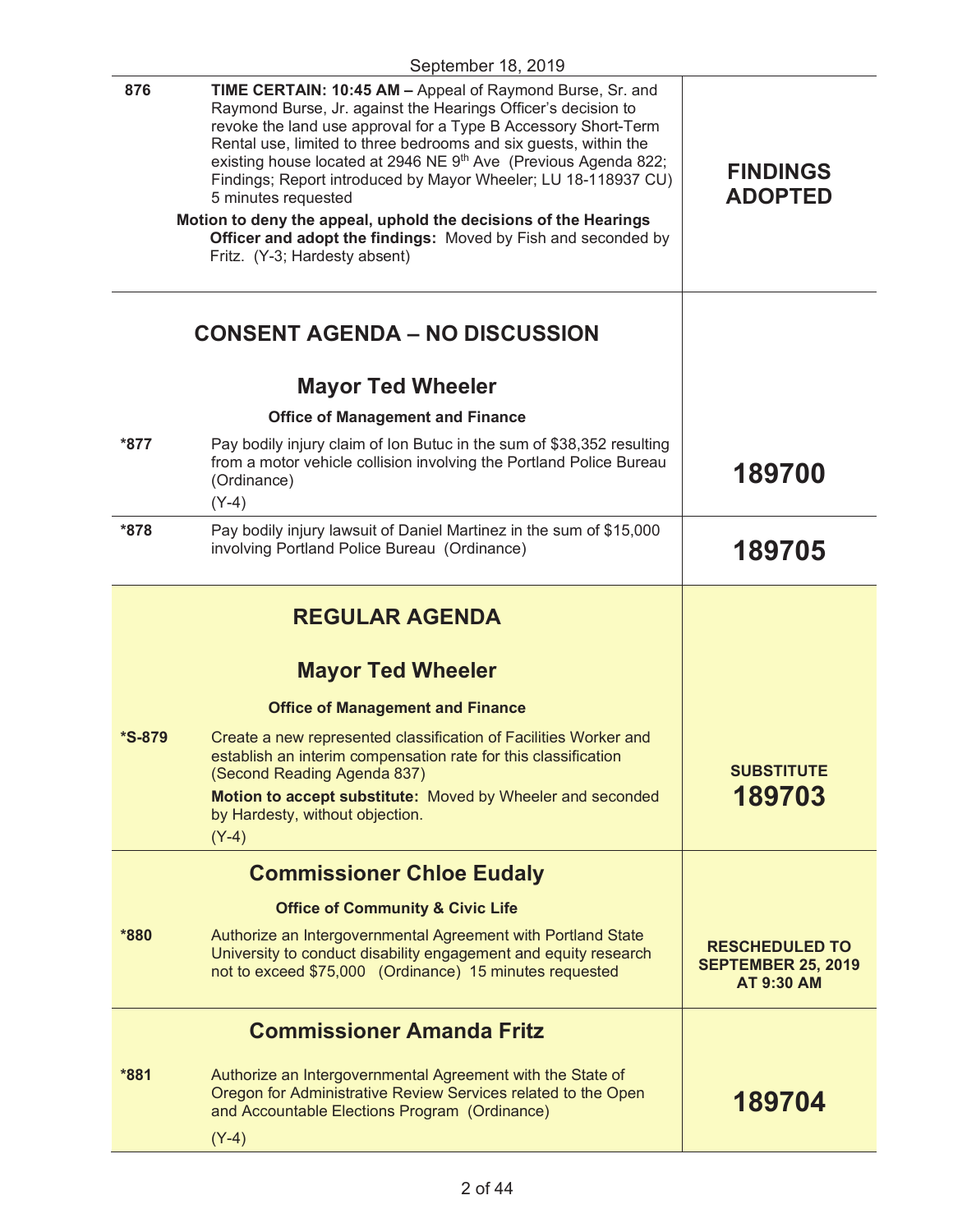|                                         | <b>Water Bureau</b>                                                                                                                                                                                                                                                                                                                         |                                                                         |
|-----------------------------------------|---------------------------------------------------------------------------------------------------------------------------------------------------------------------------------------------------------------------------------------------------------------------------------------------------------------------------------------------|-------------------------------------------------------------------------|
| 882                                     | Authorize a construction contract with Northbank Civil and Marine,<br>Inc. in the estimated amount of \$4 million for the investigation and<br>repairs of a subdrain in the Bull Run Dam 2 Spillway under the<br>auspices of a Declaration of an Emergency per ORS 279C.335<br>Competitive bidding; exceptions and PCC 5.33.130 (Ordinance) | <b>REFERRED TO</b><br><b>COMMISSIONER OF</b><br><b>PUBLIC UTILITIES</b> |
|                                         | <b>Commissioner Nick Fish</b>                                                                                                                                                                                                                                                                                                               |                                                                         |
| <b>Bureau of Environmental Services</b> |                                                                                                                                                                                                                                                                                                                                             |                                                                         |
| 883                                     | Authorize a competitive solicitation and contract to procure<br>electrical switchgear and medium-voltage substation transformers<br>for the Columbia Boulevard Wastewater Treatment Plant Project<br>No. E10897 for an estimated amount of \$3.5 million (Second<br>Reading Agenda 860)<br>$(Y-4)$                                          | 189701                                                                  |
| 884                                     | Authorize a competitive solicitation and contract with the lowest<br>responsible bidder and provide payment for construction of the<br>Columbia Slough Outfall 100 Drainage Retrofits for Water Quality<br>Project No. E10689 for an estimated cost of \$1,760,000 (Second<br>Reading Agenda 861)<br>$(Y-4)$                                | 189702                                                                  |

At 12:00 p.m., Council recessed.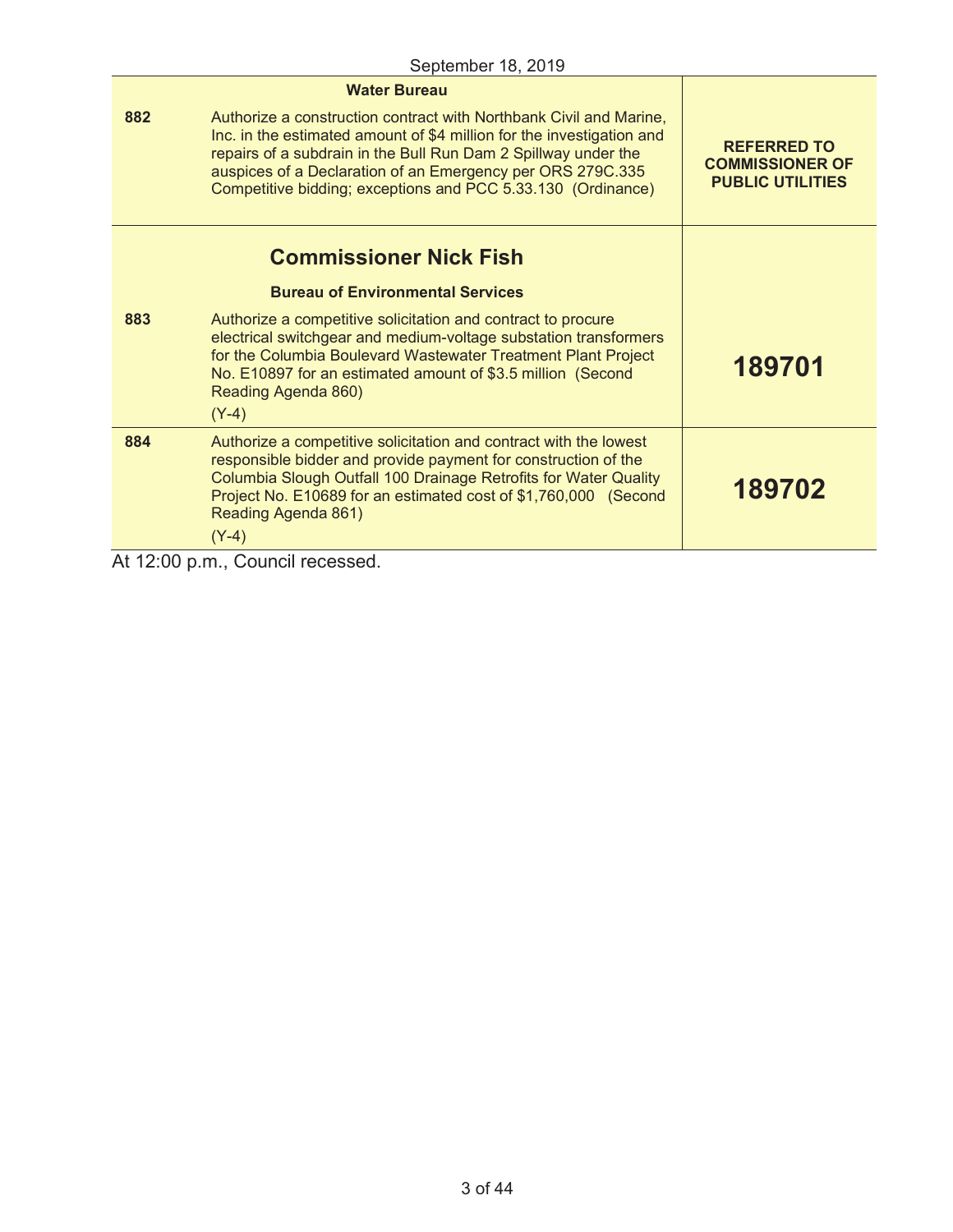A RECESSED MEETING OF THE COUNCIL OF THE CITY OF PORTLAND, OREGON WAS HELD THIS **18th DAY OF SEPTEMBER, 2019** AT 2:00 P.M.

THOSE PRESENT WERE: Mayor Wheeler, Presiding; Commissioners Fritz and Hardesty, 3.

OFFICERS IN ATTENDANCE: Karla Moore-Love, Clerk of the Council; Naomi Sheffield, Deputy City Attorney; and Rafael Duenas and John Paolazzi, Sergeants at Arms.

| 885 | <b>TIME CERTAIN: 2:00 PM - Proclaim September 15 to October 15,</b> |                       |
|-----|---------------------------------------------------------------------|-----------------------|
|     | 2019 to be Latinx Heritage Month (Proclamation introduced by        |                       |
|     | Mayor Wheeler and Commissioner Fritz) 45 minutes requested          | <b>PLACED ON FILE</b> |

At 2:31 p.m., Council adjourned.

## **THURSDAY, 2:00 PM, SEPTEMBER 19, 2019**

## **DUE TO LACK OF AGENDA THERE WAS NO THURSDAY 2:00 PM MEETING**

# **MARY HULL CABALLERO**

Auditor of the City of Portland

Karla Moore-Loye Date: 2020.04.27 Digitally signed by Karla Moore-Love 13:21:20 -07'00'

By Karla Moore-Love Clerk of the Council

For a discussion of agenda items, please consult the following Closed Caption File.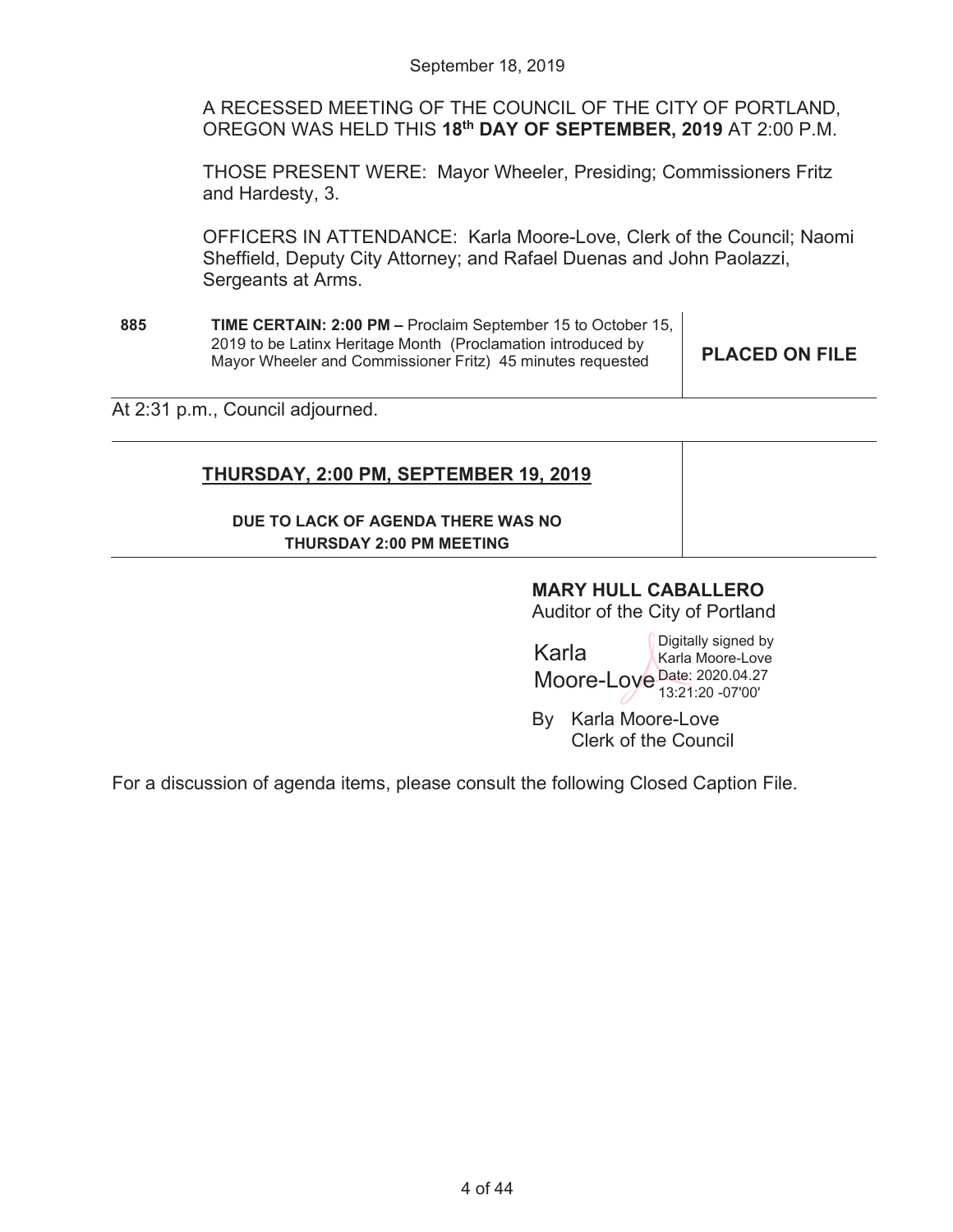**This file was produced through the closed captioning process for the televised City Council broadcast and should not be considered a verbatim transcript. Key:** \*\*\*\*\* **means unidentified speaker.** 

## **September 18, 2019 9:30 AM**

**Wheeler:** Good morning everybody. Welcome to Portland city hall. This is the wednesday, september 18, 2019 morning session of the Portland city council. Good morning, Karla, please call the roll.

**Hardesty:** Here. **Eudaly: Fritz:** Here. **Fish:** Here.

**Wheeler:** Here. And now we will hear from robert on the rules of conduct. Thank you. Good morning, robert.

**Robert Taylor, Chief Deputy City Attorney:** Thank you, mayor. Welcome to the Portland city council. The council represents all Portlanders and meets to do the city's business. The presiding officer preserves order and decorum during the city council meetings so everyone can feel welcomed, comfortable, respected and safe. To participate in the council meetings you may sign up in advance with the council clerk's office for communications to briefly speak about any subject. You may also sign up for public testimony on resolutions or the first readings of ordinances. Your testimony should address the matter being considered at the time. If it does not, you may be ruled out of order. When testifying, please state your name for the record. Your address is not necessary. Please disclose if you are a lobbyist. If you are representing an organization, please identify it. The presiding officer determines the length of testimony. Individuals generally have three minutes to testify unless otherwise stated. When you have 30 seconds left, a yellow light goes on, when your time is done, a red light goes on. If you are in the audience and would like to show your support for something that is said, please feel free to do a thumbs up. If you want to express that you do not support something, please feel free to do a thumb's down. Please remain seated in council chambers unless entering or exiting. If you are filming the proceedings, please do not use bright lights or disrupt the meeting. Disruptive conduct such as shouting or interrupting testimony or council deliberations will not be allowed. If there are disruptions, a warning will be given that further disruption may result in the person being ejected for the remainder of the meeting. After being ejected, a person who fails to leave the meeting is subject to arrest for trespass. Thank you for helping your fellow Portlanders feel welcome, comfortable, respected and safe.

**Wheeler:** Very good. Thank you, robert. And Karla, it's my understanding the first four people on communications would like to come up together.

**Moore-Love:** All right. I can read those four. Yes.

**Item 869** 

**Item 870: Laurie King is ill and Elijah Cetas has requested to speak for her. Item 871: Elijah Cetas has given his spot to Dr. Theodora Tsongas.** 

**Item 872** 

**Moore-Love:** If you want to come on up?

**Wheeler:** Good morning, if you could restate your name for the record, please.

**Leslie Kochan, Portland Jobs with Justice:** How is this?

**Wheeler:** That's perfect. Thank you. You bet, thank you.

**Kochan:** Good, okay. So, hi, my name is leslie kochan. I am here today on behalf of climate jobs, a project of Portland jobs with justice. Climate jobs urges the city of Portland to fully integrate the needs of workers into it's climate change planning and implementation process. We have three recommendations. First the city's climate action plan and climate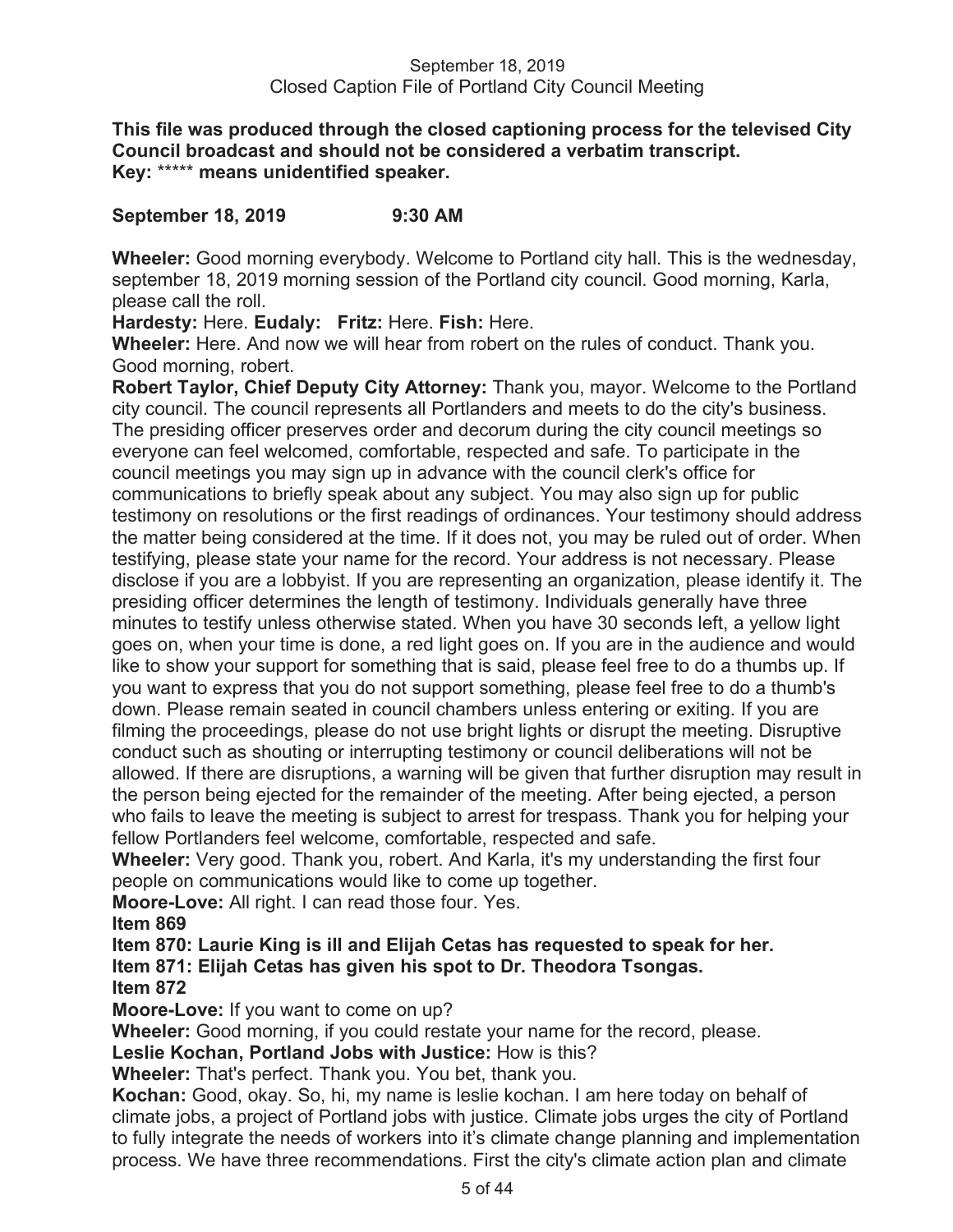emergency resolution should acknowledge workers who are on the front line of climate change. These workers include those who are exposed to dangerous air emissions and spills due to their work in fossil fuel or fossil fuel dependent industries. They include petrochemical workers, diesel equipment operators, and asphalt paving workers, among others, and they include those workers who are adversely affected by hotter weather and extreme weather events. For instance, construction workers, letter carriers, firefighters, and responders to flood waters that may contain hazardous materials and pathogens. Second recommendation, the action plan and emergency resolution should acknowledge front line workers who are in need of a just transition. We laud the city for its support of a green new deal with a just transition for workers in its emergency resolution section m. However, elsewhere in these documents, workers are not included as members of the just transition community. This omission of workers is ironic, as the term, just transition, comes from the labor movement. In 1993, oil chemical and atomic workers union leaders tony masonky coined the expression, superfund for workers. This was based on his understanding that workers should not be abandoned as jobs are lost during the transition away from unhealthy and dangerous industries. In 1997, the oil chemical and atomic workers union endorsed the term "just transition," in lieu of superfund for workers. Third recommendation, the city of Portland should bring labor unions to the table to develop plans and strategies that support front line workers. Labor has a role to play in the creation of a stronger and more inclusive climate plan and emergency resolution. Labor has the expertise necessary to develop robust health and safety strategies for those workers who face dangerous exposures and extreme weather. The city should commit to working on such a strategy. Labor has the knowledge to assist the city with its role in a just transition for workers as part of the green new deal. The city's support for implementation of the Portland clean energy fund is but one example of how cities can support meaningful change that will benefit all front line groups and should serve as a positive starting point for future efforts. Thank you for considering our comments.

**Wheeler:** Thank you, and those are excellent comments. I appreciate it. Commissioner hardesty.

**Hardesty:** Excuse me, mayor?

**Wheeler:** Commissioner Hardesty.

**Hardesty:** Thank you so much for those comments. I just want to correct one thing you said. It wasn't the city that did the Portland clean energy fund. It was the people of the city of Portland.

**Kochan:** No, I just wanted to thank the city for supporting that effort, though, in the form of the city of Portland staff, in particular, and the process that's going on now. But thank you, yes, I know a lot of front line organizations led that effort.

**Wheeler:** Great, thank you. And could I get a copy of your written comments, either by email or if you have happen to have an extra set today?

**Kochan:** Yes, I can leave it.

**Wheeler:** If you would not mind leaving it with Karla, then we can all get a copy. That would be great.

**Kochan:** I will do that.

**Wheeler:** I appreciate it.

**Kochan:** Thank you.

**Wheeler:** Good morning. Welcome.

**Dr. Theodora Tsongas, Oregon Physicians for Social Responsibility:** Hi. Good morning, mayor and commissioners. I am dr. Theodora tsongas. I'm speaking on behalf of Oregon physicians for social responsibility and the center for sustainability economy, to call your attention to the health effects of exposure to methyl diphenyl isocyanate or mdi. Zenith plans to apply for a permit to the city of Portland to build a pipeline to transfer mdi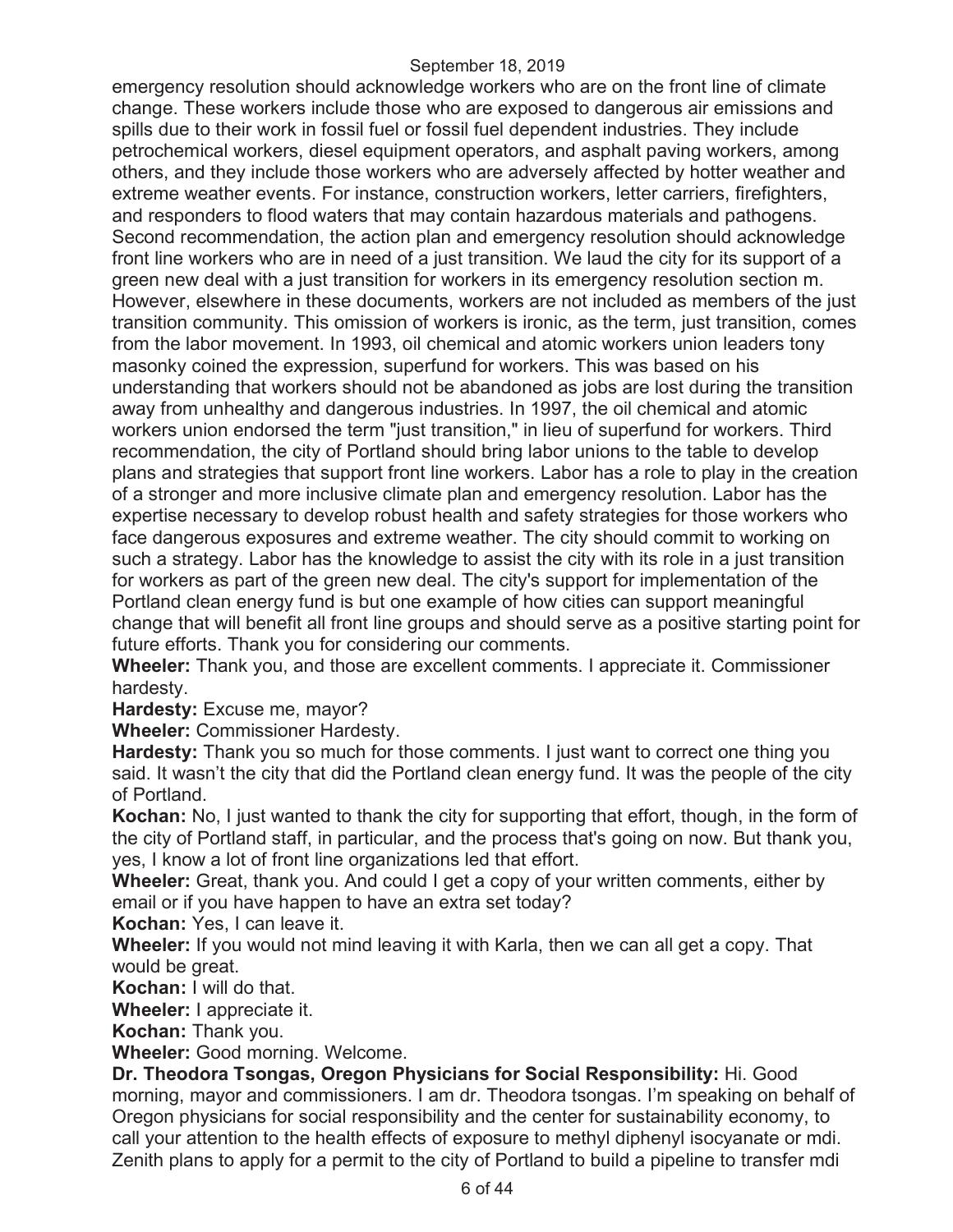under front avenue. Mdi is a member of the family of hazardous chemical, isocyanates. Most famous is these is methyl isocyanate gas. The material released in bhopal india in 1984, which killed 3,800 people and harmed many thousands more. Concern raised by that devastating incident about lack of community preparedness, communication, and knowledge and preparation for industrial accidents resulted in the passing of the federal emergency planning and community right to know act. Also, known as SARA title three. This law is designed to help local communities protect public health safety and the environment from chemical hazards. Mdi is a diisocyanate. Diisocyanates are highly reactive compounds used in the production of polyurethane foams, elastomers, paints and adhesives. They are skin and lung sensitizers, and are one of the most important causes of occupational asthma worldwide. Mdi binds to dna and has been shown to induce gene mutations and chromosomal damage. A metabolite of mdi, methylenedianiline has been found in mdi exposed humans and is a carcinogen. Exposure can occur by inhalation and also by absorption through the skin. Sensitization may result from a single high exposure or intermittent low exposures. People who become sensitized to mdi may experience life threatening asthma attacks when subsequently exposed to even extremely low levels of isocyanates. Do-it-yourselfers without appropriate personal protection are also at risk from these products. We must also consider possible differential effects on the health of infants, children, and other sensitive populations who might be at greater risk of exposure or be more sensitive to toxins than healthy adults. In view of these health concerns, it's incumbent upon the city to give careful consideration before approving a permit that would allow zenith to build a pipeline for mdi. There would always be the risk of accidental or intentional releases of mdi during the storage, or transport of materials to or from the zenith facility in Portland. We do not want to run the risk of becoming the next Bhopal. The city must consider requiring companies engaged in moving toxic or flammable materials through the city to report to city officials the exact amounts and type of materials that are being moved prior to moving them. This minimal level of public disclosure is necessary to save lives and it should be required here in Portland. Thank you for your consideration of our concerns.

**Wheeler:** Thank you, Dr. Tsongas. We appreciate it. Good morning.

**Ella Shriner, Portland Youth Climate Council:** Good morning. My name is ella shriner. I'm 17 years old, a senior at grant high school and a founding member of the Portland youth climate council.

**Dineen O'Rourke, 350 PDX: And g**ood morning. My name is dineen o'rourke. I am 24 years old. I'm an organizer with 350 pdx in the sunrise movement.

**Shriner:** Four years ago we were inspired when Portland enacted resolutions opposing fossil fuel infrastructure and oil trains, the first of their kind in the nation. We felt real hope. I was right here when that happened, testifying in support of these resolutions to the city council and when it passed unanimously, I felt true pride for my city.

**O'Rourke:** But now, mayor and commissioners, we wonder what that all meant. We now have a houston-based company importing tar sands oil mined destructively on native territory known to many as alberta, canada, and coming into our city on bomb trains that could explode at any moment. We know you all know these threats, and many of you are working hard to try to stop this company from doing business in our city. We thank you for your efforts so far, but we need more.

**Shriner:** I want to take a moment to congratulate you, mayor wheeler on being selected as a speaker at the c40 mayors' summit in copenhagen next month. This is a great honor. However I do not believe that any city or mayor can be described as a climate leader if the most polluting form of energy on the entire planet is still allowed to be imported by train and stored for export within our own city. It's that simple. The city of Portland is committing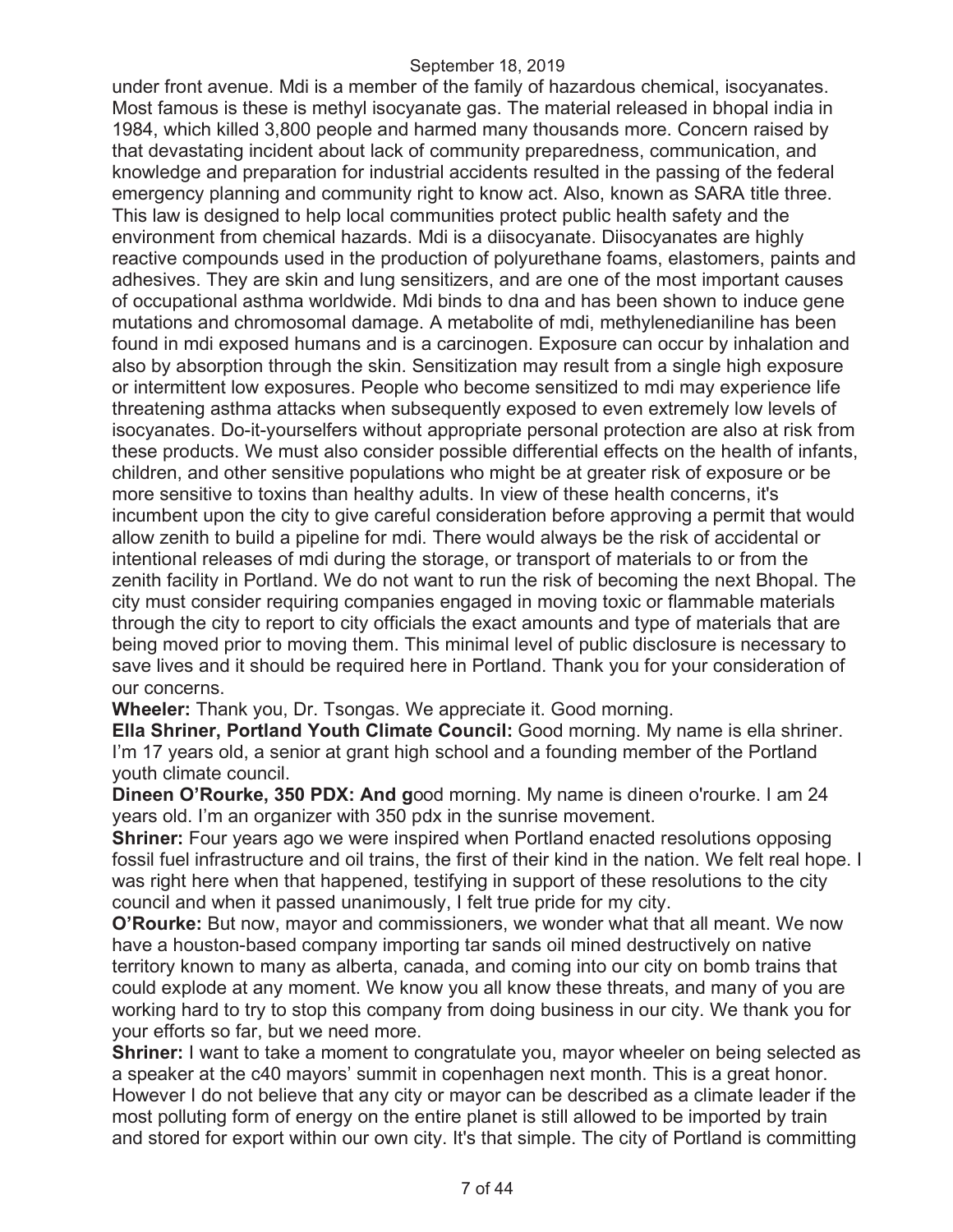a crime by allowing zenith to operate in our city for this long. This is nothing to receive accolades about.

**O'Rourke:** We need you to take risks that seem unimaginable for a city government to do. This is what these times demand of us. We need you to accept that you could be sued by this company and take that risk anyway. Is the threat of thousands of Portlanders being vaporized by an oil train derailment greater than the threat of a lawsuit? What are our lives and our futures worth?

**Shriner:** So in two days, we will be back. With thousands more behind us, adults and students, people of all ages going on strike from our day-to-day lives to demand bold, creative, and courageous action to stop this crisis. That is what I have seen this council do before, four years ago, and that's what I need to see you all do again now.

**O'Rourke:** Our community is standing behind us, in this room right now, and across this region echoing the call to stop zenith now. We today are presenting to you 6,436 names and also 500 more just mailed to us this morning, all gathered by community members across the region who, for months, had face-to-face conversations with thousands upon thousands of people, educating them about this issue, and the city's responsibility to stop it.

**Shriner:** Are you looking for a way to stand in solidarity with us on friday while we are striking? We, along with all 6,936 of these people here urge you to deny any upcoming permits that zenith applies for and issue an immediate stop work order on zenith operations.

**O'Rourke:** We will see you here in two days.

**Shriner:** Thank you.

**Wheeler:** Thank you. Commissioner hardesty.

**Hardesty:** I just wanted to thank you so much. I am so proud that we have young people who are leading in our climate crisis and I appreciated you being here. I appreciate your knowledge about the need for us to do something bold. We absolutely agree. We should, we need to do something bold. But we also have to do things that are legal, right? And of course, I just want you to know that we are looking into every opportunity that we have to make Oregon the most unattractive place for companies like zenith to operate in, right? So, thank you for being here. Just know we're on it. Even though you are not seeing it or hearing it, know that we are working on this. Okay. Thank you.

**Wheeler:** Commissioner Fritz.

**Fritz:** Thank you, and I remember that day four years ago, too. We knew that we were facing an uphill battle because we don't regulate the railroads, and with the federal government in the state it is, we are not only want to do something legal, because we're not afraid of getting sued. We've been sued almost -- we get sued all the time, in fact, sometime -- we won on the not expanding --

**Wheeler:** That's true.

**Fritz:** Fossil fuel infrastructure. We need to do things that are actually going to be effective, and so we cannot stop the trains from coming in. I encourage you to continue doing what you're doing and raising the visibility, raising more people to speak out about this, because there's a great power in public shaming and public outrage, as well as in government's actions that, as, from our end, we're doing what we can, so thank you for the 6,000 signatures, for making people aware of this. We are in a climate emergency, and I appreciate that you are doing your part, and we will do ours.

**Wheeler:** A quick, a couple of quick points. I wasn't going to talk on communications today, I promised. But this, this is a really important issue. It's an important week, and I appreciate our young people being here, I appreciate our experienced dedicated people who have been fighting this battle for many years being here, as well. Number one, with regard to the climate emergency declaration, we were actually going to pass that today.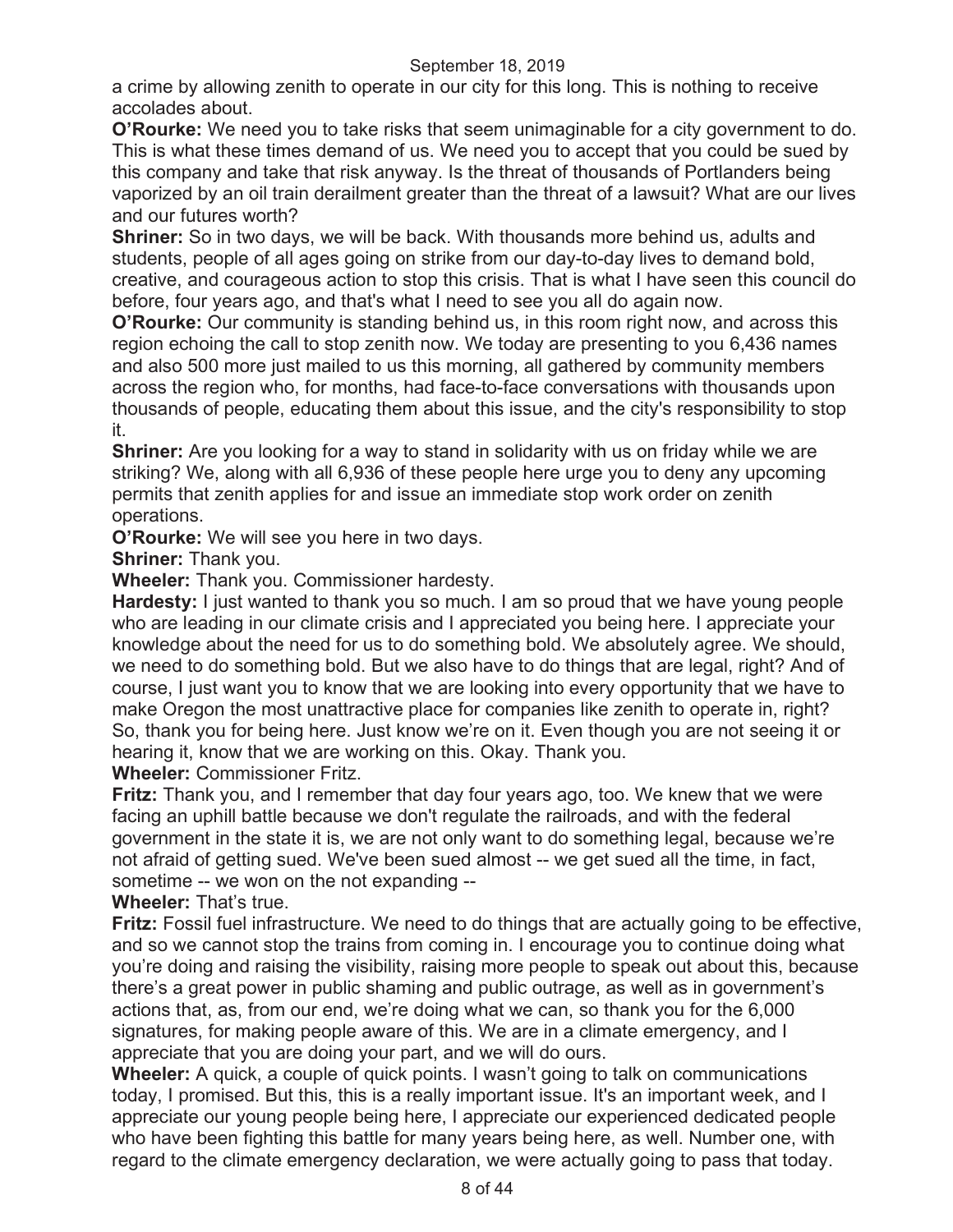That was the original plan. We wanted it to coincide with this, this global movement. But an interesting thing happened. As people saw the emergency declaration, they said wait a minute, we want to participate. And so we've seen a broader and broader array of community groups, organizations, leaders, community members and others wanting to participate in this, and provide specific action steps along the lines of the kind that you proposed around labor, which by the way, I am receiving very well. I think those are really good ideas. So what we, we decided we would slow it down a bit. It wouldn't be ready this week. We'll take a little more time. We are going to include more community organizations, and that includes a lot of people who historically not had the opportunity to participate in the development of these kinds of declarations, and there is a real hunger for them to be more specific and action oriented so we decided it was worth it to slow it down to include more people and frankly generate more enthusiasm in the community for the work we're, we are trying to do. You also raised the question of what happened after my colleagues passed the 2016 ordinance limiting the expansion of fossil fuels. What happened was key components of it were remanded by the courts back to city hall. I'm pleased to say our legal counsel, including robert sitting over there in the box, had been working very hard on it, and in the very near future we will be bringing back a, a new ordinance that we believe addresses the legal questions for which it was remanded back to city hall so we have not forgotten about it. We haven't given up on it, and I am bringing it back, and I wanted you to know that. We appreciate you being here. There is a lot of people here in the audience who are also here supporting your comments, and I thank you for your leadership. I thank you for the action you are engaged in on friday. I'm sorry, I personally will not be here but you have my support, and I am really proud and appreciative of what you are doing to raise awareness for these important issues. One more thing, and then I will stop, colleagues. I had the privilege of meeting with, I think, it was about 45 students late last week. They were predominantly from lincoln high school, but there was a contingent of young people who had come from germany. And what they all had in common was they were taking courses on environmental justice. And they wanted to come to me and express their opinions and their thoughts with regard to the climate situation, the climate emergency, zenith, the work that we are doing around fossil fuel ordinances, and what they underscored to a person regardless of what their specific objectives were, it was the sense of urgency. The sense of immediacy, that you have expressed here. The need to think bolder, the need to be willing to take risks, and I want you to know that I heard that message. I hear it today. I heard it then and I understand that message, and I appreciate you bringing it here today to underscore it again. Thank you all. Appreciate it very much. And I am going to keep the signatures. They are nicely boxed, by the way. I appreciate that. We'll put them in a prominent location up in the mayor's office for all to see. Thank you. Karla, I believe we have one more individual on communications.

**Item 873** 

**Wheeler:** Is stan here?

**Fish:** Let's go on.

**Wheeler:** What?

**Fish:** Let's move forward.

**Wheeler:** Is he not here?

**Moore-Love:** He's here. He did not get a seat. He's coming.

**Wheeler:** Oh he's coming from downstairs, upstairs.

#### **[inaudible whispering]**

**Wheeler:** Ok, very good. Good morning, stan.

**Stan Herman:** Good morning, Mr. mayor. I think we are probably getting a little tired of this. It wasn't a good soccer game the other night either, was it.

**Fritz:** It was good to see you there, Stan.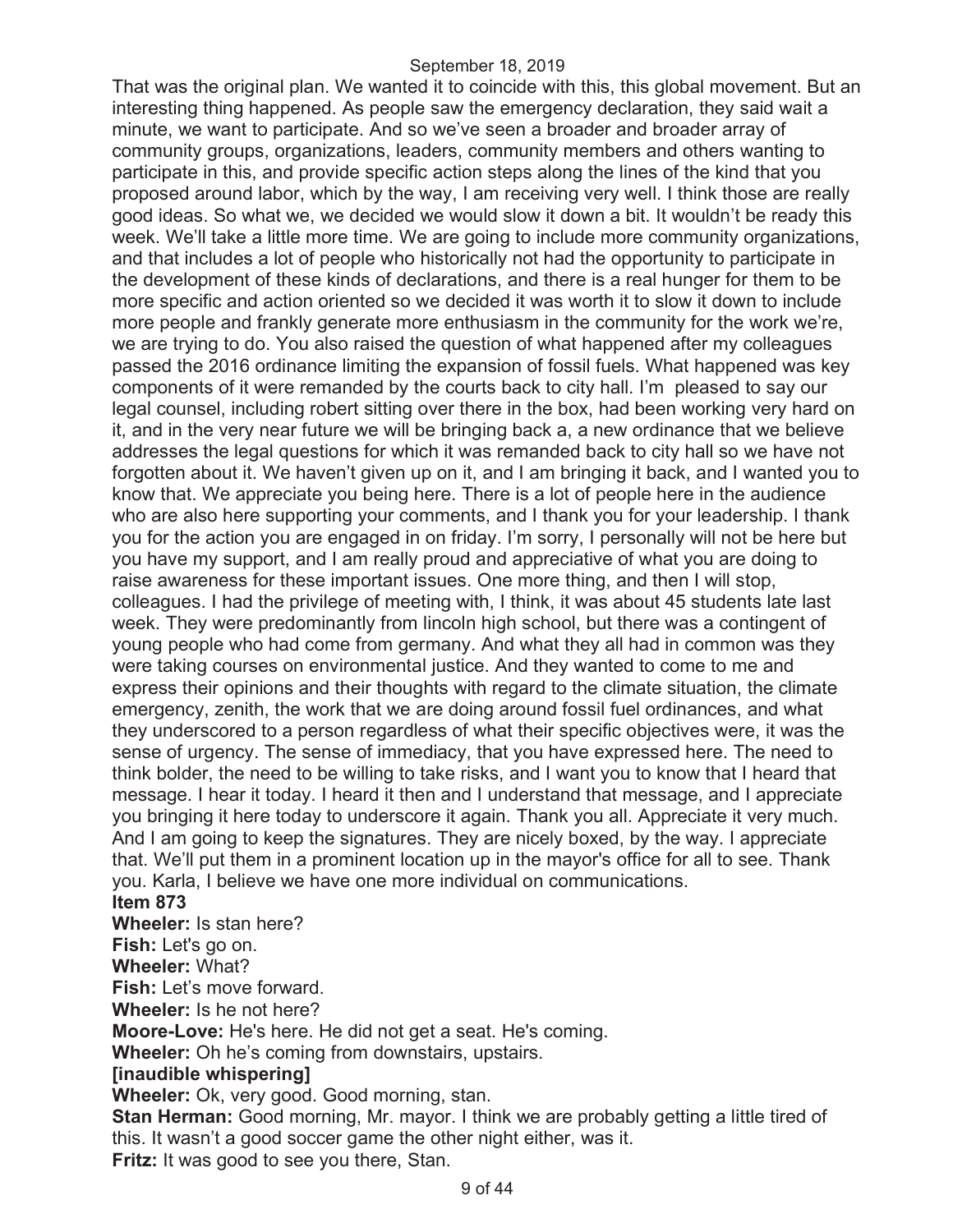**Herman:** Like I stated before, you know, I've got to switch this from a business communication to a political agenda. Something that happened a few weeks ago, the city of Portland bds, mr. Schumacher asked for my company to provide him some information to bds and the fire department, and the meeting regarding the extraction processes and to educate them of the process. My top management responded, and we went and met with bds and 23 people to go over issues and clear up some questions that the bds had. I get no response from their top manager, the mayor and the council members, when I have a need. I want you to be honest with your constituents, third and four months now, Portland, Oregon, mayor, council commissioners will not answer their constituents questions. As of september 18<sup>th</sup>, today, 464 days ago, mr. Mayor, you said that you would arrange a meeting with me and a city representative for the police department --

**Wheeler:** Stan, I met, I'm sorry to interrupt, but as you know, I did meet with you. I met with you.

**Herman:** Can I finish?

**Wheeler:** Go for it.

**Herman:** You said you would arrange a meeting with me and the attorney from the police department. We did meet. That did not happen. Why no meeting? You did have me meet with commissioner robert king, and we started off with some great conversation, a great meeting. But, the last email I sent him on july 30<sup>th</sup>, 2019 was received and not answered. I just want you to be honest with your constituents and tell me, all the constituents watching this meeting why you are not giving me an opinion to my question. Who would like to respond first?

**Wheeler:** Does that complete your testimony?

**Herman:** Yes, sir.

**Wheeler:** Thank you.

**Fish:** Thank you.

**Wheeler:** All right, next up is the consent agenda. Karla, have any items been pulled? Commissioner Fritz?

**Moore-Love:** Yes, we've had --

**Fritz:** I just, Mr. Herman, I have copies of my response which I can give you, and I responded three times.

**Wheeler:** And I could send them again, but it's going to fall on deaf ears. No items have been pulled off the consent agenda?

**Item 878** 

**Moore-Love:** Yes 878 was pulled by dan handelman.

**Wheeler:** Very good, please call the roll on the remainder of the consent agenda.

**Hardesty:** Here, uh yes. [laughter] **Fritz:** Aye. **Fish:** Aye.

**Wheeler:** I am also here, and I vote Aye. [gavel pounded] The consent agenda is adopted. **Item 874** 

**Wheeler:** Next item please is first time certain item 874. Colleagues, today we have a -- **Fritz:** Could we just wait for a second because people are moving around.

**Wheeler:** Oh I'm sorry, yeah, sure.

**Hardesty:** Moving in, moving out.

**Wheeler:** Changing in the dark.

**Fish:** Mayor, should we invite people forward while we are waiting?

**Wheeler:** Yes, why don't we go ahead doing this.

**Fish:** Mike Marshall?

**Wheeler:** This is somewhat different and exciting because Oregon recovers is sponsoring this proclamation to bring awareness around Oregon's rankings forth in addiction rate and 50th in access to addiction treatment. They are building a coalition to help make Oregon a recovery state, mayors in bend, medford, and eugene have all issued similar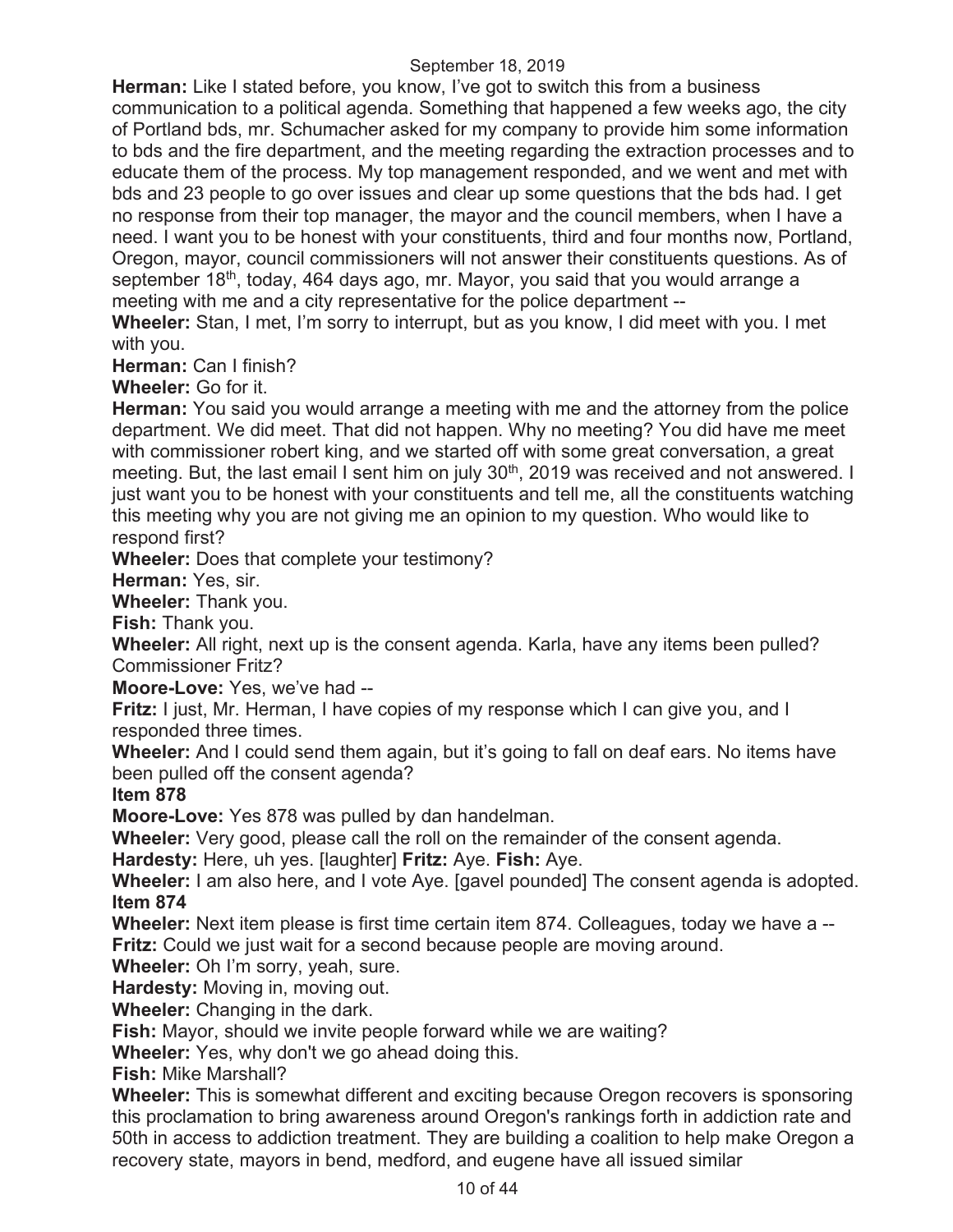proclamations, and I know that Multnomah county is expected to take this up on the 19th. So this is truly an organic community-led proclamation that's coming here, I think it's very exciting, and we welcome our first speakers here. I also want to acknowledge that state representative tawna sanchez is here, as well. We are appreciative of her leadership. Thank you. Good morning.

**Se-ah-dom Edmo:** Good morning. My name is Se-ah-dom Edmo, and I am the co-chair of Oregon recovers. I am here today to kind of act as our mc, I guess, for lack of a better words. I am a child of a person in long-term recovery. My dad has been in recovery all my life. He's originally from Celilo, and as many of you know, up the river, and I just want to thank you on behalf of Oregon recovers for having -- for giving us some time on today's agenda on behalf of many of your constituents, who are involved with Oregon recovers, and I just would like to take a moment to acknowledge those folks in the room. If you are a person in long-term recovery, I would love for you to please stand. [applause] Oregon recovers was launched two years ago. We came together, and our main mission was to fix the fractured and incomplete addiction recovery system, so we are made up of folks who are in long-term recovery, their friends and family, and the folks who care for them, so our treatment providers, our peer mentors, etc, and you know, as a daughter of a traditional storyteller I like to say that words are important, and it's important to us that we say fractured and incomplete and not failed or broken. We want to recognize that there are a lot of providers out there who are doing hard work every day to save lives and recognize those folks in their work, as well. But we all know that Oregon families and families certainly in the Portland metropolitan area are hurting because of addiction, because of this disease. And my own personal involvement is because I have lost family members, my uncle, Matt, not a couple of blocks from here because of addiction. So, that brings me not only personally but professionally to this work. Today you join city council colleagues in bend, medford, and eugene who are also recognizing addiction as a public health crisis. And are moving in solidarity with their local communities, as well. More cities are expected to officially join this movement before the year's end as well as the other thing that's happening right now is the statewide alcohol and drug policy commission is looking to come out with a strategic plan to begin to address the issue of addiction and come up with some more robust recovery-based metrics. To hear more about Oregon recovers and the landscape right now I would like to turn it over to mike marshall. Our executive director. **Mike Marshall, Oregon Recovers:** Thanks Se-ah-dom. Good morning, mayor wheeler and commissioners, thank you so much for having us today. My name is mike marshall and I have the honor and privilege of serving as the executive director of Oregon recovers. I'm also a person in long-term recovery. I have 11.5 years, and I am not johnny gauge. Johnny gauge was supposed to be here today from the executive director, "miracles club" and he's more eloquent and better looking than me, but, so I am filling in at the last minute. And my job is to present the facts, and the facts are dire. Our, our -- and honestly, the purpose of us, of Oregon recovers coming to the different city councils and the county commissions was to help to educate both you and then ideally the public through the media that are here today as a consequence of this. Of the fact, according to the federal government, Oregon has the fourth highest addiction rate in the country. Almost 10% of the residents of Oregon suffer from substance use disorder. And we rank 50th in access to treatment. 50th. Dead last. And as a consequence of that, we have one to two drug overdoses each day in Oregon. We lose one or two Oregonians to drug overdoses, but we lose five people a day in alcohol related deaths. Five people in alcohol related deaths. That's a combined total of over 2,100 a year. So at the height of the aids epidemic in 1994, Oregon lost the worst number of people, 364 people. Compare that to 2,100 people, and I say that as a gay plan who lost many friends in the aids epidemic. I am not here to diminish the impact of the aids epidemic. What I would like to do is convey, we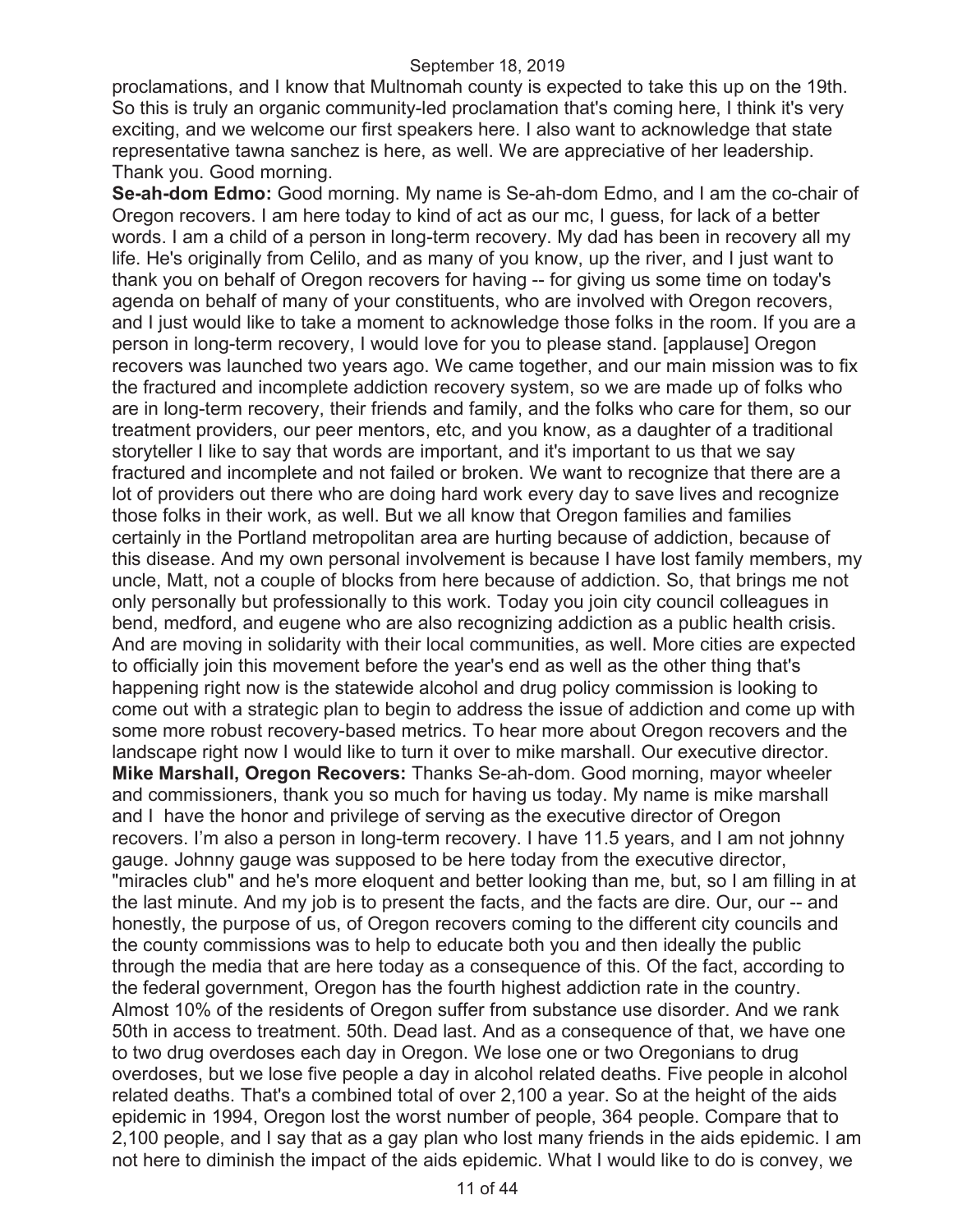do not think of untreated addiction in the crisis level that it has found us. And that's just the fatality rate. It's really important, and you guys know way better than we do, because you are on the front lines of it, but our foster care system is completely overwhelmed, and more than 75% of the kids that are in that system right now are there because of a parent's untreated addiction. We have the third highest youth incarceration rate in the country, and 76% of the young men at MacLaren will tell you that they were drunk or high when they committed the crime they are incarcerated for, and the same number will tell you that they come from inter-generational, multi-generational addiction issues. High school graduation rates, homelessness. I think that we're the, as you well know, we are the second worst in the country. So there are all these symptoms of this disease that Oregon has not been successful in addressing, primarily, because we have pretty much abandoned 20 years ago an effort to deal with this disease, and that's changing, and Oregon recovers is part of that change, and the proclamation, mr. Mayor, that you are issuing today, in tandem and shoulder-to-shoulder with the other mayors and city councils around the state is helping us turn the tide on that and helping the public to begin to understand that we are going to have to make some important choices, but really, at the end of the day what it's doing is getting the folks in salem, whether they're in the elected bodies with the leadership of representative sanchez, who has been extraordinary, or within the buildings of oah and dhs and the department of corrections, coming together around this strategic planning process that we will have a new blueprint for a continuum of care that collectively looks at reducing the addiction rate from the fourth highest to the lowest, and increasing the recovery rate dramatically in the state. And we are proud to be a part of that. We are really grateful that you have become a part of that, as well.

**Wheeler:** Thank you, Mike. appreciate it. Good morning.

**Edmo:** Next, we will hear from jay miles about his own personal story.

**Jay Miles:** Hello, mayor wheeler. Honorable commissioners. Thank you for the opportunity to address you today. My name is miles, and I have struggled with problematic alcohol use and methamphetamine addiction for my entire adult life. And several times in my life I have lost everything that I have worked hard for. I have watched my life fall apart leaving me unemployed, homeless, friendless, with my family unwilling to talk to me, and without the resources to access treatment. Everyone is different, but for me, the cycle was always the same. After a period of abstinence, I would start drinking. After a while, I would find my way back to crystal meth. 12-step programs worked for me for a while, treatment programs worked for a while, but eventually I would end up back where I started with all my belongings fitting into a duffle and a couple of garbage bags. It was not until I discovered on my own, naltrexone, a medication available since the year I was born, used for treating alcohol use disorder that I was able to break the cycle. I used to have a lot of shame about my addiction or what I now know to call internalized stigma, people told me, and I believed that it was my choice to do drugs and my fault, my life was ruined again. Now I know it does not matter how much I want to say no, how much I care about myself, and my family and my life and my job and anything. Because addiction damages the part of the brain that allows a person to say no. For me to be able to say no, I need skills and resources. I work in a homeless shelter. And every day I see people who don't belong in a shelter. They need to be in treatment. And it's a high barrier shelter so when people show up, they are generally abstinent, what most people call clean, but shelter life is stressful, and it's a different kind of stress than being out on the street. And so many times I see people relapse and because of the lack of treatment beds, they get put onto waiting lists. But, they don't make it to the front of those lists a lot of times. Before their number comes up their addiction takes hold, and they go out of the door and we don't see then again. Maintaining motivation, in the face of addiction is, complicated. And when we cannot get people into treatment right away, we often lose the window of opportunity to get them help. I here in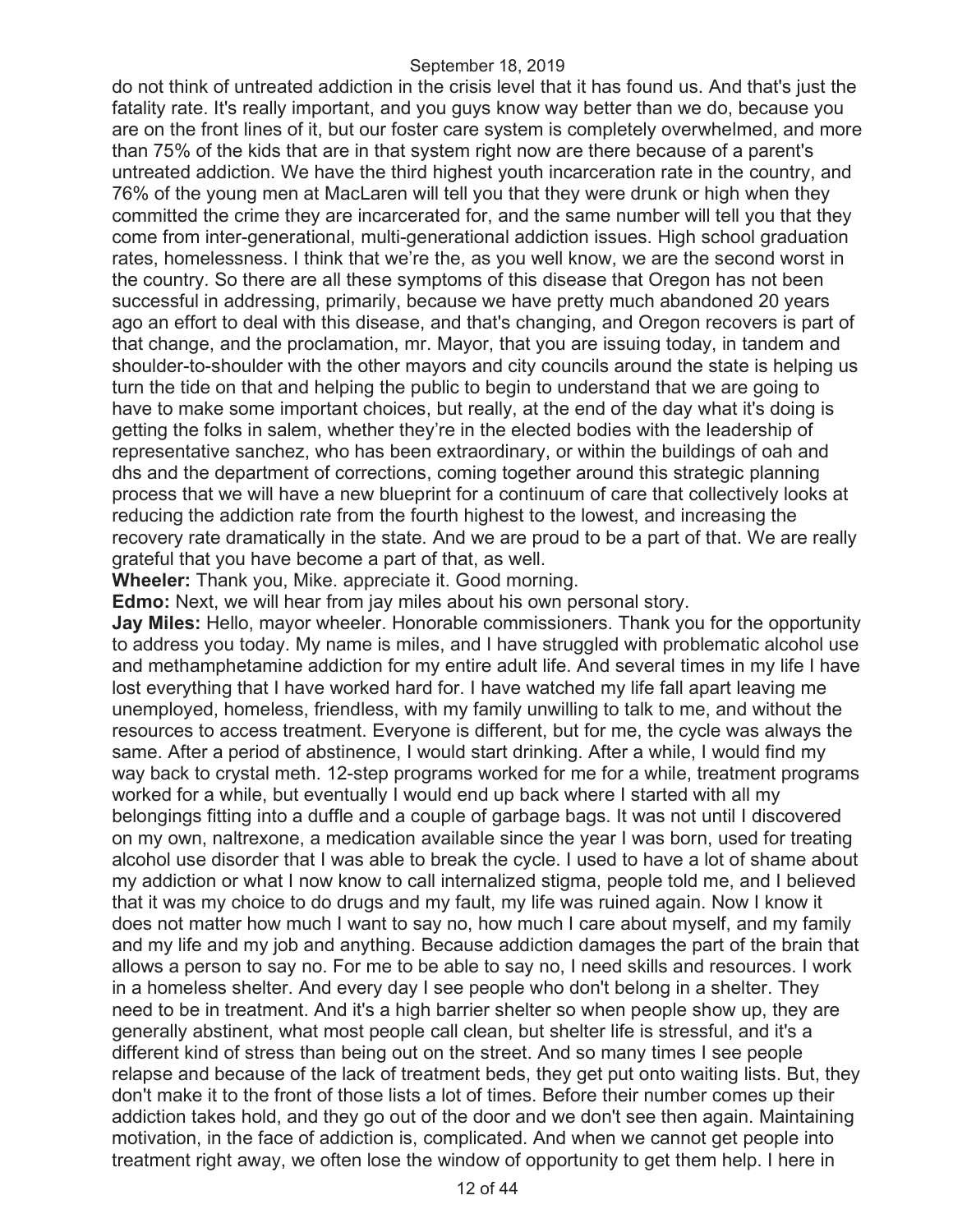their words, that internalized stigma that I am so familiar with, I am just weak. I don't want it bad enough and clearly I don't care about myself, I don't care about my family. Whatever they have been told that they have held onto, and it's heart-breaking. I love my job because I get to provide a counter narrative and tell them that it's not their fault that they are addicted but they do have the power to recover. They just need the skills and those resources, but all over the country and especially here in Oregon, those resources are in short supply. So, I am here today to tell you that we can and we do recover. I see it every day, and to ask that we do something to address this deficit so that we can all have the opportunity to have happy lives of fulfillment and purpose like I have. So, mayor wheeler, and honorable commissioners, thank you very much for standing with Oregon recovers and the larger recovery here in Portland, and we hope that today's affirmation of our work is just the beginning of a partnership to address the public health crisis of addiction. **Wheeler:** Thank you. [applause]

**Fish:** Mayor.

**Wheeler:** Commissioner Fish.

**Fish:** Normally, normally we read the proclamation and then we do a photograph at the end of it. Will you entertain some questions now or do you want us wait?

**Wheeler:** Well, this is their presentation, would you like to entertain questions now or would you like to wait until prior to reading the proclamation.

**Edmo:** I think it would be fine to entertain some questions now. We, the next thing that we have on our agenda is a song and then some closing remarks from our local organizing committee. So, as the folks from our Portland wellbriety movement set up, I think we can take questions.

**Wheeler:** Great, commissioner Fish.

**Fish:** Thank you for a powerful presentation. All of us have family members, friends, loved ones, who have experienced addiction, that have shaped our lives. It's ubiquitous. I guess the question that I have for you, mike, and it flows from one of the events that I went to, Oregon recovers events, where we talked about a legislative agenda. We share your interest in moving off of the 50th, out of 50 position in the nation, in access to services. Two-thirds of the people that we interview on the streets when we do our regular federally mandated check-ins, self-identify, two-thirds self-identify as either having a mental health crisis, or addiction or both. And anecdotally when you walk downtown you see people that are in distress all the time. It reminds me that we have a similar agenda with you in terms of transforming the system at the state level because that's what it's going to take. We have to do fundamental change. We have the benefit of having a wonderful government relations team. What I want to just propose is a closer alignment between your governmental agenda, your agenda that you bring to salem and our agenda, because I think, I don't think we highlight enough this issue. But we're getting slammed, obviously, with the opioid crisis, we're getting slammed with addiction, we're losing too many people on our streets who have addiction. So, I would welcome your response, mike, but I think it's a good time to revisit the question of how we can better align because I know that you are doing great work in setting the bar high in terms of where you want the state to be and that's not 50 out of 50.

## **Marshall:** Right.

## **Fish:** So any thoughts?

**Marshall:** Commissioner, thank you very much for that. This process that the state is going through that we urge the legislature and the governor to focus on is creating a new blueprint for a total continuum of care and that process is going on right now, and so I think it, we, Oregon recovers has convened a bunch, about 50 stakeholders from around the state to participate in providing input to that. We don't have city representatives or county representatives for the most part as part of that, but that does not mean we cannot do that.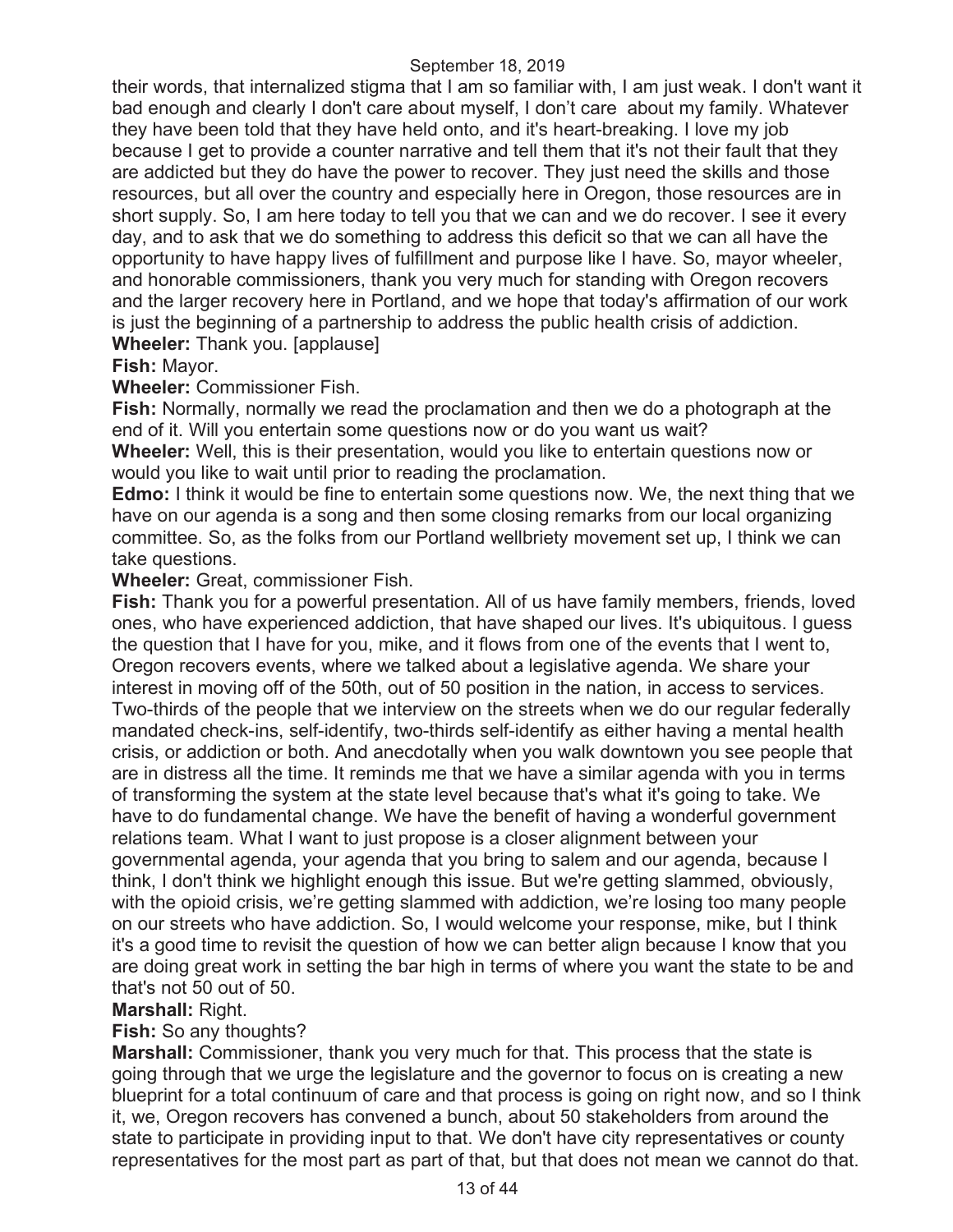We are planning in November to have a statewide summit where the alcohol and drug policy commission will bring their draft plan, and we want 300, 400 stakeholders to sit down and give it a final one over and say look, this big piece of it is a problem for us, and either we can resolve it in the plan or we can recognize that as it moves through the system. But we would love very much so to have the cities and counties be a part of that input process.

**Fish:** Well, and let me say that there is obviously this process of input. But, once you've settled on a strategy, there is an opportunity for us to put into our legislative priorities a couple of these things, and then unleash our a team when they go down to salem to be lobbying because obviously, it's playing out on our streets in ways that are very detrimental to human beings, and we want to better understand what the long-term plan is in salem. So, I would urge you as we develop our legislative plan, maybe think less about involving us at the table in shaping the plan but sharing the plan with us  $-$ 

### **Marshall:** Right.

**Fish:** So that we have an opportunity as a council to decide what portions of it we can prioritize, and put into our legislative agenda, both federal and state.

**Marshall:** Absolutely, commissioner, the one thing I would add, once we have a plan, a comprehensive plan, we have to pay for that plan, and there is going to need to be new money in there, so having the cities and counties and oregon's thought leaders back up the legislature and the governor on some hard decisions is going to be very, very important, and I don't know what those decisions are right now, but I want to start to put down markers, that we're not going to solve this by reorganizing the system, although that has to happen, as well. We're going to need to get new revenue. Once we have a plan with very clear outcomes of how that money is going -- what that money is going to cause and effect, and ultimately, save, so absolutely we will coordinate so that we provide you all with what our agenda items are, but also, we will come to you to back up the political infrastructure in salem to make sure that they have a political had to do this. **Wheeler:** Commissioner hardesty.

**Hardesty:** Thank you, mayor. Thank you all for your presentation. I hope as the blueprint is being developed, we are also looking at the burden we are putting on community social service agencies because we can't keep pretending that somehow, we are actually treating those employees fairly when we are delegating the most vulnerable people in our communities care to people who are living on the edges. And so the plan can't just be about the service. It has to also be about the people who are providing those services. And let me just say, as you know, the city is not supposed to be involved. I mean, we had these clear governmental –

## **Fish:** [inaudible] care.

**Hardesty:** Boxes, and both the Oregon health authority, the governor, the legislature, and all county health departments, right, all the ones that get those funds from the state, but having said that, every single day we are experiencing people who are suffering on our street, and we have an obligation as a city to make sure that we are helping people repair their lives. Right. And so, I am, you know, I am onboard, but I also want to say that our last legislative session limited local governments from being able to raise funds, to do things that they want to do, in their local communities. So we have to hold our legislator accountable when they take-away our local tools to be able make things happen. And so, thank you all for being here, and I didn't have a question, but just wanted to make sure that we were all in lock step and not forgetting the most vulnerable workers, who are working with our most vulnerable people.

### **Edmo:** Thank you.

**Wheeler:** Commissioner Fritz.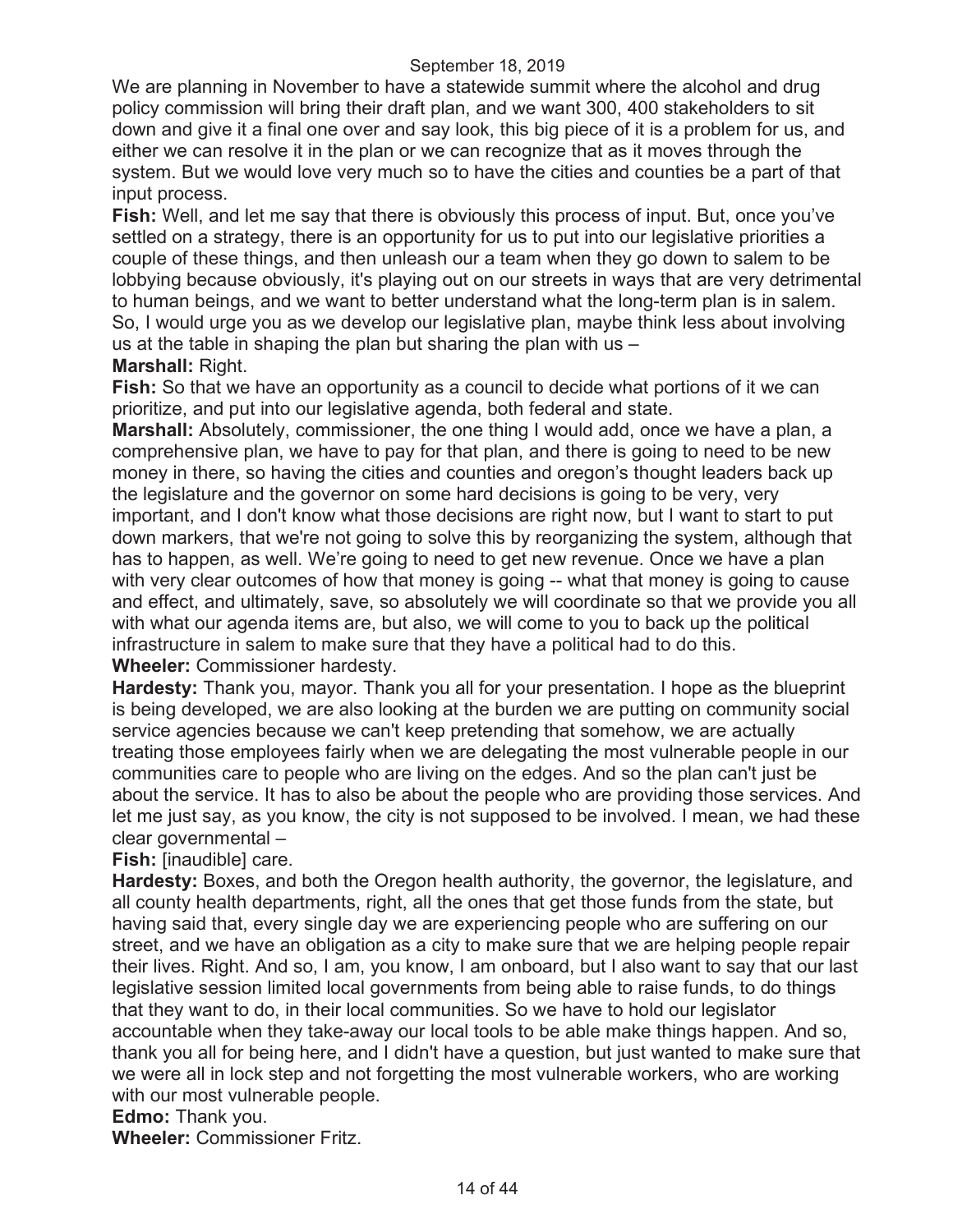**Fritz:** I just wanted to echo commissioner hardesty's comments. We did enough in our state agenda this year to urge funding for more, funding for mental health care and addiction, and to have that, some of that go to better paying our workers better. We cannot continue to expect people with masters degrees to make \$15 an hour or less with no job security and that's not good for the people in treatment, either, because the providers move on. So, it's really great that you are bringing us this grassroots effort, and we will continue to have in our state and federal agendas support for funding for these services, and definitely, you have got a friend in the city, you have got many friends in Portland city hall.

**Edmo:** Thank you. I think your support, support like this is exactly what we need to begin to make those systemic changes and shifts happen. So I would like to turn it over to our Portland wellbriety folks for a song.

**Kurt Jim, Wellbriety:** Hello, my name is kurt jim, I am a member of wellbriety. The song we are going to sing is a chief justice song. It's, in the history of it, it's when they went to battle in war and they had casualties in their tribe when they lost warriors, or the chief would come back and let the people know that they had casualties by singing this song. And then the families would know that they had death in the war party and they'd come see who it was, and this is his way of telling the people that they had death in the tribe and with this song, it's got meaning for other people, but in my way we lost a lot of people to this disease, and this is how, well, I appreciate and honoring these peoples' spirit with this song.

**Wheeler:** Thank you.

**Hardesty:** Thank you.

¶ [tribal singing, drum]¶

[applause]

**Wheeler:** Thank you.

**Child:** Mommy, help me.

**Edmo:** Lastly, on behalf of our local organizing committee, I would like to invite meghan mcavoy and patrick brown –

**Child:** Mom.

**Edmo:** On behalf of Oregon recovers advocacy committee.

**Wheeler:** Good morning.

**Patrick Brown: Good morning.** 

**Meghan McAvoy:** My name is meghan mcavoy.

**Brown:** I'm Patrick brown.

**McAvoy:** We are speaking to you on behalf of the Portland advocacy committee of Oregon recovers, the rest of the committee is immersed in this crowd. I want to start by thanking the mayor and his staff for their partnership on this proclamation. A special shout out to seraphie allen and zach kearl, who were kind and welcoming as we leaped into advocacy work, most of us with no experience. I also want to thank the commissioners who responded to our request to meet one-on-one. Those sessions were very meaningful to us. A year ago last fall I could not have imagined myself being here with you today. I was in a completely different space. New to the role as a parent of a young adult daughter, with addiction. The last time that I was in this room, she was being sworn in as a Multnomah county youth commissioner. I was scared and frustrated by the barriers to treatment in Portland. My daughter's life was at risk. One night I wondered if anyone else was feeling the same way. Was anyone trying to address this problem? I started googling and came across Oregon recovers. I checked the box that said that I wanted to volunteer. At the Oregon recover summit last spring in eugene, those of us from Portland started finding each other. We shared names and phone numbers and resolved to do something. We came together as a committee, and met weekly over pizza this summer to create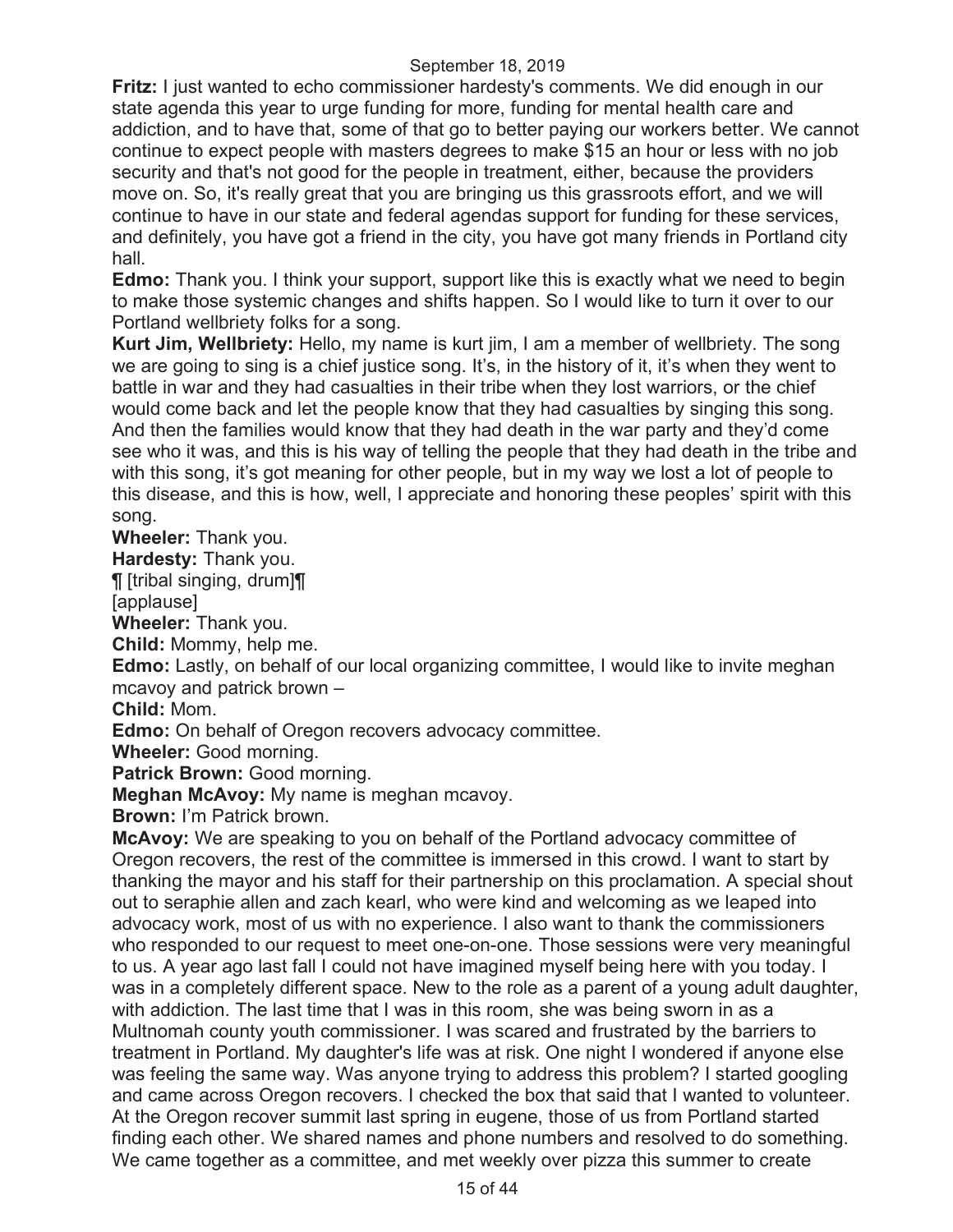shared data and language about addiction as a public health crisis. So we are pleased and grateful to you for your proclamation language, recognizing addiction as a chronic disease often requiring multiple episodes of care and a lifetime of support, and recognizing that addiction is a treatable condition as exemplified by the millions of people who identify as being in recovery. Thank you.

### **Wheeler:** Thank you.

**Brown:** This morning, you heard about the cost of addiction, both the personal and population level, but because of the scale, I have no doubt that you have already felt the impact of substance use disorders. If not through people you love, through the most challenging policy issues that you address in your offices. Addiction affects housing, incarceration, the foster care and educational systems, and Portland's public spaces. It affects the most vulnerable people in our communities. The rate of untreated addiction in Oregon and our undersupply of capacity to treat it pose a problem that few other states face of the same degree. And our lack of national visibility in these terms stems from the fact that in the midst of an opioid crisis, alcohol and methamphetamine addiction are largely ignored. But like ohio and west virginia, we can become nationally known on this issue. Not because of our plight, but because of the way that we respond to it in this upcoming legislative session. Like meghan, I was inspired by the summit, and the mission of Oregon recovers. Oregon recovers has taken a group united formally by stigma and created a constituency united by a desire to take action. I became involved with the committee because addiction is important to me personally. As a medical student I found that it is the gravest issue facing the patients I hope to serve. Nearly everyone's life has been touched by addiction, I've learned that through this work. But more importantly, I have learned to be optimistic because of the incredible change the recovery has worked in peoples' lives. We believe that this state can change the recovery. We want to thank you again for your partnership in issuing this proclamation. Please consider Oregon recovers a resource in your ongoing efforts to address the addiction on the city level. Lastly, we ask you this coming february, to join us in advocating to Oregon's state legislators for a wellfunded strategic plan to address the addiction crisis. Lack of access to addiction treatment is a problem that we, together, have the wherewithal to solve, and one that is killing Portlanders every day we wait. Thank you.

**Wheeler:** Thank you. Appreciate it.

**Edmo:** So that concludes our presentation.

**Wheeler:** Before I read the proclamation, I just want to say one thing. First of all, I want to thank everybody who came in. I want to thank Oregon recovers. I want to thank you for orchestrating this in a way that I think it will have an impact on the legislative session in february, and I especially want to thank those of you who have shared your personal stories around either addiction, in yourselves or your families, or others. I just have to say one statistic that has not been mentioned yet that I know that you are well aware of this because I heard you mention this yesterday on think out loud, which is that of the dollars that do go into addiction services in our state, only 3% is going towards prevention. That's a big part of the problem. We are an addicted society. We are. And we have not acknowledged that yet through our priorities. And it's also not clear to me who is in charge. I think that a big part of the problem that we have in the state of Oregon is not enough leaders have stepped forward to say, I am in charge. I take personal responsible for this. I want you to know that I do. Even though the city of Portland, we're not technically in the addiction services prevention or recovery business, but everything that we do up here at this dioce is in some means impacted by addiction. And our lack of prioritizing it and our lack of taking it seriously and our lack of coordinated leadership on this subject and the lack of funding that it truly needs to us out of that completely bottom of the pile slot where we currently find ourselves in terms of providing access to addiction recovery. I am very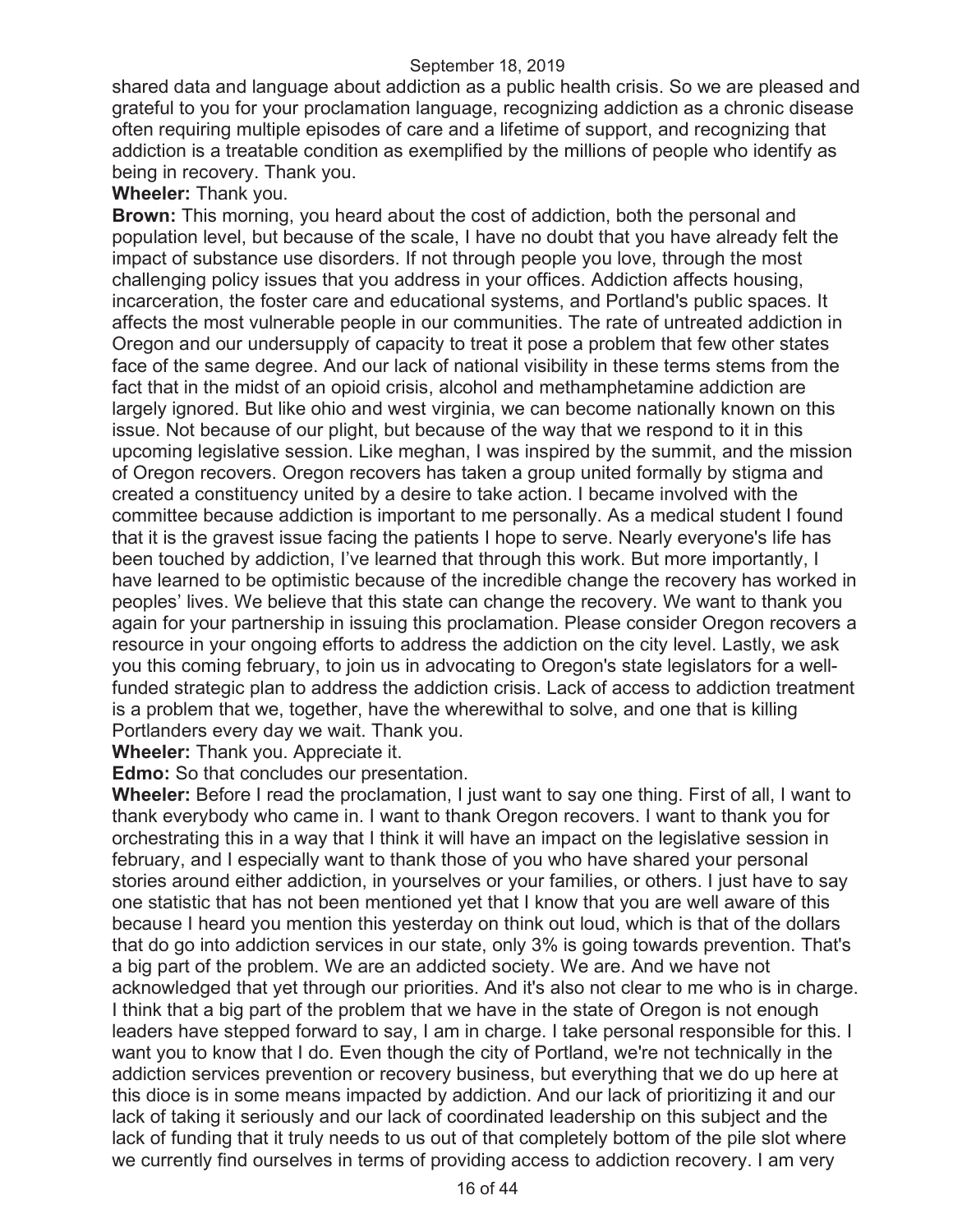passionate about this as I hope that you can tell. Yes, addiction has impacted my family. It's impacted many people that I interact with on a daily basis. It is overwhelming us. As a community. We do need that action plan. You guys are leading it. I am really proud of you. I thank you for it. I am in. So let me know how I can help. So, we, as a council, have these proclamations. They are more than words. They are a statement of our values. And so it's a real honor for me to read this proclamation and understand that this proclamation on behalf of this city council has been read by other city councils, and it will be read by many more before we go down to salem together in february. Whereas, addiction is a chronic disease, often requiring multiple episodes of care and a lifetime of support. And whereas, addiction is a treatable condition, as exemplified by the millions of people who identify as being in recovery. And whereas, according to the substance abuse and mental health services administration, samsa, Oregon has the fourth highest addiction rate in the country. And whereas, according to samsa, Oregon ranks 50th in access to addiction treatment. And whereas, according to an eco-northwest analysis untreated addiction costs Oregon tax \$5.9 billion annually. And whereas, five Oregonians die each day in alcohol related deaths, and one to two die each day from drug overdoses. And whereas, more than 2,100 people die each year in Oregon from untreated addiction. And whereas, addiction disproportionately impacts marginalized and underserved populations including veterans, rural populations, native communities, the lgbtq plus community, and communities of color. Whereas, the city of Portland supports addiction services in conjunction with its efforts to reduce the homelessness and recidivism through the Portland housing bureau, joint office of homeless services and the Portland police bureau, and we should have added the parks bureau to that, as well. Whereas, the legislature has tasked the alcohol and drug policy commission with producing a strategic plan to address addiction in the state of Oregon. And whereas, Oregon will be the first state to measure a recovery rate, a metric which can be used to track the success of alcohol and drug policies per the commission's strategic plan. Now, therefore, I, ted wheeler, the mayor of the city of Portland, the city of rose, do hereby proclaim september of 2019 to be recovery month. The city is commit to reducing our untreated addiction rate and providing public health support and services for individuals experiencing addiction issues alongside its partners across the state and across the nation. Thank you. [applause] We will get a quick photo up front.

**Edmo:** So folks involved with the Oregon recovers come on forward for a photo. **\*\*\*\*\*:** Get friendly everybody.

**Hardesty:** We all like each other.

**Wheeler:** You don't get to stand in the back. [laughter]

**\*\*\*\*\*:** Way tall.

**\*\*\*\*\*:** Nice try.

**Photographer:** Smile. One, two, three. One more. One, two, three.

**Wheeler:** Thank you everybody. Go get 'em.

**Hardesty:** Tell him I said hi, yes.

**Shannon Carney, City Budget Office:** It's this one? Ok. I can do it. Um, Jessica? **Wheeler:** Ok, let's catch up a bit, shall we? All right, Karla. Folks, as you are filing out I'd ask you to please be cog – because we have a very packed agenda. Karla, could you please time certain item 875, please.

## **Item 875**

**Wheeler:** Colleagues, I am excited to share with you the results of the 2019 Portland insight survey. This new 56 question comprehensive survey was administered by the city budget office and opened for all Portlanders to take in may of 2019. Noticeably, there were 8,814 total complete responses, enough to draw statistically significant conclusions in order to compare responses across geographies and across several racial and ethnic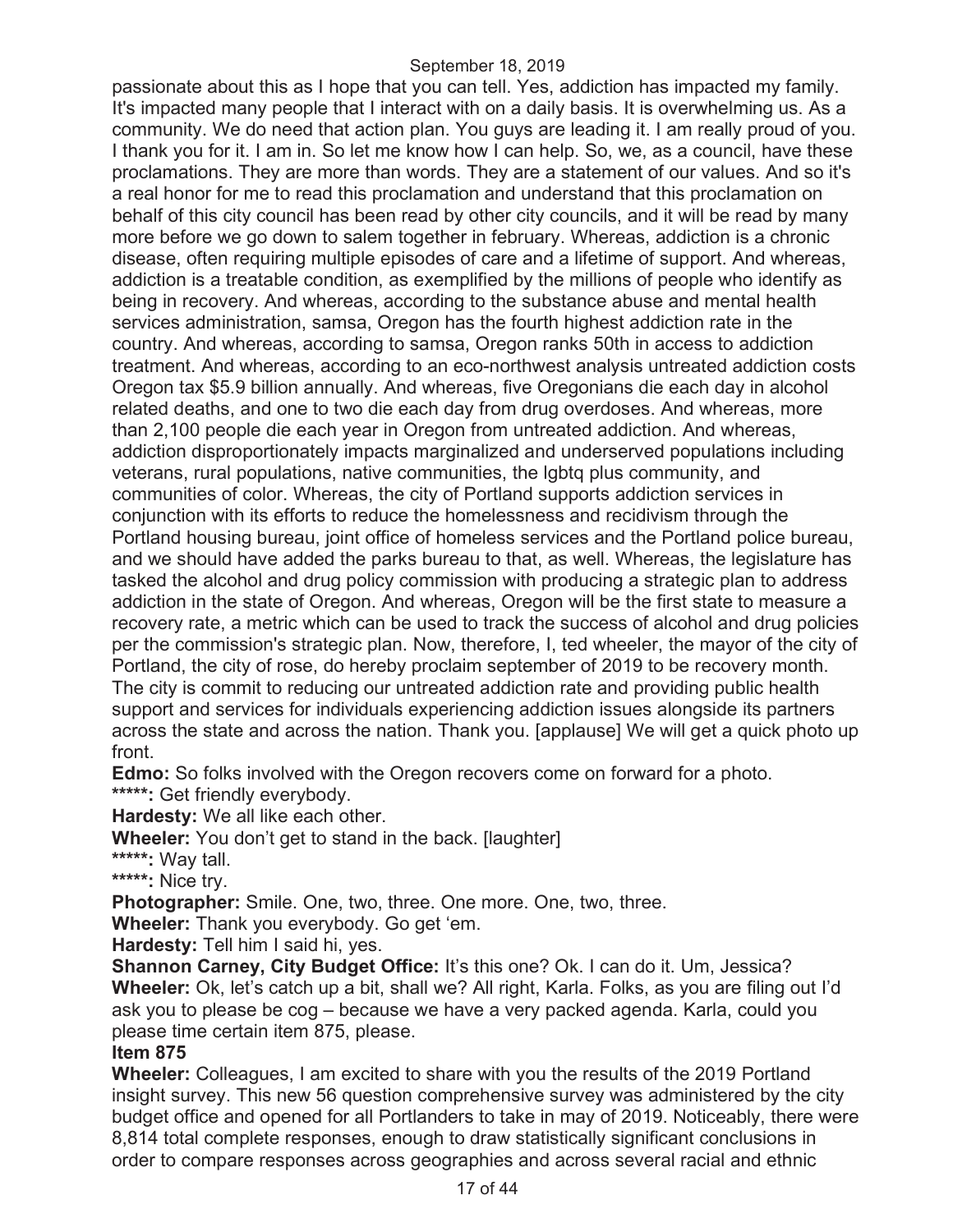categories. Using a new online opt in, and a community-based canvassing approach, the survey resulted in comprehensive data on community perceptions as well as budget and service priorities. The final survey reports, represents the culmination of many months of collaborative work between the city budget office, the city bureau staff, community leaders, and the people who live, work, and play in the city of portland. I look forward to continuing the conversations with my colleagues, and the community about how these findings can help the city focus our collective efforts, and improve our operations to better serve Portlanders, and I will also just say since this was the first year that we did this, it certainly is not perfect, and this is also a good opportunity for us to share our thoughts, our insights in terms of how we can make this even better the next time that we do this. So, I will now turn it over to Jessica kinard, the director of the city budget office, and her team to walk us through the high level results of the survey. Good morning. Welcome.

**Jessica Kinard, Director, City Budget Office:** Good morning, thank you, mayor, and good morning, mayor and council, jessica kinard, city budget director. I am joined today by two members of my team who worked on the Portland insight survey, Shannon carney, our principal performance analyst, and michelle rubin, our financial and policy analyst. We have 30 minutes together today for our presentation and discussion. The presentation we've prepared will provide a brief overview of the project origin goals, the survey process and design, then we will move to highlight select findings from the survey results and will close by presenting the potential opportunities and next steps to maximize the value of this project and this information. Our goal today is for you to find this information interesting, useful, and engaging. Please stop us with any questions at any point in the presentation. We just handed out copies of the updated presentation, and you should also have a copy of the report, as well. And for folks following along in the audience or at home, the report, as well as additional survey resources are featured on the city budget office's website at www.Portlandoregon.gov/cbo. So we can get started. So with this survey, Portland joins the rank of other cities such as kansas city, san jose, seattle, and tacoma that are using the citywide perception data to inform organizational priorities and operational decisionmaking. City-wide surveys provide an opportunity to get feedback on big picture priorities and community satisfaction with various services and community insights on potential service improvements. As it says in the slide, this data can help shape organizational priorities, create feedback loops for program improvement, identify emerging trends and track improvement over time, and bring more objective information and more voices into conversations that may otherwise be more -- be subjective. These results have the power to tell cities what community members think --

**Wheeler:** Commissioner hardesty had a question.

**Kinard:** Yes.

**Hardesty:** I just feel like there is a buzzing. Is that correct just in my head or are we all hearing it as well?

**Wheeler:** It was just a wheelchair.

**Hardesty:** Oh it's the wheelchair. [laughter]

**Kinard:** I had the same thought, Commissioner. I was looking around to see if any lights were flashing.

**Wheeler:** What if we had said yes, it's just the buzzing in your head.

**Hardesty:** That would have been fine with me. Thank you. Sorry about that. [laughter]

**Kinard:** Thank you. So last year, cbo received \$60,000 in one-time resources to pilot a new citywide satisfaction survey, our primary project goals were to build upon the value of the former longstanding auditor's community survey, to address various methodological concerns, and to ensure that the data was useful to council, bureaus and to the Portland community. We built this survey with the goal of providing useful information, and we are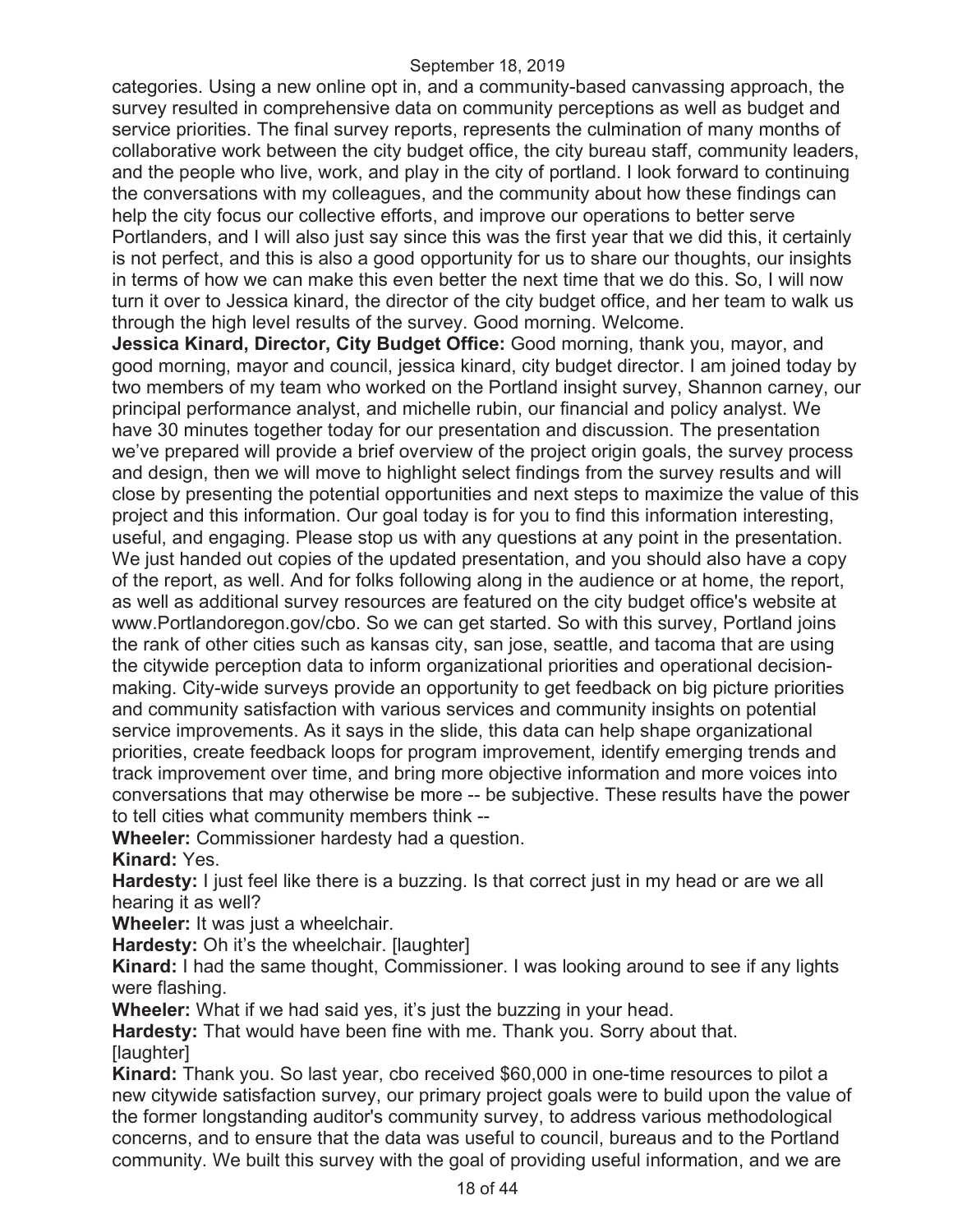excited about the potential that this data affords us, however, no single data set can tell us everything. It's important to recognize what the data can and cannot tell us. This information does offer a powerful new data set that highlights the perceptions of 8,000 Portlanders on city services, satisfaction and budget priorities. This data allows us to see the citywide patterns and trends which can provide greater value over time if the surveys are continued in the future. And since responses are available by community identifiers, such as race, geography, age, gender identity, disability status, and residency the data provides nuance into who our city is perceived to be serving well and who we may not be serving as well. This high level overview of how different groups perceive city services is critical to decision makers and bureau staff in empowering us to serve all Portlanders and to achieve our strategic goals. There are a few things I want to note that the survey cannot tell us. The survey methodology was opt in, not a randomized sample of Portland residence. And even though we employed several new efforts to ensure representation from historically under-represented populations, respondents still skewed white, older, female, higher income, and more educated. Steps were taken to address this overrepresentation in the report, which shannon will elaborate upon later in the presentation. It's also important to note that in many cases, responses do not provide the why behind the results, which is obviously important to informing the right course of action. We can attempt to glean the why by cross-referencing this data with other available data or through follow-up engagement. So now, I will turn it over to michelle rubin, who will briefly provide an overview of the survey process and design.

**Michelle Rubin, City Budget Office:** So the 2019 Portland insight survey applied an online, opt in approach. It was available to the whole Portland community to take, in the month of may. The online survey was supplemented by a community-based canvassing approach. In this 37 multi-lingual community data fellows were hired to bring the survey into the field, with the focus on surveying historically under-represented populations. This group included students from Portland state university, Portland community college, and also local community leaders. In developing the survey, cbo met with all bureaus and council offices to solicit survey question input, and we convened a multi-bureau evaluation committee and provided an opportunity for final review to citywide stakeholders. Cbo also worked with the office of equity and human rights to ensure that the demographic questions on the survey aligned with proposed citywide expanded demographics standardization categories. Cbo also worked with representatives from smart city pdx and the attorney's office to conduct a comprehensive privacy review and lastly, cbo worked with the office of community and civic life to test the instrument prior to going into the field and solicit feedback from selected advisory bodies. Cbo developed the survey -- deployed the survey via three main outreach strategies. We conduced digital outreach through city and community networks, and we also had the community fellows in the field collecting survey responses. They canvassed at various events including the rainbow night market, filipino night at Portland state university, and black community of Portland meeting, amongst others. And we also handed out physical flyers at libraries and community meetings. Notably with the survey's online approach, our team was able to analyze responses midstream during the survey and redirect our canvassing approach as necessary. Now, shannon carney and I will walk through a high level overview of the survey results.

**Carney:** Great, thanks, michelle. So, before we do get to the results, that's what we are waiting for, first we want to say just a few words about the people that took the time about 10 or 15 minutes of their time to fill out the survey and give us their perspectives. So thanks in no small part to your work in supporting and distributing this to your constituents, we far surpassed our goal of 6,000 total responses. At the close of the survey we actually had over 10,000 responses, but after data cleaning, things like removing incomplete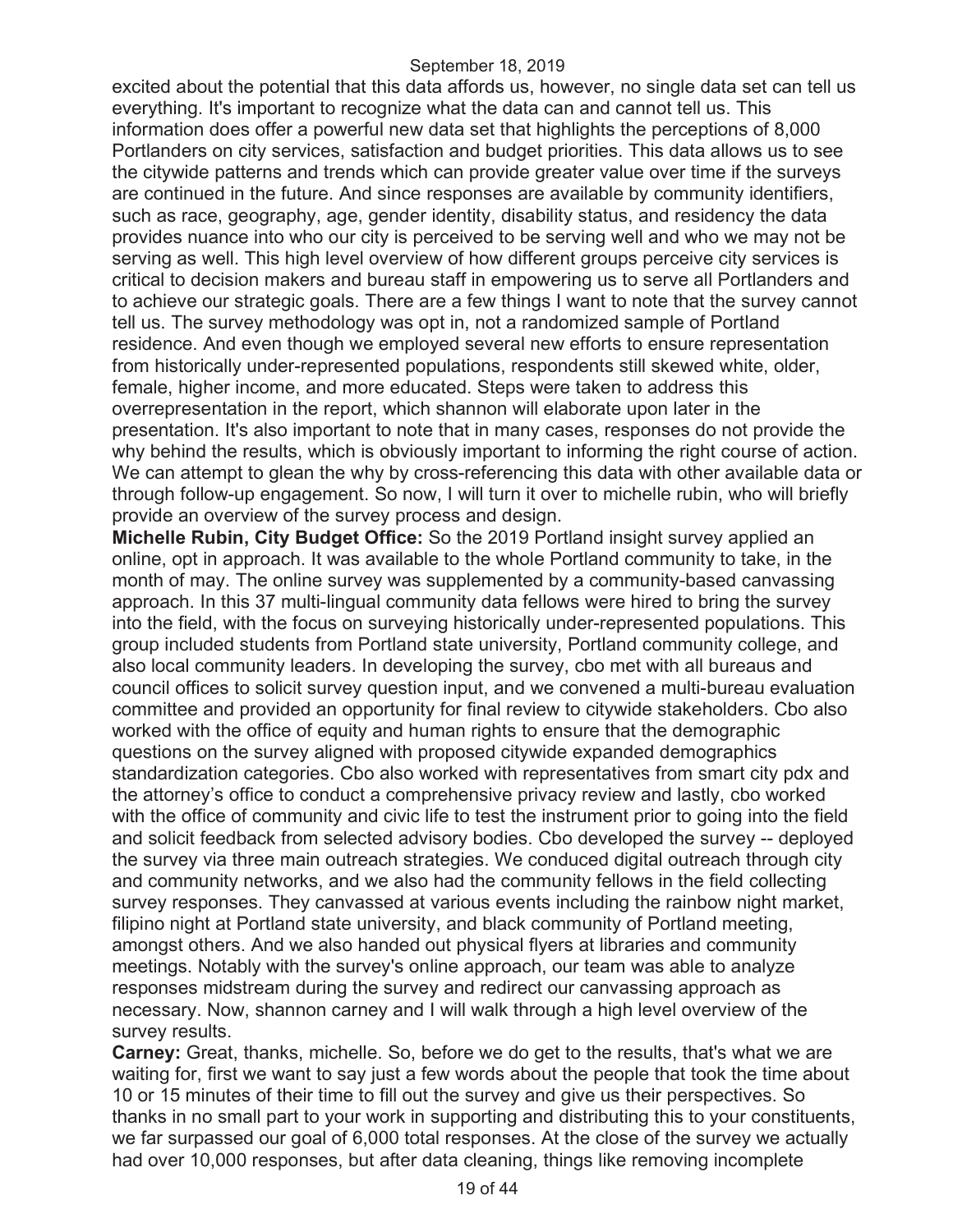surveys and duplicates, our final number was 8,814. It's worth noting that a significant number of surveys were conducted by our community data fellows, and those were actually the most common ways to meet non and limited english speakers as well as communities of color, and due to the strong response we were able to draw conclusions as jessica mentioned for several different race categories, but also for those living with disabilities. Residents over 16, over 1,000 respondents actually identified as living with a disability. The report, itself includes specific sections with statistically significant findings for both non-residents, it open to those that live outside of the city, as well, if they work or belong to a community group in Portland, as well as respondents living with a disability, those start on page 61 at the end of the report. I also want to note that we'll be including an addendum with results specific to the native american, alaska native and native Hawaiian pacific islander populations over the next few weeks. And the other piece to note is because we did not achieve a representative sample, despite our efforts with canvassing, we corrected for that by weighting the results with data from the American community survey. Okay, finally onto the findings. So the report and presentation are actually organized into six broad themes. The first is community sentiment where we asked these big picture questions. Civic participation is second. We asked about housing and economic development, asked a few questions on safety and perceptions of safety, and we had a category on infrastructure, which includes transportation, and last we asked questions about parks and nature. So today I want to note that we are highlighting just a few of the findings. There is a lot more information in the full report. Especially if you want to dive into one or more of the sections. So we will start with the community sentiment section which provides emerging trends of life in Portland. Keeping the note here in the section is that some perceptions are broadly consistent across race and ethnic groups. And age and things like how long you lived in Portland, while other areas show significant differences in, of opinion and perspective. In the first finding we wanted to note here is that a majority of respondents are satisfied with Portland as a place to live, raise children, work or go to school are be part of a community. That said, longer tenured residents and black respondents were more likely to be dissatisfied. Next up, we asked new this year, entirely new we asked questions about Portlanders' budget priorities directly. And in this category, we saw respondents showing both significant similarities and some real differences, as well. And so as you can see from the chart, respondents regardless of race and age chose increasing housing affordability and addressing homelessness, that was one response, as their top budget priority so that's the dark orange bar that you see across each category up at the top.

## **Fish:** Excuse me a second.

### **Carney:** Sure.

**Fish:** I'm going to hold my questions until the end because I want to see the whole, I want to get the whole thing, and I have questions. But I'm going to just -- I know I am a broken record on this, but I can't read the power point. It's too small. I think there is too much information on this slide. The font is too small. And ironically, you said that this, this skewed older female, blah, blah, older, older folks can't read these, this font. So, I just have a standing request that when you hand out a power point, that it be large enough so that we can read it and a minimum of font 14, maybe 16, because I, I need a microscope to read the handout. And I appreciate the effort you went through to do this. But, please consider the failing eyesight of certain commissioners when you give it to us. **Carney:** Thank you for the feedback. That's helpful. So, I will continue -- I will do my best to describe the graphs to you for those that can't see, can't see it quite as well. Thank you. So just talking about the budget priorities, right. We did note that increasing housing affordability and addressing homelessness was the top budget priority. The second most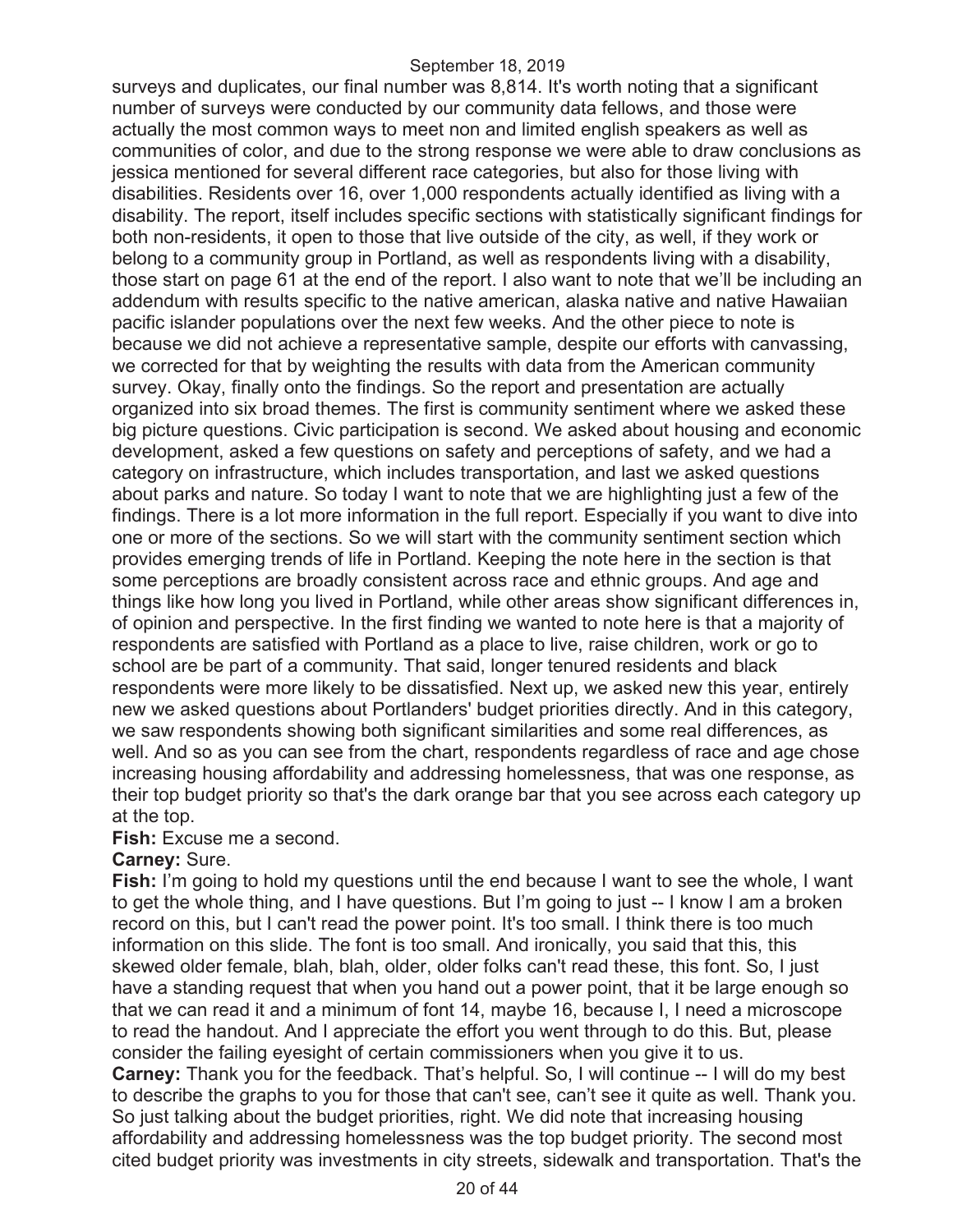yellow bar you see across the categories. The third is where things differed so the third most cited budget priority varied actually according to race. White respondents chose police services and represented by the green bar, and however asian, black, and Hispanic respondents selected economic development above police services, and those who identify as multi-racial selected parks programs as their third highest priority. So talk about a little about how our respondents felt about the future of Portland. Here we found that optimism about the future of Portland to be mixed. Approximately 45% of the citywide respondents felt positively about -- reported feeling positively about Portland's future, while and another 45% did not. Respondents with disabilities and those that have lived in the city longer are less optimistic about Portland's future compared to others, and that's represented by the blue graph on the ride. And you can see how the trend is as the respondents' length of tenure in the city increases.

### **Wheeler:** Hmm. That's interesting.

**Carney:** So we wanted to ask a question about advancing -- how we are doing around advancing racial equity since that is a big priority of the city. To this end we asked respondents to rate the degree to which they agreed with the statement, and I will read it, in Portland we are making progress on becoming a city where a person's outcomes are not based on their race. Here we found that responses were evenly split on whether we are making progress. Approximately 40% of respondents citywide agreed and 40% disagreed. And here we saw some differences in race groups as well, and that's what you see on the chart. So here we see the black respondents, and those identified as gender other than male or female, were most likely to strongly disagree. This is apparent, you can see about 30% of black respondents strongly disagreeing with the statement, that's the dark green on the chart. So another new category of questions, again, sticking with these big picture questions, we asked as an entirely new question, asked respondents to identify the city's greatest challenges. And here we heard loud and clear homelessness is perceived to be the top challenge facing Portland according to our respondents. This perspective was shared across every race and age group, and you can see that by the tall blue bars in each category. Homelessness was also cited in multiple sections of the survey, including as a reason why people moved and why they did not participate in the parks programs. Also, in this -- from this question, it's interesting, we found that the high cost of living was the second most cited challenge, and that's as shown by the orange bar. Concerns about affordability also reflected in other sections of the survey, so reasons why people moved, the value of their utility bills, and as a way to improve the parks programs. And the third biggest challenge varied by race, so black residents scored the lack of racial equity as the third biggest challenge, citing this issue more than any other racial group and that's in the dark blue bar. On the other hand, challenges with population growth were the third most cited amongst most other racial groups and that's the gray bar. I also want to note here this is not something that you see in the graph but it's worth noting that we had a significant number of open-ended field responses here. Nearly 1500 people wrote in responses in the other category, citing the biggest challenge, and there we noted that homelessness and drugs were the most commonly mentioned topics in that category, and in that field. All right, and I am going to turn it over to michelle for a few of the findings on civic participation.

**Rubin:** So, hopefully the maps are a little easier to look at, and they are a similar color pattern, so on the topic of civic participation, the survey asked if respondents felt they had power to influence city decisions, and felt that they could easily access information from the city. The red map on the left shows the percentage of respondents per the zip group who strongly disagree with the statement, I have the power to influence city decisions about issues important to me, with the darker red, geographies being those who more strongly disagree with that statement.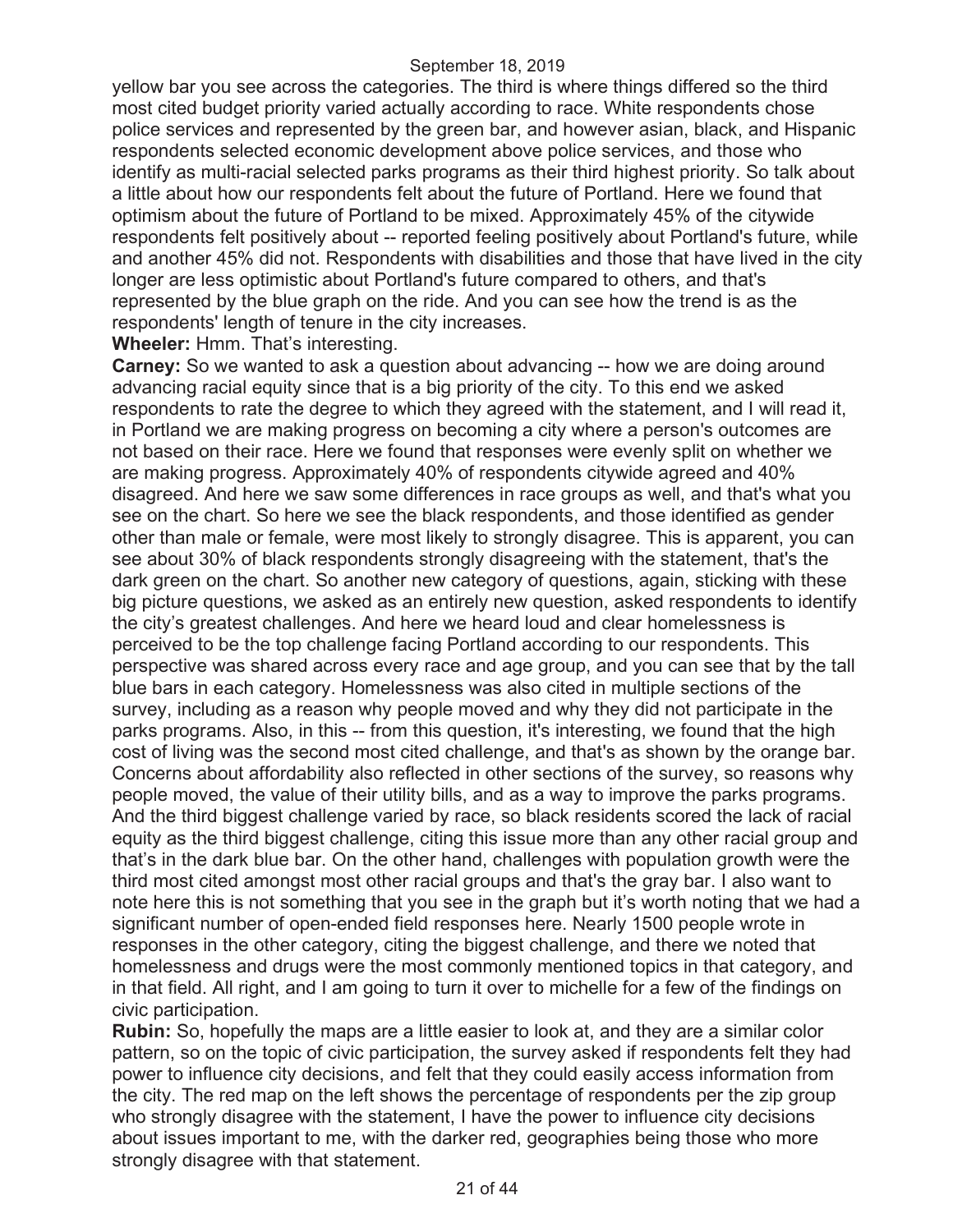**Commissioner:** Mayor.

**Rubin:** In total six --

**Wheeler:** Commissioner hardesty.

**Hardesty:** So if I understand this map correctly there is no segment of the city of Portland that feels that they have the ability to influence their government?

**Rubin:** So, yes, this map is a little confusing. Basically the average response in every geography was strongly disagree. And so the variation in color is the variance.

**Hardesty:** How strongly they –

**Rubin:** Exactly.

**Hardesty:** Disagree.

**Rubin:** Right, so that, yeah. So that's the average response, not saying that folks don't - some might agree with that statement. Right.

**Hardesty:** Okay, that helps.

**Rubin:** Great, yep. So in total, 61% of respondents did disagree with the statement, though. And so the map on the right is showing us the responses to the statement, I can easily get the information I need from the city. Here the lighter green is being somewhat agree and yellow is neither agree nor disagree and the orange is somewhat disagree. So those geographies who most feel that they do not have the power to influence city decisions tended to find it difficult to get the information they needed from the city. Responses for both these questions, as you can see on the maps were especially negative in north and east Portland. So then we'll be moving into the housing and economic development section of the report. The survey asked about respondents experiences with jobs and self-sufficiency. The pie chart here in the center shows responses to the question, I can find a job in Portland that pays enough to support myself and my family. Responses are relatively split here. With more folks agreeing, so 47% agreed with that statement and 39% disagreed with that statement. In conjunction with that more than 40% of the respondents in every race and residency length group identified the high cost of living as a top challenge. So this one I apologize is cut off a little bit at the bottom, but this is showing the reasons for moving. So the survey asked if a respondent had moved within the past two years and if they had, asked why, so this is that question showing why. Citywide one in five respondents had moved within the last two years. And we see the responses here, disaggregated by race. So, for white respondents, and that is the group all the way to the right hand, the top reason for the move was wanting a different type of home. Followed by wanting a more affordable home as the second most cite reason. However, affordability was the most cited reason among asian and black respondents, and that is left, the farthest left group is asian respondents and second to left is black respondents. For hispanic and the latin-x community respondents said being close to work, school, family and friends was the most cited motivation for moving. So you start to see variation there. The next slide will look deeper at moving and affordability concerns. The map on the left, similar type map as before, so it shows the percent of respondents who moved within the last two years who identified affordability as the reason behind the move. So the darker red are the geographies that had a higher percentage of folks identifying affordability as a reason for the move. The map on the right shows responses to the question I feel worried about losing my home due to cost. With orange being somewhat disagree here, yellow being neither agree or disagree and that light green being somewhat agree, so the map on the left shows respondents moved more often because of these affordability issues in northeast, east and southwest Portland. Of these northeast and east Portland on the map are shown as the geographies where respondents are more likely to indicate they are currently worried about losing their home.

**Carney:** Okay, so moving onto the safety section, there were several notable feelings about portland's feelings of safety. Perception of safety is measured by how respondents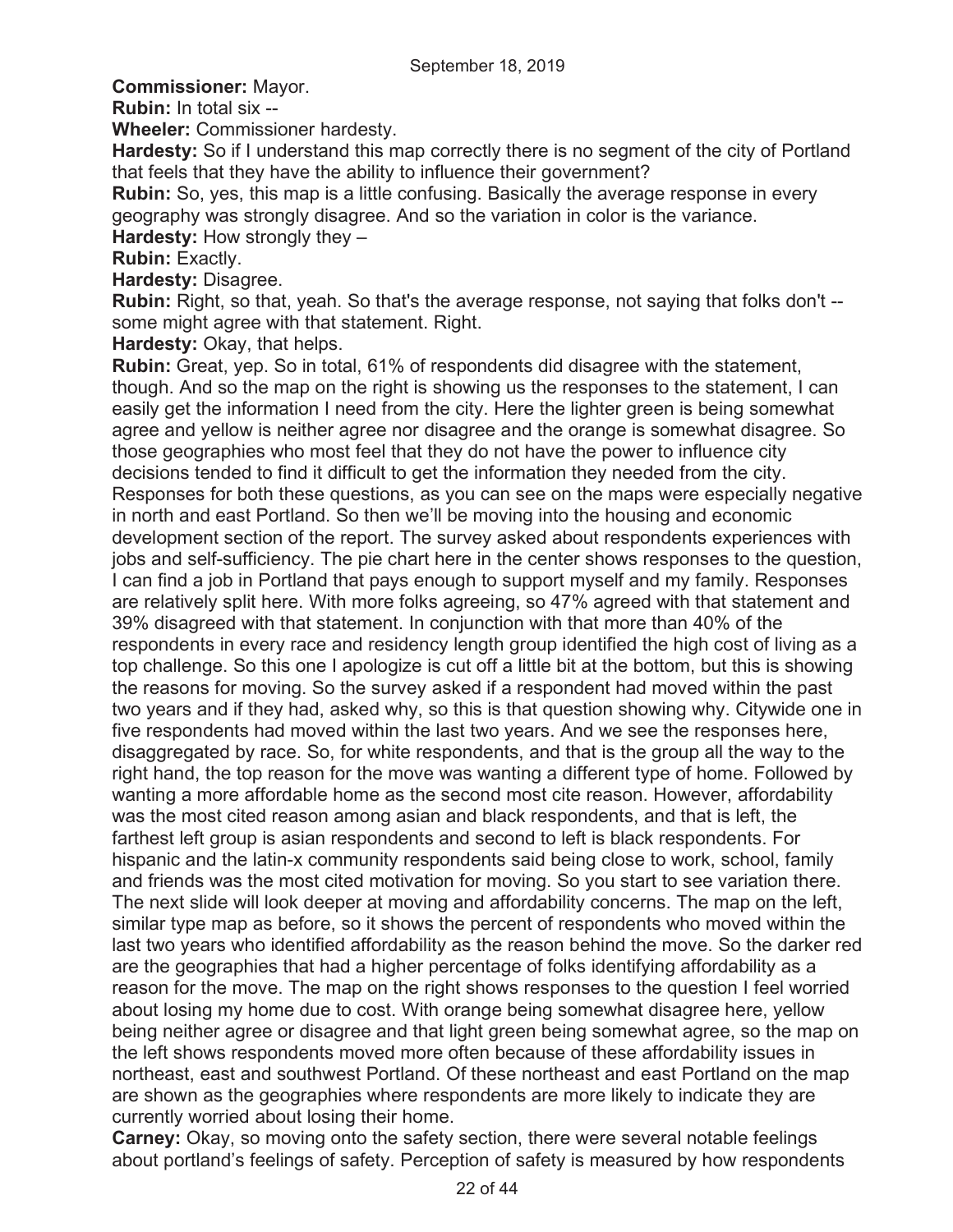feel when walking either during the day or at night, is a standard indicator for effectiveness of the public safety services, and was tracked by the auditor's community survey for many years. So this survey indicates that people who responded to the survey feel more unsafe in the central city than in their own neighborhoods. In fact, less than a third of respondents feel safe walking at night in the central city. This is indicated by the red and dark red colors across nearly all the geographic areas on the map on the left. However, a majority of respondents, and that's 57%, do feel safe walking in their own neighborhoods at night as indicated by the mostly light green, green or light green areas on the map on the right. **Fritz:** It's interesting that the people who live in the central city feel safe walking in their neighborhood?

**Carney:** Yeah, yeah. We saw that, as well. And another interesting thing, you can see with the patchwork of colors on the map, that, you know, not only significantly differs you know, how you feel depending on where you live but also residents of east Portland feel both less safe in their own, walking in their own neighborhoods and in the central city so similar to the central city findings. And finally, this isn't on the map but perception of safety did differ by gender, while walking at night but not during the day so women felt less comfortable walking at night. We also asked the question, about how respondents would choose to improve police services in the city in the city. This was -- had notable findings, so survey respondents were posed with his question, what do we do to improve police activities. Black respondents placed discussing local concerns with police as their highest property, while white respondents chose increased police personnel in their neighborhoods. Interestingly enough decreased wait times are either the top or second most cited response for all of the race groups. You can see that's the gray bar across each category. **Hardesty:** Mayor?

**Wheeler:** Commissioner hardesty.

**Hardesty:** So this is the map that really like -- I wasn't shocked because I expected that white respondents would want to see more uniformed people in their neighborhoods, but I was really shocked at the big contrast between the communities of color and the white respondents to this question. Did, when people wrote in responses, did people write in more details about either why they felt safe or unsafe and what role they thought the police would play and them feeling safe?

**Carney:** You know, that's something that we are going to -- we have not fully analyzed the open-ended responses to the survey yet so that certainly -- I think this question and as well as the question about challenges facing Portland are going to be ones that we really dig into and maybe even compare the two. So, we'll be following up on that.

**Hardesty:** Or maybe, actually, do maybe some interim updates on what people are saying about this because this is attention constantly that the city has to address, because we need we have people we need more offices and need more offices, and there are too many communities that don't feel safe with armed people walking through their neighborhoods, so I really appreciated that particular information. Thank you. **Wheeler:** Commissioner Fritz.

**Fritz:** Could you put the slide back up, please? I also noticed that, commissioner, but I noticed in particular that it's black and african-american people who are so different from the white people, the other communities of color, many of them had more police as their second choice. So it really shows what you are constantly reminding us within the communities of color there are -- the black community is the most impacted. **Wheeler:** There is also contradictory data in these -- different pages contradict each other, and again, we are dealing with perceptions here, perceptions, certainly have their importance and their value. But the same people who are prioritizing more police personnel in their neighborhoods are also the ones saying that they feel safe in their neighborhoods. And so it could be just how the question is asked. I often wonder, you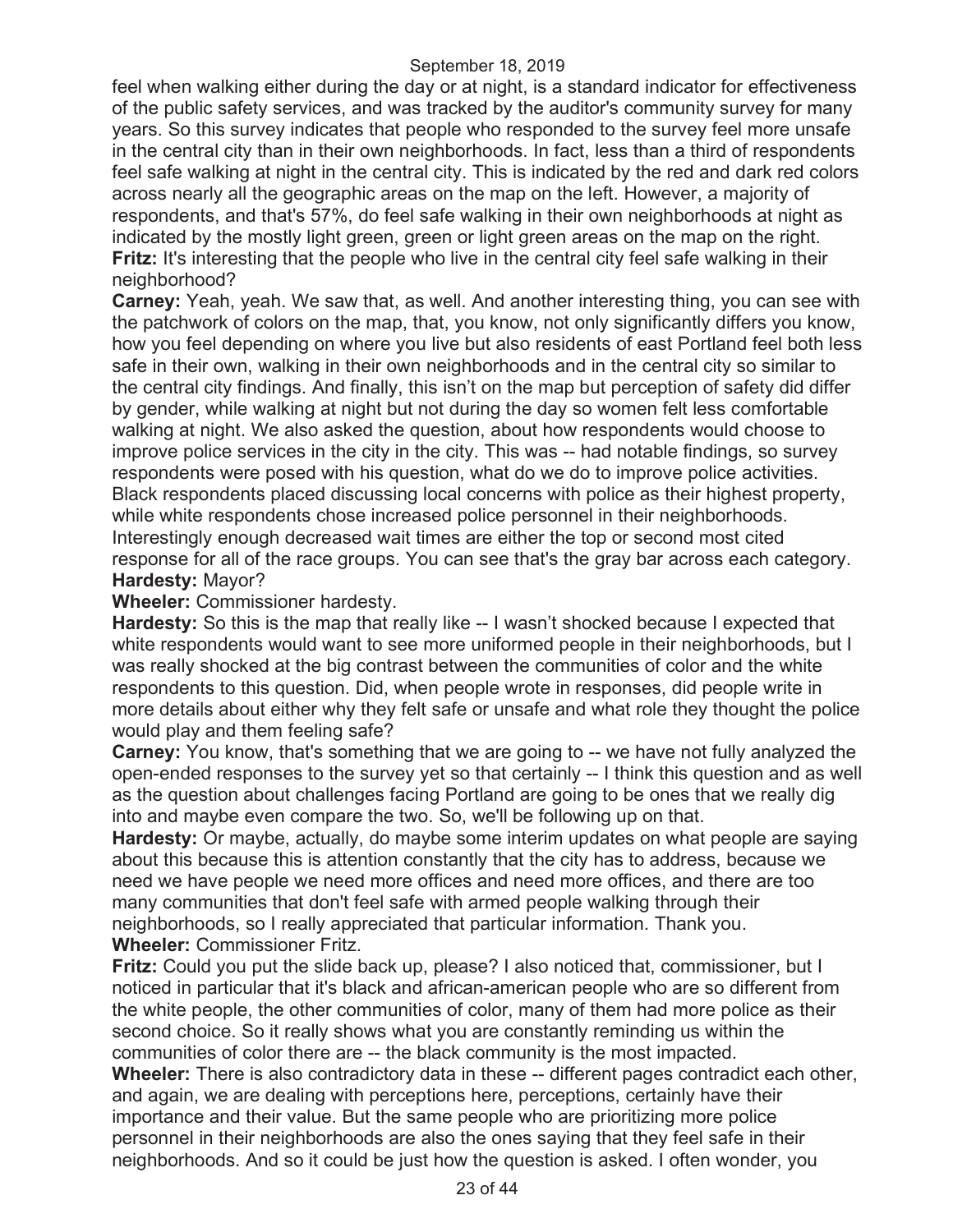know, as I look at some of these slides, if you had asked the question, if the homeless problem didn't exist, how would you feel about the following statement? Because I feel like the urgency and the magnitude of the homeless crisis is probably overlaying all of these responses. That's just my guess. I don't know that.

**Kinard:** Yeah, and that's the trick. There is a lot that we don't know, right. This data is really useful and really interesting, but to be responsible stewards of the information, I think we need to dig deeper and cross-reference it with other pieces of information that we have or that are in the survey to try to figure out that why. You are right, mayor, with any survey, how you phrase the question and how you order the question, all of those things can influence the response. We worked with our bureau partners and the consultants sort of advised us on the language. One reason we asked things the way we did is we tried to make the language as simple as possible so that somebody didn't have to necessarily understand or know government speak to be able to participate in the survey. Certainly it can influence the responses.

## **Wheeler:** Commissioner Fritz.

**Fritz:** I have just one other comment, this is so interesting, and thank you for presenting it to council. I encourage everybody to go on to your website and look at it. When I did the survey I marked no for feeling safe at nights walking in my neighborhood not because of crime but there are no sidewalks and no streetlights.

# **Hardesty:** Right.

**Fritz:** So it's a dif -- I would imagine that for east Portland might be part of the reason some people said no, that they actually are fine with their neighborliness but not so much with the traffic.

**Wheeler:** Good point.

**Rubin:** Absolutely.

**Kinard:** Yeah, and so we'll talk a little bit about this at the end of the survey, but I think what we are hoping is that this survey really elucidates and sort of inspires what we would say are our calls to action, right? They, either they're confirming things that we thought to be true already or they're highlighting trends. And then we dig deeper, and then we decide, you know, how do we know what the next steps are? Do we need more analysis, do we need to do subsequent engage with certain communities, how can we make this information really actionable and lead to improvement.

**Carney:** Great, thank you. Okay, so just a few more findings, and switching gears here a little bit to talk about transportation. As I mentioned before the infrastructure section included questions not only on transportation. We also asked a question on utilities and on solid waste services. There were some particularly interesting finding about who was being served by our public transit system. So related to the graph you see here, this is not in the graph but there was a question earlier in the survey about what respondents value most about living in Portland, and one of the findings from that question is that communities of color as well as younger and senior respondents, when we disaggregated by age, rate the access to public transportation quite highly compared to other options. It was second only to parks and natural areas as what they loved most about living in Portland. Then what you see in the infrastructure section when we asked directly what are respondents doing to get to work or school, we find that here again communities of color are more likely to use public transportation. Again, not in the slide but younger Portlanders, those age 16 to 29, are also more likely to use public transportation, public transportation than city-wide respondents. So that was worth noting. So, commute satisfaction. We asked several questions that we worked with the bureau of transportation on to get at Portlanders' level of satisfaction on reliability of their commute, safety of their commute, and the level of crowding or traffic. What we found, I think the big take away here is that for drivers, which is most of our respondents, 57% of people that responded to the survey said they drove to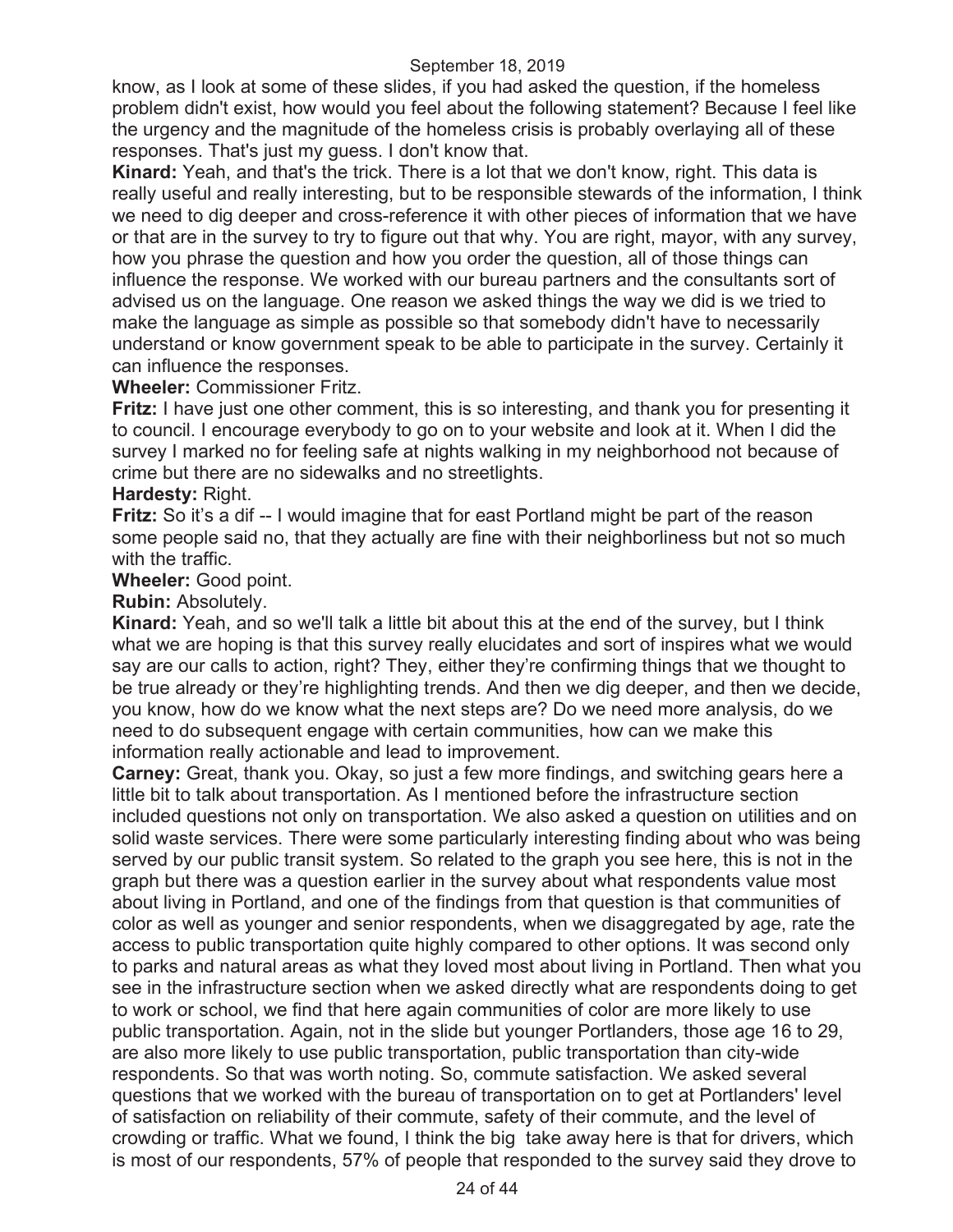work or school, they were the least satisfied of any of the responders. So you know, less satisfied than those that take public transit or bike or walk or telecommute for that matter. Then interestingly enough, two-thirds of the respondents felt traffic [inaudible] was worse than last year. So –

**Hardesty:** It is.

**Carney:** So, borne out by the survey. From there we have some findings on nature and parks.

**Rubin:** Yeah, so the last section that we will present today is nature and parks. The slide here shows that 97% of respondents reported visiting a park or natural area in the last year and 50% of respondents participated in a parks program in the past year. This was consistent across race however younger respondents, those in the 16 to 29 age group, and those who lived in Portland less than a year were less likely to have participated in a parks program. The map is showing the recreation or parks program, those who said that they participated in a parks program, and the darker blue are those that participated, the geographies that had more participation. This shows that respondents who live in the north, northeast, central northeast and southeast were more likely to participate in a parks program. Our last finding slide, so we also asked about respondent satisfaction with the safety and cleanliness of Portland parks and we found that 70% of respondents are satisfied with the safety and cleanliness and the satisfaction was the lowest in east Portland. Lastly the survey asked about potential improvements to recreation programs. Most respondents shows that they would like to make them more welcome to people of different cultures and also more affordable. These choices were supported especially by nonwhite respondents and those in the younger age range, so in that 16 to 29 age range again.

**Fish:** And by the way, I'll be coming back to council in the fall bump with a bold idea that tracks, comes off of this finding about more affordable. People want programs we can't pay for and they want them more affordable. It's going to require in the short term a change in how we budget. We're going to put an idea on the table that I think will get people's attention.

**Rubin:** Thank you. Those are all of the findings that we are highlighting today. You have the report. It's available online and there's a lot more data to dive into. We obviously learned a lot from this process of conducting the survey in this way for the first time and have identified several areas for improvements if we are able to conduct the survey in the future. These include increasing the canvassing operation to ensure more a representative sample. Strengthening community and city relationships to help conduct survey outreach, adjusting timing of the survey to better align with the city budget process in order to use it more as an input into the process. Conducting follow-up qualitative research such as community listening sessions on priority areas identified by the survey and adjusting survey questions as necessary to gain additional insights.

**Kinard:** So I will now walk through briefly a few opportunities that we have identified to utilize this data to improve decision making and our service provision. It should come as no surprise the first item is related to budget development. One of the reasons why the city budget office took a role in developing the survey was the potential usefulness to type of data to inform budget analysis and budget development. Having thousands of Portlanders provide their perceptions of city services supplements the hundreds of voices that we typically hear during budget outreach event. Using this information in our development processes can help ensure that budget priorities and decisions are informed by a greater number of Portlanders' opinions. Some ways we would look to use this information includes considering survey data as one input in our budget conversations for the next fiscal year. We would also recommend engaging our bureau budget advisory committees with this data to enhance the findings. For example, bureaus may ask bac members if they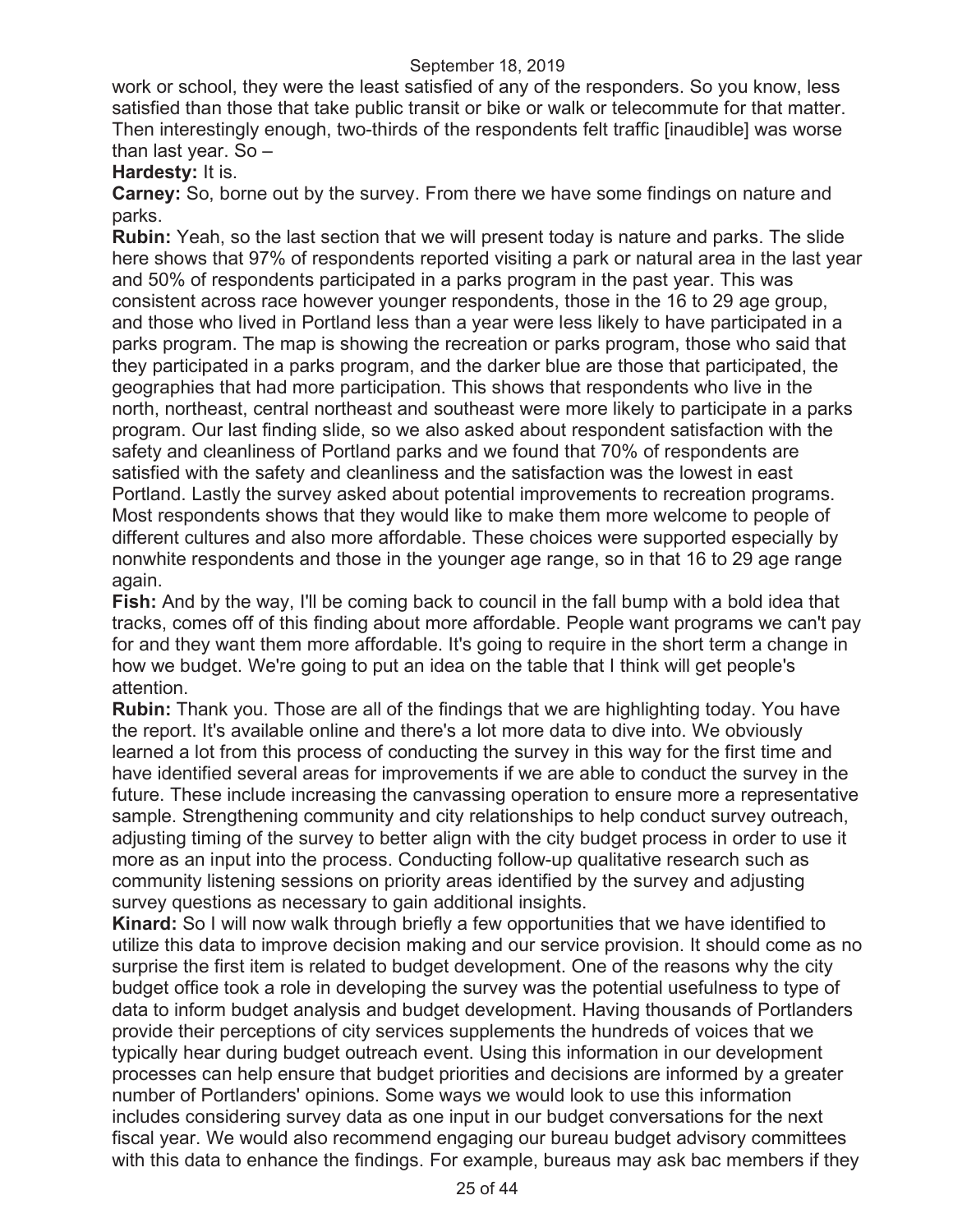agree or disagree with the report findings. Bac members and other advisory groups can also be a source of more qualitative or follow up information in areas where we would like to dive more deeply. Finally, cbo will look to include this data in our budget and performance analyses as a compliment to other available data that we consider. As mentioned briefly before, we also believe there's an opportunity for bureaus to individually work with their commissioners in charge to address findings that are seen as calls to action. The key question we would pose to our individual bureaus and our city-wide leaders is what does the survey tell us that we must address to achieve our service level and strategic goals as bureaus and as a city as a whole. Answering this question would ensure an additional level of community input to help influence program designs and bolster feedback loop for city services. What we also discovered through this project was that there are numerous ways that we as a city often only as individual bureaus and programs ask Portlanders for their feedback. We have heard there's fatigue in the community around our request for their input and involvement and what folks want is action. We believe there's opportunity to increase our collaboration and our sharing of the data we're collecting to better lead to action and to reduce the community engagement fatigue. So to this end cbo would recommend we support the continuation and improvement of this surveying effort as a centralized city-wide data collection point and we would continue to work across the city to ensure that these findings supplement -- **Wheeler:** I have to ask you a question. I'm sorry.

**Kinard:** Yeah.

**Wheeler:** I was going to hold off but I just can't resist –

**Kinard:** Absolutely.

**Wheeler:** So, the first slide you showed us was red because people felt that they did not have the opportunity to be heard or interact with the city and overwhelmingly people said we do not feel that we have that opportunity, and they are entitled to that perception. That is their true perception reported accurately, but they're also fatigued from giving us feedback?

**Kinard:** So what we –

**Wheeler:** Two things work together.

**Kinard:** What we saw – I think that the way that the question was phrased, do you feel that you have the power to influence decision making –

**Wheeler:** Ah. Okay.

**Kinard:** Which is different from the opportunity to engage.

**Wheeler:** Yeah, that is fair. I appreciate that. Is it the quality of engagement then that they are fatigued by or simply being asked they are fatigued by? Is it they are fatigued because they're tired of getting calls, emails, text messages or is it because they feel like it's a futile effort responding?

**Kinard:** So I think that that's a question I wouldn't be able to answer here today. I would look to work with the office of community and civic life and piac and other groups that advise us on community engagement to really understand again the why behind that question but I think again to the point of looking at calls to action. I think this is a call to action and I think that we can do better as a city to make sure when we are engaging folks that people like it's meaningful and impactful and if it's not impactful, they understand the reasons why not**.** 

**Rubin:** I, sorry. Quickly as a supplement we did receive feedback from our community data fellows that were canvassing in the field on their experiences and on what respondents said to them about the experience of being surveyed. Kind of their reactrelationship with their survey. We have that qualitative information. And just, it's a small scale, obviously not city-wide, but a lot of folks said it was the type of engagement and the fact that it wasn't the follow-up, feedback loop aspect, so exactly what jessica was just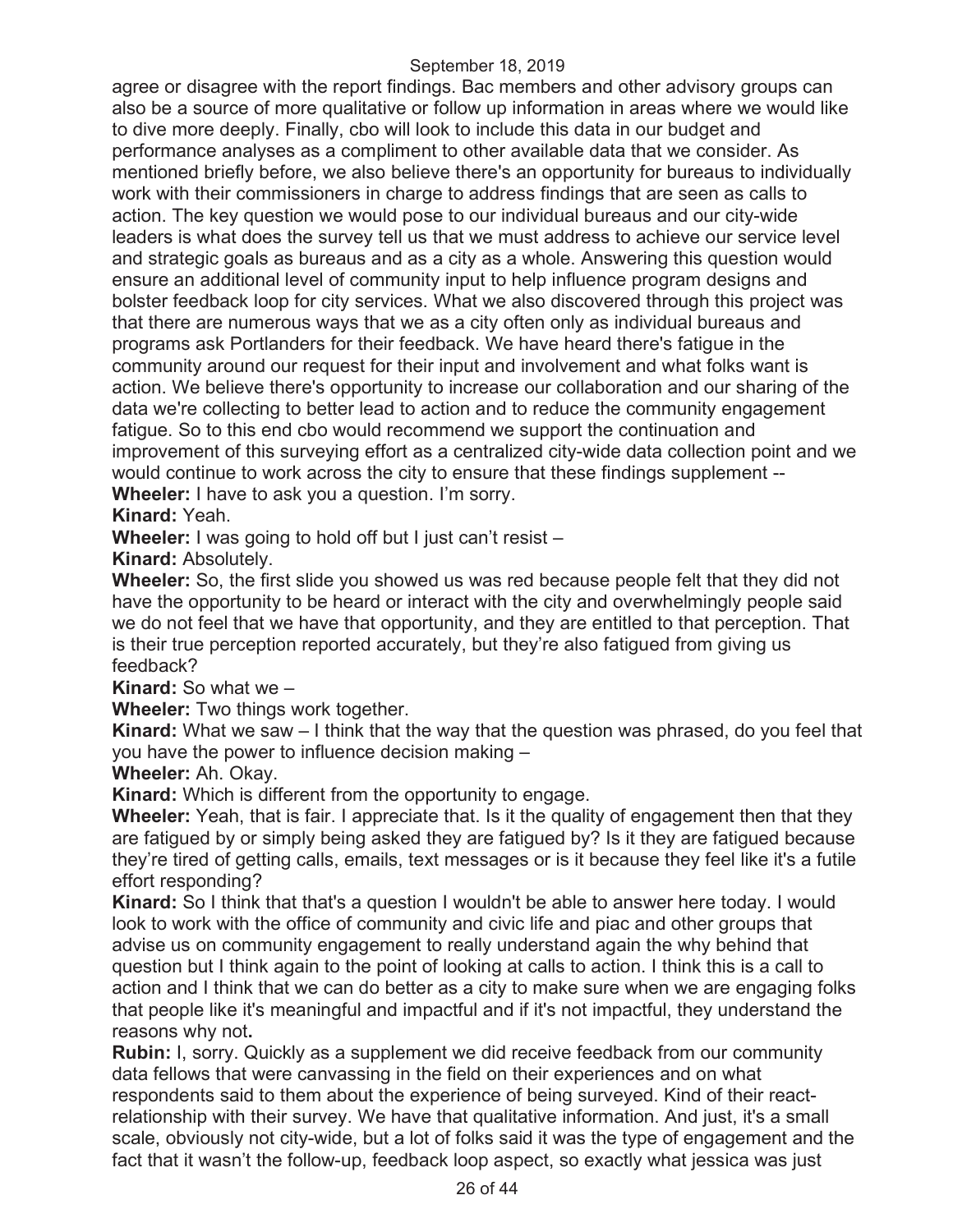speaking on.

**Wheeler:** Great, thank you, that's helpful. Commissioner Hardesty. **Hardesty:** I'm sorry. Are you just about done or should I re-ask the question. **Kinard:** Go ahead

**Hardesty:** Two more slides? Let's go ahead.

**Kinard:** Okay. All right. So we recommend support, the continued, continuation improvement of the surveying effort. We would also recommend the continued investment and support of data governance efforts to empower data sharing across the city and the utility of that information. And, again we know that the city is not the only one tapping the community for engagement and input in the region. There's many other governments that area also frequently doing their own surveys so we recommend further exploring regional partnership for community surveying. One of the last recommendations that we have is also borne out of the process of conducting the survey and in conversations around the findings. We discovered that there is a need to have better processes to answer some of those missing why questions so especially in relation to our high priority programs so that we can ensure our programs are best positioned to achieve the intended outcomes and catalyze new approaches. So one opportunity could be to create and support standardized practices or policies around program evaluation. Some examples of high priority areas identified by the survey are listed on the slide. The dissatisfaction with the city's response to homelessness despite significant program expansion and racial disparities and access to jobs despite economic development programming specifically for communities of color. I think we, there's a question that can be asked about if making progress and real sort of visionary outcomes based progress in these areas is more a matter of scale as in we need to just do more of what we're doing or if it's a matter of approach as in we need to do things a little bit differently. It's possible the answer is both but having a consistent evaluation framework can help connect our larger visionary goals to our program and our investment performance. That's one thing that, one suggestion that we would like to leave you with. Very briefly in terms of next steps I want to close with a brief review of what's been done with the survey data to date, and what's yet to come. We held a city budget office internal workshop, discussing how we can use this information. We also organized a city-wide workshop on august 15<sup>th</sup> with bureau staff to present the results and discuss how the data can be used to improve our services. We have been reporting back to the community data fellows and community groups we have engaged throughout the process and we put a version of the survey data up for open download on our website. Looking forward we're currently working internally on a an interactive survey dashboard and are partnering with smart city pdx to display the survey results on the Portland maps interface. These tools should be available within the next few weeks. We'll be incorporating pertinent survey data into our performance report this fall. Lastly, cbo has been and will continue to consult with bureaus about the survey results can be used as an input for their performance management strategies for their advisory committees, using frameworks like results-based accountability and in bureau budge equity tools. So in closing I want to thank you for your support and your engagement with this important work. Now we have some time for discussion.

**Wheeler:** Very good. Commissioner hardesty.

**Hardesty:** Thank you, mayor. Thank you, jessica, and your team for a, conducting the survey, and b, being intentional about doing canvassing to reach out to communities that wouldn't traditionally respond to a survey. I'll go from almost the end backward. When we're talking about people's perception of whether or not they were fatigued from all the requests for information, i'm curious if you have information about whether or not the fatigue comes from one way communication. Right? Does the fatigue come from we come out constantly saying what do you need, what do you want, blah, blah, blah, and then you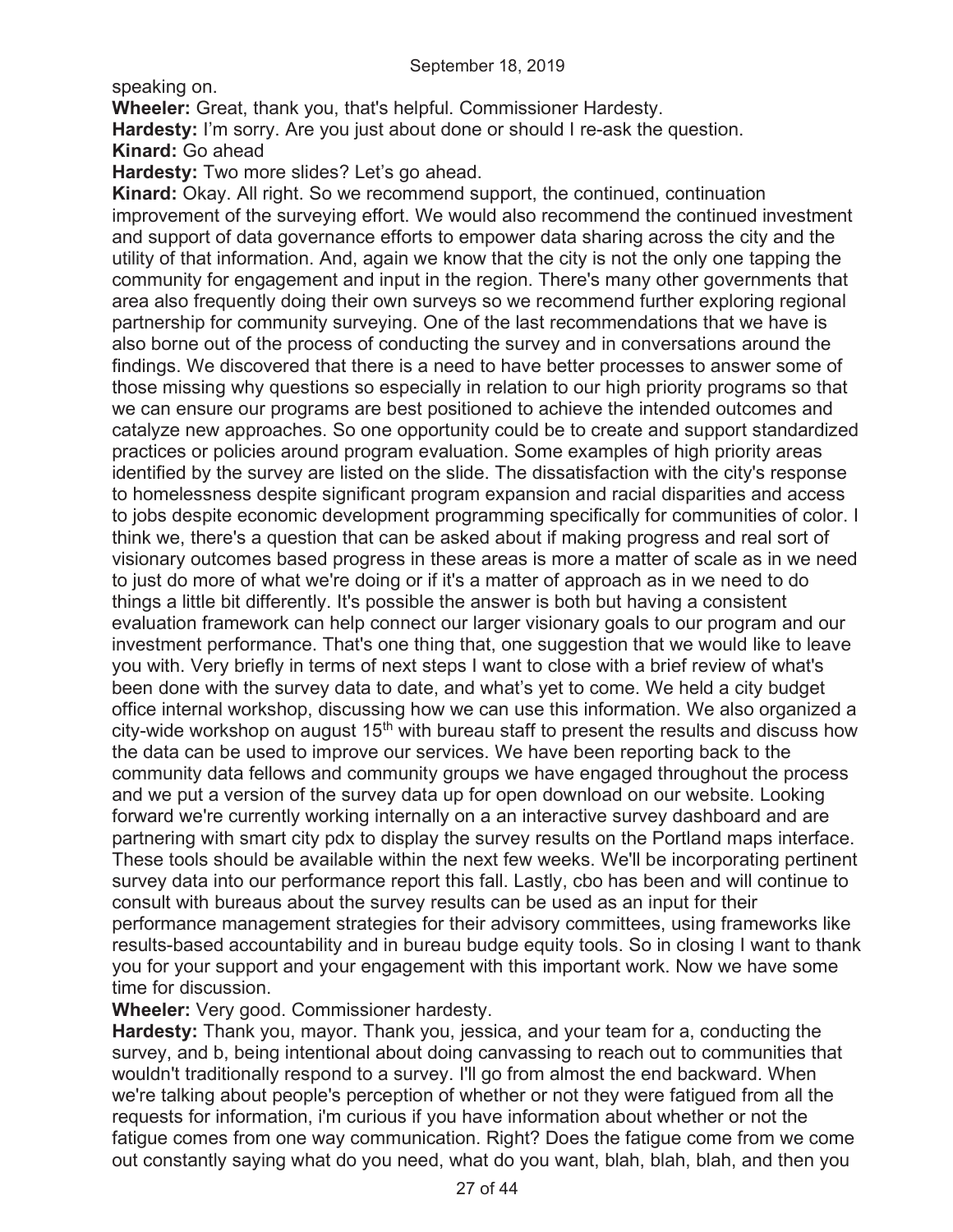don't hear from the city or other governments again until we need something else. For me I hear that a lot from community members. Like it's one thing to come and ask me questions, but it's another thing to let me know what the outcome of you asking me those questions are. Did you have any, do you have any anecdotal databased based on the surveys around that?

**Kinard:** So, it sounds like the canvassing, the fellows, did heard from the community members that they felt there wasn't a feedback loop, that they didn't really understand what happened to the information, that it was a smaller sample of the respondents over all but that they did hear that. We can look to cross reference some of the information such as the question and the response do you feel like you have the power to influence government. We can actually take that data and look at the responds who are more, felt more strongly that they didn't have power and cross reference that with other questions and responses and try to glean some additional information that way as to the why. **Hardesty:** And I wonder if, you know, words are powerful, so I wonder if the word power actually made people respond in a way that would have been different if we had, say, used another word, right? And I don't know the answer to that, right? But it just made me think about that when I was reading it because most people feel powerless when it comes to making government do anything, and that's a very broad across the board statement, right? And so I would hope that we would be more intentional, right? And think about really what is it, right? Are you able to -- I don't know. Are you able to influence, right? The city council votes as an example, right? Because I think most people really and me included, feel like, you know, if you look at the federal government you know we can't do a lot there. I appreciate the desire to use this as we start moving into budget, but I guess my caution, I have two cautions. One is that because this is a new survey, I think that there will be some tweaks that we'll have to make and so I don't know that I would invest a lot of time actually trying to match this up to the budget process this year but I would like to know how you're going to direct us to actually be able to take what is useful from the survey and actually inform the work of developing our budget. What is that process going to look like? **Kinard:** That's an open question. I think, you know, we know that we want to utilize some of this information in this analysis, the data as a supplement to other data in our analysis and recommendation so responding to whatever bureaus are putting in their requested budget. In terms of how the council would like to use this information I think that's part of the discussion today is, you know, now that you have this information you've heard an overview, what are the areas, what are the findings that you would really like to look to dive deeper into and look for further analysis and/or look to take some action through the budget process.

**Hardesty:** I think part of what we can do is help educate the public through the survey process and so i'm concerned when we think about community safety that the only entity that we mention were police and as you know we have a lot of first responders that actually don't have guns and uniforms. So when we talk about community safety or public safety I think it's important to actually list out all the agencies that the city has that has a responsibility to both be first responders and actually create a safe community. Because I would like to – and the other thing I would like to know is how many times people call 911, right? Because as you know we have a real problem with people using 911 as their removal entity, right? That's not an appropriate use of 911, so, and I don't know if that's possible, and, you know. It's not just about me. I understand my other colleagues might have questions that they need as well but i'm concerned when we believe that public safety is only police because that's only one small piece of public safety. Thank you. **Kinard:** Thank you.

**Wheeler:** Commissioner Fish.

**Fish:** Well, first of all thank you for the presentation. I think on a number of levels I think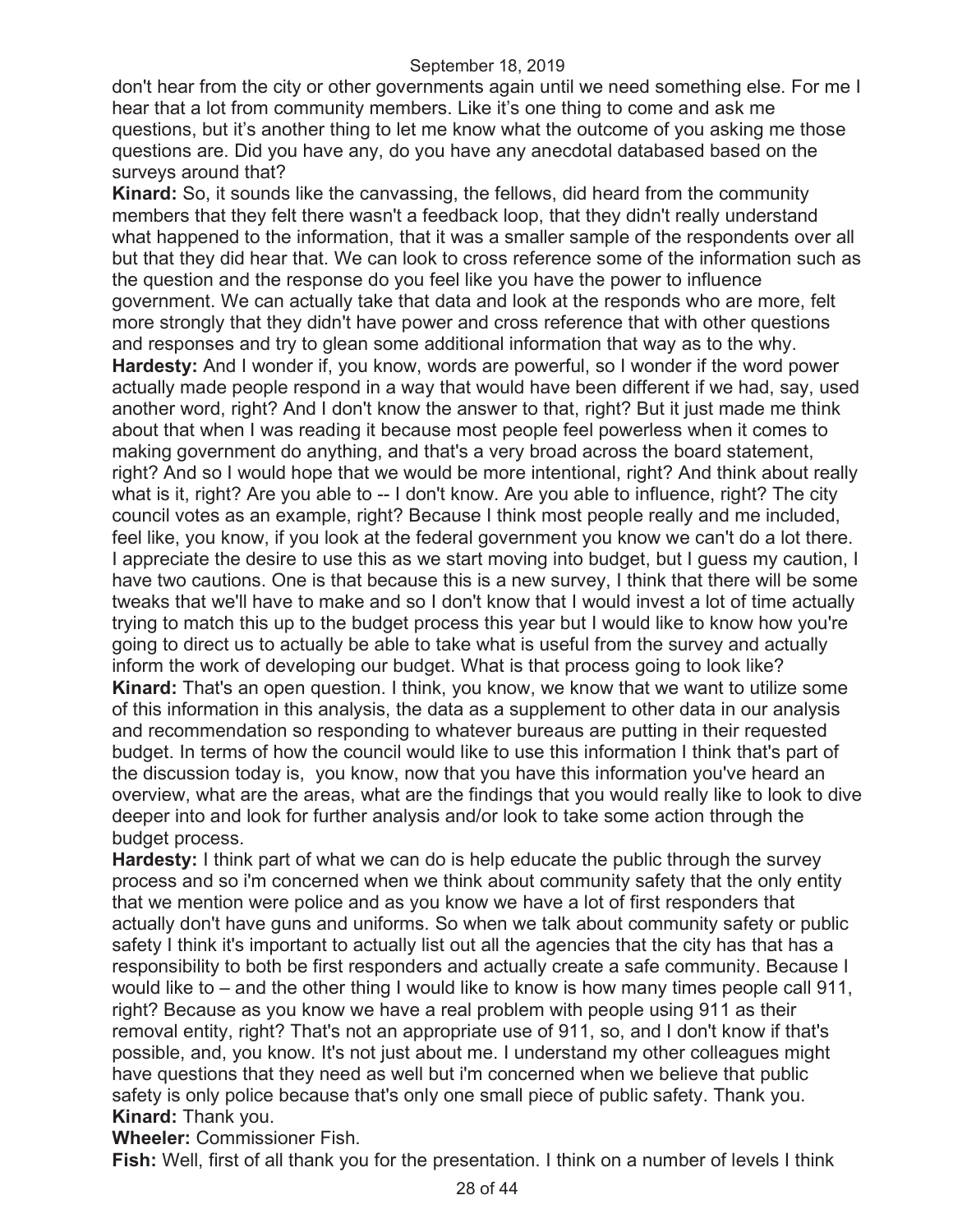this survey is an improvement over the auditor's survey. But I think we're still struggling with some of the same challenges, and first and foremost for me is how scientific is it? You mean, you put the disclaimer in early on about its wildly over represent by certain groups of people in terms of who opted in and it's an opt in, not a representative sample. So mayor, if we are going to look to next year to be the year to refine this and then to get some data that shows patterns, because that's really no matter what flaws there are in this survey, there's a huge benefit to us to see patterns, trends year to year. Because you're adjusting for those flaws. Within those flaws we're seeing how do people view shift. I would strongly urge us to consider buying some time from hibbitts, tim hibbitts and his shop or however we have to do it to have them sit down and review this and give us feedback. I haven't done a poll in any of my campaigns since I was elected in 2008 so i'm a little rusty on the question of how you pose questions and how you prompt answers and other kinds of things. But I think we get some interesting feedback if we went to a professional and here are some things i'm interested in learning more about. When people choose the neither satisfied nor dissatisfied, what are they communicating to us? Is that I don't have enough information to comment? Or is that I don't care? Or is that i'm not sure? I don't know what neither satisfied nor dissatisfied means. But if you add that category to the plus side on a number of these survey results, it significantly boosts the numbers. I would like to know what does neither satisfied nor dissatisfied mean, and how should we realistically review that. Number two, I think some of the questions are biased in the way they are worded. Biased in the sense that they almost inevitably provoke a certain response. I think a number of these questions have to be reviewed particularly around homelessness, so that there's no prompt in the question. That there is a more generic question and therefore we get an answer that's based on people's response to a generic question, not one that's a little loaded up. I don't know any more what the term trust in government refers to. My sense in talking to a lot of people in the community is that when they disagree with the council they express the disagreement as a trust issue. That's a big shift over the last ten years and I think it's a big shift over the last 30 years and we've seen that in the pugh surveys. Increasingly people frame their disagreement around trust rather than just a disagreement as to policy outcomes but I would like to know more about what do we mean by trust in government? Our numbers don't seem very bad actually in trust areas but i'm not sure quite what people mean when they say trust, when we ask them, do you trust. I don't know, I'm not sure any of us know what people mean. I don't have a lot of context, we don't have a lot of context, for the answers to these questions meaning compared to what? I mean, we know that when close to half of Portland says they generally feel satisfied, generally think city council is doing okay, we know that's an extraordinarily different set of numbers than we get for congress. It almost seems like the further away, the more remote the government, the more people's attitudes shift. But when people are rating congress in single and low double digits what does it mean that we're close to 50%? I don't know. What's the context? How do we compare to other jurisdictions? What's a benchmark? I don't know the answer. Finally, I found that there was -- I wasn't sold on the methodology we used as to whether we started with prompting someone with a strongly agree or strongly disagree. When you look at some of the results, I think they are skewed by virtue of which came first. If you ask someone a question and say do you strongly disagree, you are inviting the negative response to the question. If you ask do you strongly agree you're inviting the positive response to the question. I think the sequence of whether we start with disagree or agree skews some of the results. I would like to know what a tim hibbitts or a pro in the field feels like about that because I think that's just textbook. There's a lot of stuff in here for us to review but I want to echo something commissioner hardesty said. I don't think this is as helpful to us until we have worked out some of the bugs and we have year two data to review including trends. So I would be reluctant to build this too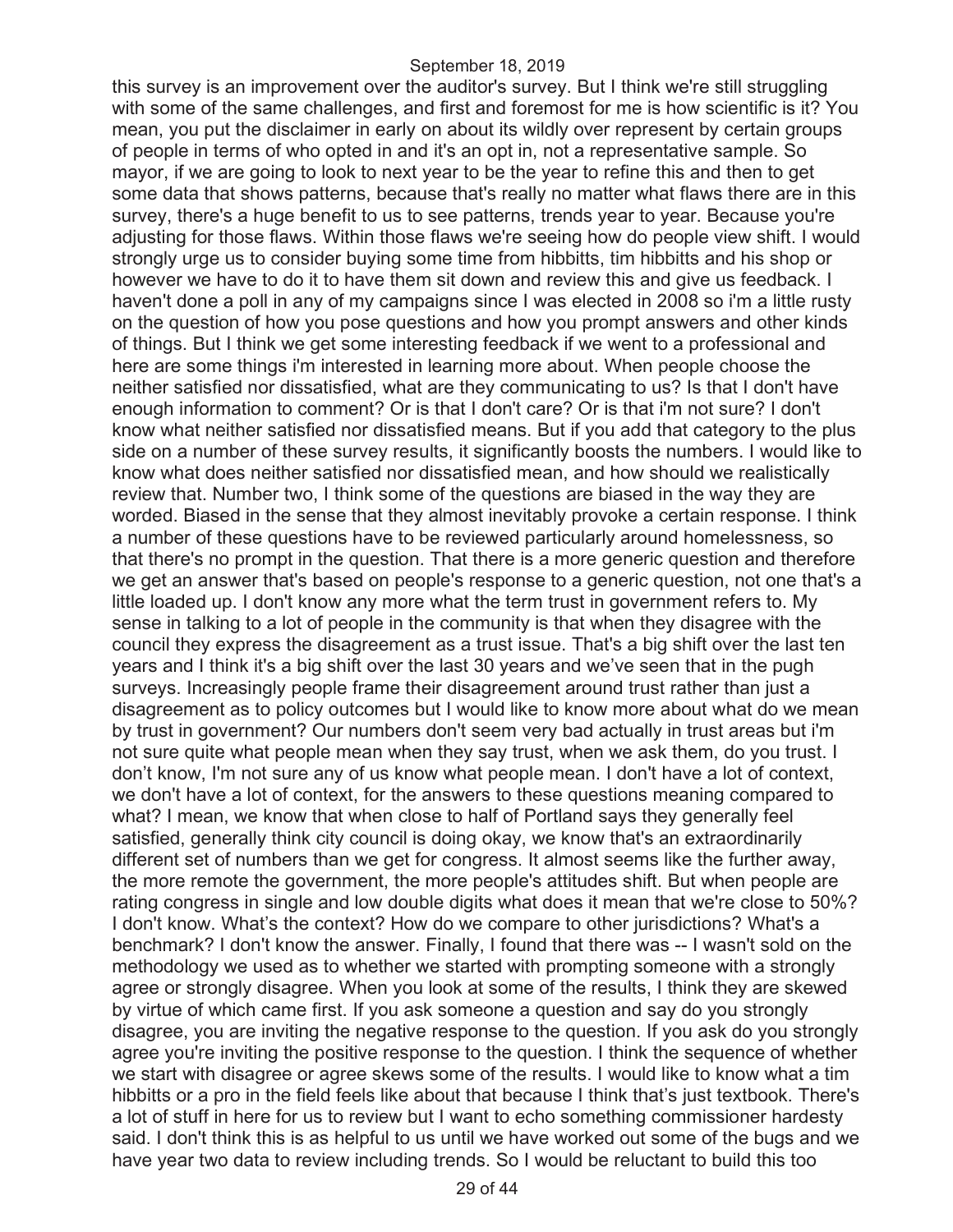much into our budget process particularly because you have been very clear about the disclaimer that it overrepresents older female homeowners, and therefore even with the adjustments you've made i'm not sure how representative it is. So I would like specific feedback not necessarily today from you about how scientific is it, whether you agree that we should spend a few dollars on hibbits or someone like that. Obviously there's a procurement issue. What neither satisfied nor dissatisfied means, whether putting the negative response first skews the reports, whether any of the questions are biased in their wording, what trust in government means and what's the context for us to evaluate this. We'll have more context obviously just on a trend line next year, but I think it's a good start. I think there's some good data to mine here. But I think it has a long way to go and I strongly urge us to make an investment in bringing a pro in now to make sure we're on the right track. Thank you very much.

**Kinard:** Thank you, commissioner. We are happy to look into all those suggestions and will get back to you on that.

**Wheeler:** So I'll let Commissioner Hardesty ask her question, because -- oh, you're -- I would suggest -- this is a good starting point and I'm greatly appreciative of this and obviously there's a lot more follow-up that needs to happen and I would suggest that perhaps we could take this, digest it, think about the questions as commissioner Fish has suggested but at this point I would recommend we move the report -- **Hardesty:** So moved.

**Wheeler:** And then continue those conversations.

**Fish:** Second.

**Wheeler:** We have a motion from commissioner hardesty, second from commissioner Fish. Any further discussion? All in fav – uh sorry. Wrong meeting. [laughter] Karla, please call the roll.

**Hardesty:** I really want to appreciate the intentionality that you used in creating this survey and I want you all to know that my questions have nothing to do with my confidence in what your vision was as you move forward. I look forward to working with you to make sure that next year it gets better and the year after that and the year after. That I vote Aye. **Fritz:** Very interesting. Thank you for the presentation. If anybody is interested they can go to Portlandoregon.gov/cbo. Aye.

**Fish:** Yeah. Thanks for an excellent presentation I do think it's an improvement. The kinds of issues we flagged in this hearing I think will give us greater confidence in how we use the data going forward to shape decision making at council. That's our ultimate goal. Thank you. Aye.

**Wheeler:** I think this is a really good first step. Yes, we're going to have to continue to massage this, we're going to have to think about how we can elicit more specific answers through the way we ask the questions, commissioner Fish had suggested, but for right now I want to give you kudos and thank you for all your hard work. I vote Aye. The report is accepted. To be continued, thank you.

## **Item 876**

**Wheeler:** Colleagues, council tentatively voted on this item on august 28th and we're back for adoption of our final decisions and findings. I'll take a motion to deny the appeal, uphold the decision of the hearings officer, and adopt the finding.

# **Fish:** So moved.

## **Fritz:** Second.

**Wheeler:** We have a motion from commissioner Fish, a second from commissioner Fritz. Karla, please call the roll.

**Fritz:** Thank you, Rebecca Esau, director of the bureau of development services. Thank you, Marguerite Feuersanger, who is here today, Justin Lindley, mike liefeld, thank you linly rees in the city attorney's office thank you especially to all the community members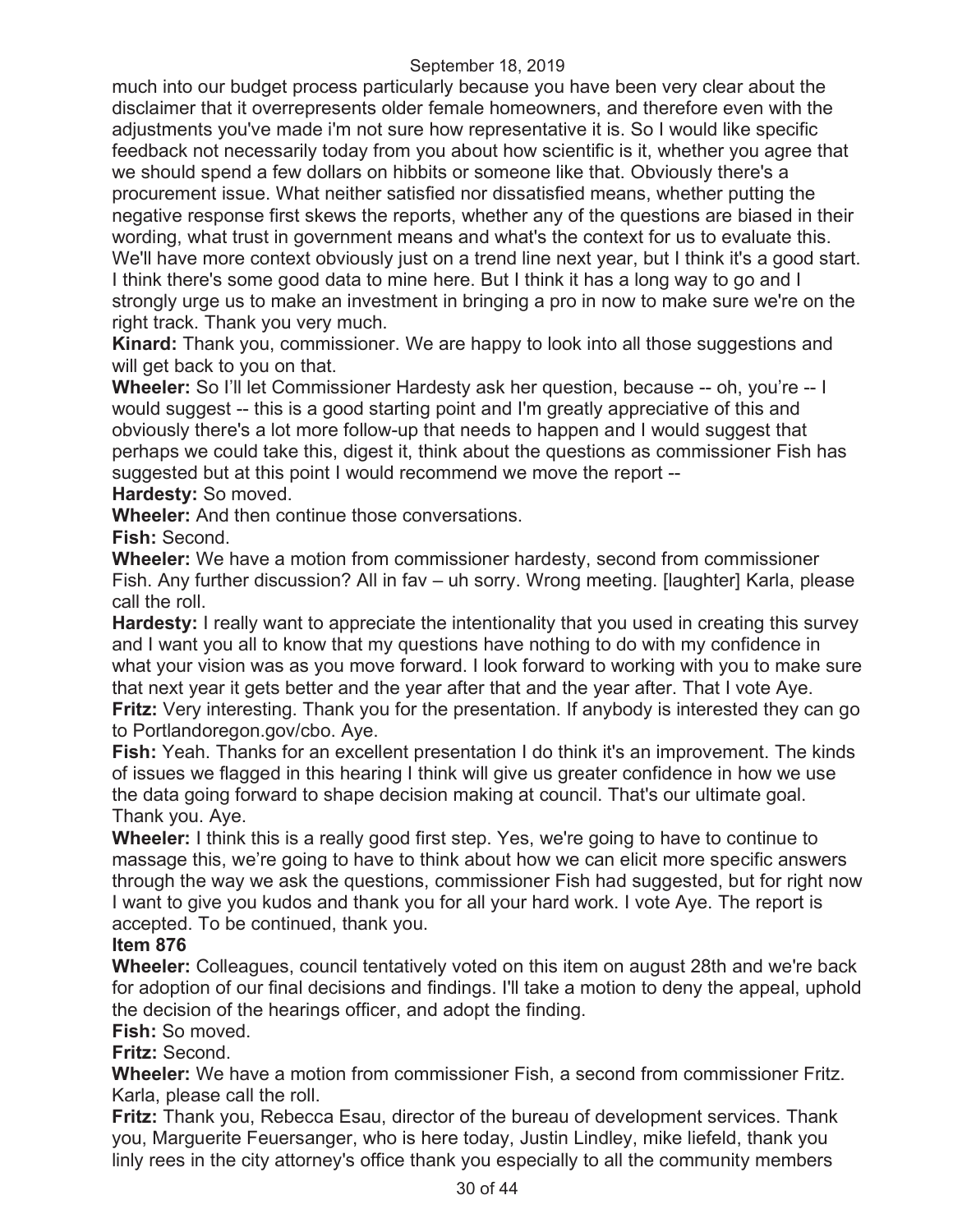who voiced their concerns about livability and took time to testified on this matter. Thanks also to thomas lannom in the revenue division working to get actor compliance across the board. Aye.

**Fish:** I just want to associate myself with all the thanks that commissioner Fritz just gave. We have had a good hearing. We had a good discussion, and i'm going to vote Aye today. **Wheeler:** I vote Aye. The motion carries. Thank you. Until, commissioner hardesty will be

back in a minute. I'll move to second readings 883, please.

# **Item 883**

**Fish:** You want to start with 879?

**Wheeler:** I have to amend that. So 883, please. Colleagues, item 883 is a second reading. We have already had a presentation and taken public testimony. Is there any other business on this item? Karla, please call the roll.

**Hardesty:** Aye**. Fritz:** Aye**. Fish:** Aye.

**Wheeler:** Aye. The ordinance is adopted.

## **Item 884**

**Wheeler:** 884 is also second reading.

**Wheeler:** Thank you. Karla, please call the roll.

**Hardesty:** Aye. **Fritz:** Aye. **Fish:** Aye.

**Wheeler:** Aye. The ordinance is adopted.

# **Item 879**

**Wheeler:** Back to 879, please. So, colleagues, this is one that I mentioned last week. I need to make a motion to move substitute documents so that we have the correct union listed. Could I get a second for my motion to move the substitute documents for 879? **Hardesty:** So moved, I mean second.

**Wheeler:** We have a motion, we have a second from commissioner hardesty. That substitute document also, Robert, includes an emergency clause is that correct or do I have to add that?

**Moore-Love:** It's on the substitute [inaudible] emergency clause.

**Wheeler:** It's already on the substitute. Very good. Any further discussion on this item? Please call the roll.

**Hardesty:** Aye. **Fritz:** Aye. **Fish:** Aye.

**Wheeler:** Aye. The substitute ordinance is adopted.

## **Item 880**

**Wheeler:** Next item, 880. We're going to move it, but we should call it. So colleagues, I have had a request from commissioner eudaly since she could not be here today, and this is her item, to move this to september 25th. Is that just the morning session or do we have a time certain, Karla?

**Moore-Love:** Just the regular agenda in the morning.

**Wheeler:** Very good so without objection we'll move that to september 25th per commissioner eudaly's request.

# **Item 881**

**Wheeler:** Very good, 881. Commissioner Fritz.

**Fritz:** Thank you, mayor. Colleagues, this intergovernmental agreement will allow the city's open and accountability elections program to use the state's administrative review services for appeals made by participating candidates and their campaigns. We have been in discussions with the state regarding the use of their service since last spring and are ready to move forward with finalizing the agreement. Here to provide a brief presentation is Susan mottet, the program director.

**Susan Mottet, Director, Open & Accountable Elections Program:** Thank you, council members. As commissioner Fritz said this is an intergovernmental agreement that will allow the program to utilized the state's administrative review services for program appeals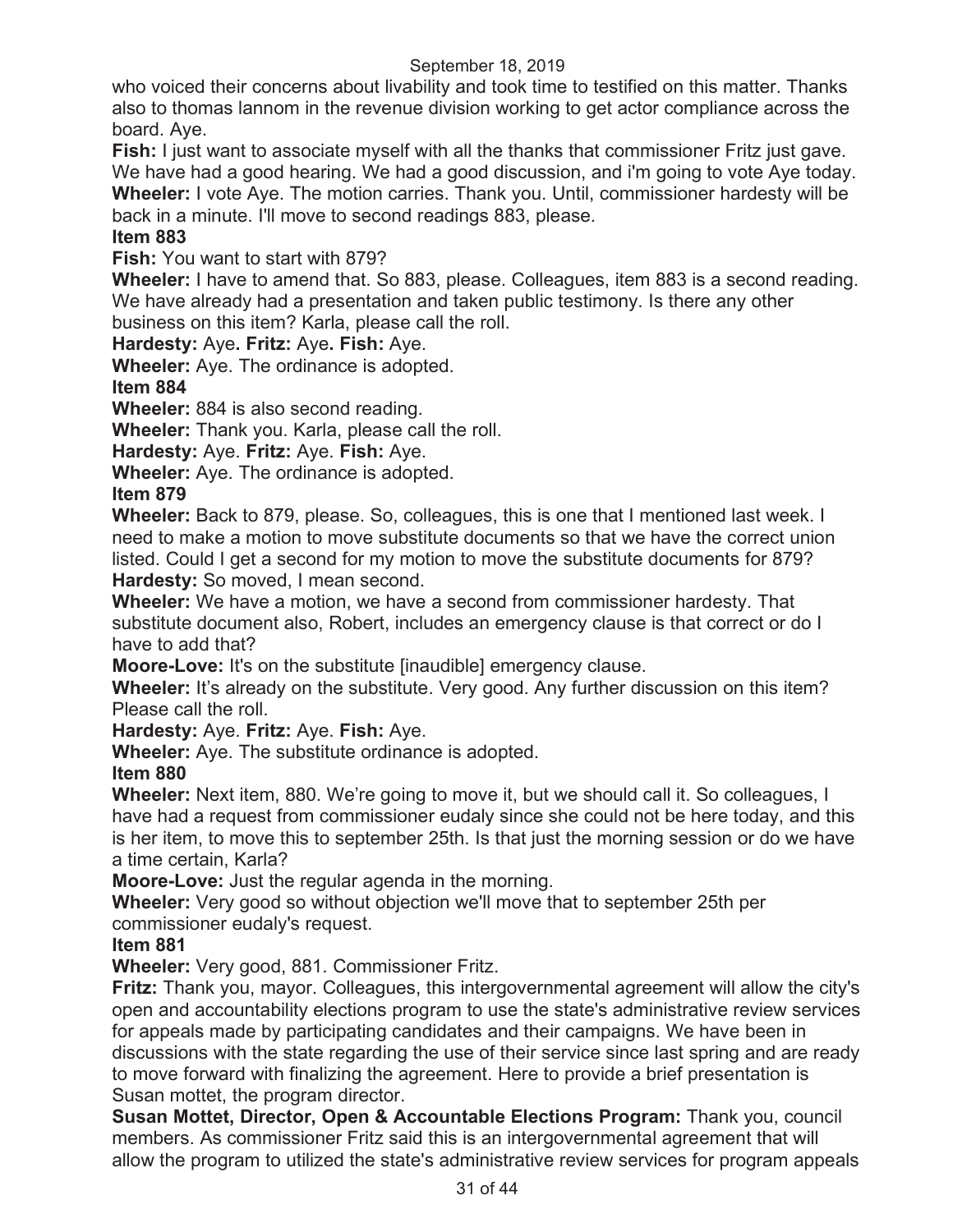of director determinations such as certification, match ability and penalties. The city has used the state services for administrative review in the past. The cost model is per service so we would only using, paying for appeals that the state actually heard. Since this is the first election cycle we are not sure how many appeals there will be. But in order to save costs we did create a mandatory interim step prior to appeal in which the campaign or member of the public first has the program reconsider its decision before we move to an appeal that actually costs the city some money. We have asked this to be in effect immediately as candidates are already able to file for certification, and I'm happy to answer any questions you may have.

**Fritz:** I'll just add one more thing and that is now that the auditor, the reason that we're doing it with the state is because the auditor said she would not accept the responsibility. Even though the auditor has now asked for the hearings office to move elsewhere, we still believe it's the best thing to contract with the state because wherever it is, it's going to be under an elected official and we want to make sure it's really clear that this appeal is completely independent.

**Wheeler:** Very good. Commissioner hardesty, did you have a question? Is there any public testimony on this item, Karla?

**Moore-Love:** Yes, we have I believe three people left. Maggie, mike o'callahan and charles bridgecrane johnson.

**Wheeler:** Very good. Good morning.

Charles Bridgecrane Johnson: Good morning. Mike, want to go ahead? Maggie? **Mike O'Callahan:** Good morning. I just have one simple thank you for getting this through. I'm going to participate. I have one question, a very fundamental question, and I asked Multnomah county about this. Why is the program that counts the ballots secret? It's proprietary. I know that, okay? All across the nation, okay, all ballots are counted by secret programs, okay? I have litigated this in Alaska and probably six of my nine cases I took to the state supreme court, a number of them were about this issue, okay? It's a big deal. That's how trump won. I only got three minutes so I can't tell you all of it, okay, but this is a fundamental problem. Now there's an open source code program that can be used to count the ballots, and there is a way that we can cross-check the program to make sure that it is accountable. At present there is no accountability, as zero. If nobody checks the test it's always right. I have a fundamental problem in the so-called democracy when votes are counted in secret. I would appreciate it if the council would change that process. **Fritz:** Mr. O'Callahan, this ordinance is about contracting with the state for appeals of the open and accountable election system. We're not in charge of the county's election system.

**O'Callahan:** I understand that. You're right.

**Fritz:** So do you support having the state do the appeals of the open and accountable elections program?

**O'Callahan:** Well, I thought I would talk to the council about something that they are ignorant about, so thank you for the opportunity and I'll cease my testimony. **Hardesty:** So actually we're not ignorant about it at all, sir.

**O'Callahan:** Yeah, you are.

**Hardesty:** I will tell you that we have one of the most secure election systems in the country and if you ever had any questions you could actually go and watch people count ballots at the Multnomah county elections office. So we are very aware because all of us actually want, need people to count ballots to make sure we get elected, right? So we're not ignorant about the issue. It is a county issue and I believe that we have one of the best, most public systems in the united states of america. So thank you for bringing the issue but luckily Oregon is a nonissue.

**O'Callahan:** It's a secret program.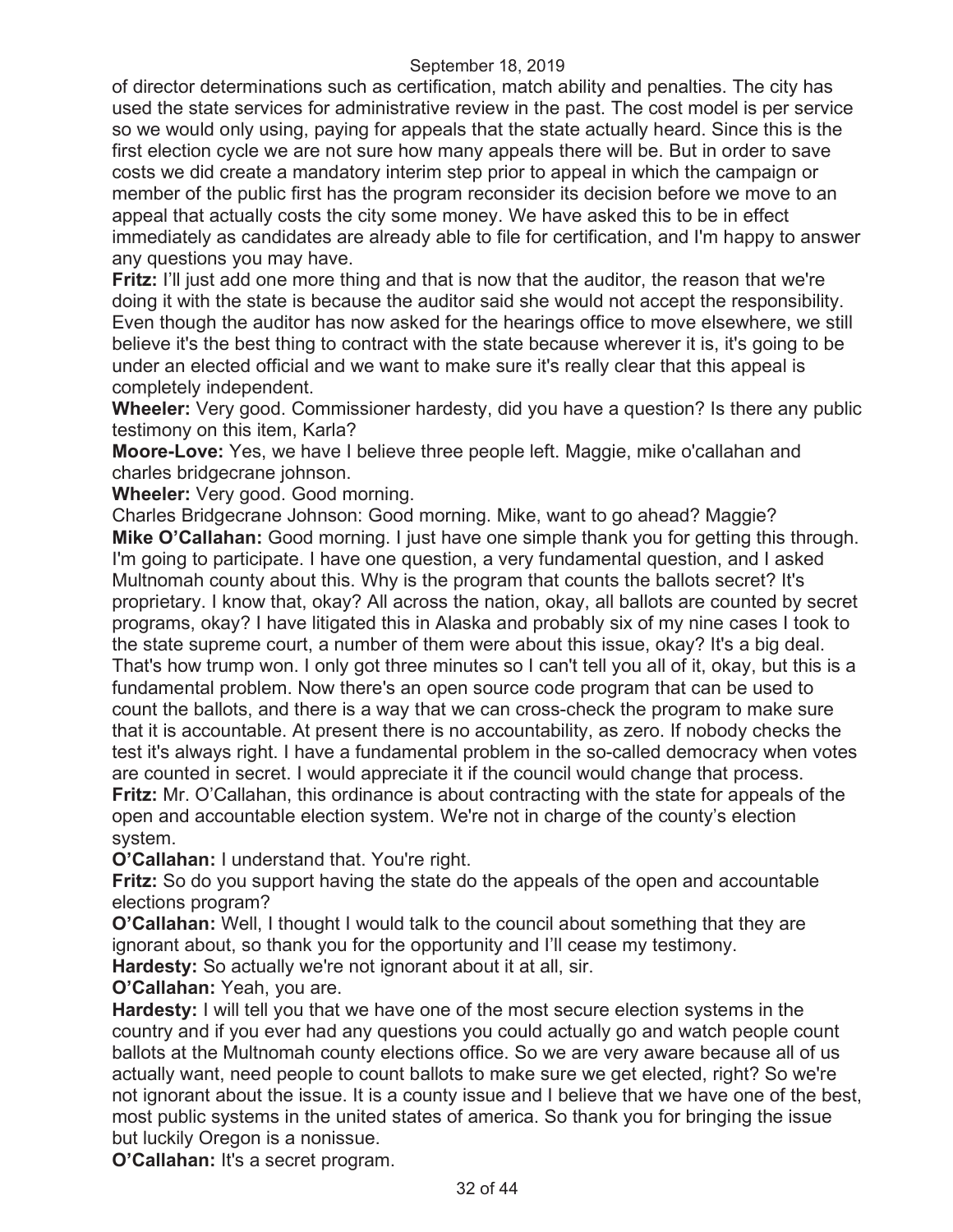**Hardesty:** Nothing secret about it. **O'Callahan:** [laughs]

**Wheeler:** Good morning. Maggie, do you want to go next?

**Maggie:** I'll let charles go.

**Charles Bridgecrane Johnson:** Good morning, Charges bridgecrane johnson for the record, and I want to thank amanda Fritz for moving this forward. I would say that because we have just gone a little sidebar on transparency in elections, on like the third page of the pdf, where I think it's actually the state's document, you'll notice that at the bottom we have completely x'd out a bunch of, literally, a bunch of capital letter X's block out the identifying information, I think it's page three of the pdfs, it's not quite a full page of the state's response but there's supposed to be identifying information for the city official that's responsible and everything, their email address, their identity is x'd out, and it's just strange. I don't think it's any reason to vote against having the state offices. The one thing I wasn't able to really be clear about is the locations where if a candidate does take this up, you know the state obviously has a lovely office building with a pseudo dome on it across the river. So where does a candidate go for this administrative process?

**Fritz:** If they go to the open and accountable elections office. The reason it's x'd out is because this is a standard form. If we were to put -- currently it will have susan mottet's name in it, but the ordinance –

**Johnson:** Gotcha. So it's like a sample form, and then whenever is appropriate at the time --

**Fritz:** If there's a new director then they still use that form, and that's why – it's not that there – it wasn't a name there in the first place. It was just an opening**.** 

**Johnson:** Just a blank. Okay, thank you very much for all you've done on this.

**Fritz:** People can go either to the open and accountable elections folks which will have a location as soon as we get that figured out but also in the meantime they can come to our office if they have a --

**Johnson:** But if the state runs, if somebody does use the hearings they don't have to go to salem to have their hearing? The state can telepresence and do it on the state facility here in the Portland city limits?

**Fritz:** I'll ask the director that question. Thank you.

**Johnson:** Thanks very much.

**Wheeler:** Thank you. Good morning.

**Maggie:** Hi, I'm maggie, Portland homeless town hall. Jo ann I really liked your response about open elections and we do comparatively to other states. However, we could always use improvement here and there. And we should never stop monitoring or let up. It goes back to Fish's question about trust in government, which is in a democracy, of course we should never trust government, we should always be monitoring government. So we should always be checking to make sure that they are openly counting those ballots even when they say they are doing it, we should really check, you know, citizens should check and make sure. So that's all I want to say about that. So I'm for open and accountable and more open and more accountable and more fair. The fairer the better. So, that's all, and can I just say real quick on the addiction thing i'm so glad that I was here today. That was an honor and a privilege to have the wellbriety people here. I have been sitting shiva for someone who passed away on september 2nd, and this morning I had the opportunity to witness someone shatter their meth pipe in front of me. I'm not an addict. That's not my issue, however, I have had addiction in my family, and I have seen it. And so to see this woman come to this point and hopefully now she will have the support she needs to continue her liberation, that concern, and Ted, I want to say I was shocked about your honesty about you saying 3% of the budget goes for actual services. **Wheeler:** Prevention.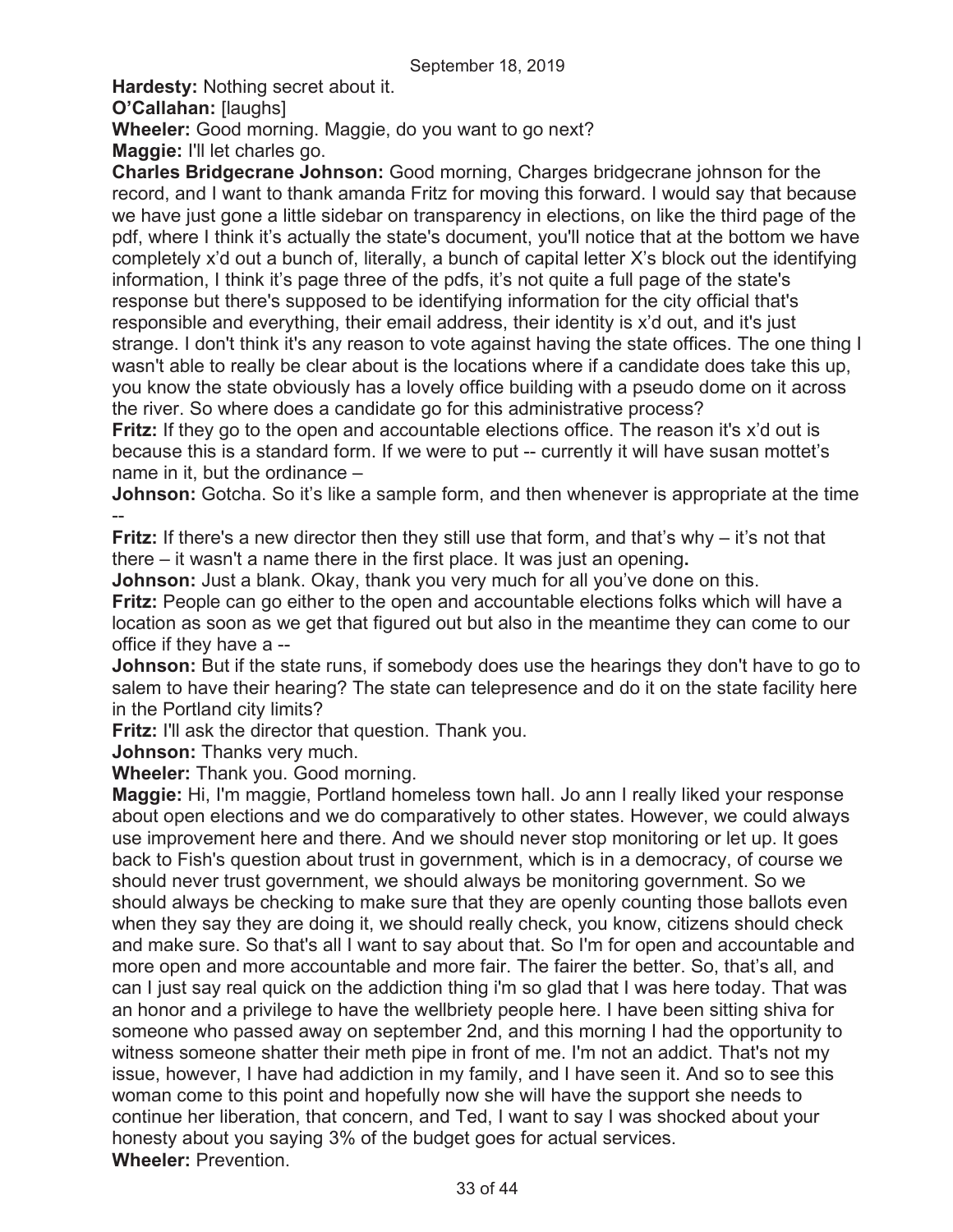**Maggie:** Yeah, I would like to hear more of that type of thing from you because I would like to talk about percentage of budget that actually goes to services for all sorts of things.

**Wheeler:** Thank you, Maggie. Appreciate it.

**Maggie:** Okay, thank you.

**Wheeler:** Thank you both.

**Hardesty:** Maggie, that was the most succinct presentation you've done in some while and you actually covered four areas. So I'm very impressed that you got all four areas covered in your three minutes –

**Wheeler:** With time to spare.

**Hardesty:** Even beat. Thank you very much. Appreciate it.

**Maggie:** Okay.

**Fritz:** Director, Mottet –

Wheeler: Commissioner Fritz.

Fritz: Could you come up and answer the question, please?

**Wheeler:** Ah, very good.

**Mottet:** Yes. The question was whether appellants have to travel down to salem in order to have their appeals heard and the answer is no. There are Portland locations that the state administrative judges use.

**Fritz:** Thank you.

**Hardesty:** Thank you.

**Wheeler:** Terrific. Any further discussion on this item? It's an emergency item. Please call the roll.

**Hardesty:** I just want to really appreciate commissioner Fritz' hard work to be very intentional about making sure that we're crossing all the t's and dotting the all the I's and it's just one more come component to make sure that regular people have the opportunity to run and serve on this prestigious board. I vote Aye.

**Fritz:** I am really excited that several candidates are now using the program. They are out there collecting signatures that they have to file by petition. I encourage people to get to know who is running and participate in our democracy. Thank you very much to susan mottet, to senior policy advisor cristina nieves for all of your work on this. Aye.

**Fish:** Aye.

**Wheeler:** I want to thank commissioner Fritz for her continued leadership and I want to thank the folks at the state of Oregon for also working with the city on this. I think this is a very, very good arrangement and I strongly support it. I vote Aye. The ordinance is adopted.

## **Item 882**

**Wheeler:** Next item 882, please.

**Fritz:** I'd like to pull this back to my office, please.

**Wheeler:** Well, that's no fun.

**Fritz:** It'll come back.

**Wheeler:** Very good. Commissioner Fritz, without objection, we'll pull it back to your office. And that leaves us with item 878 from the consent agenda which was pulled.

### **Item 878**

**Wheeler:** Very good, and who pulled this item?

**Moore-Love:** Dan handelman.

**Wheeler:** Dan did? And do we have somebody from the police bureau here to, or from risk management? Very good. Dan, why don't we hear from you first just so we understand what your questions are and then we can hear from the other folks. Why don't you come on up, sir. Good morning.

**Dan Handelman:** Good morning, mayor Wheeler and commissioners. I'm dan handelman with Portland cop watch. And I actually would prefer for the presentation to happen before I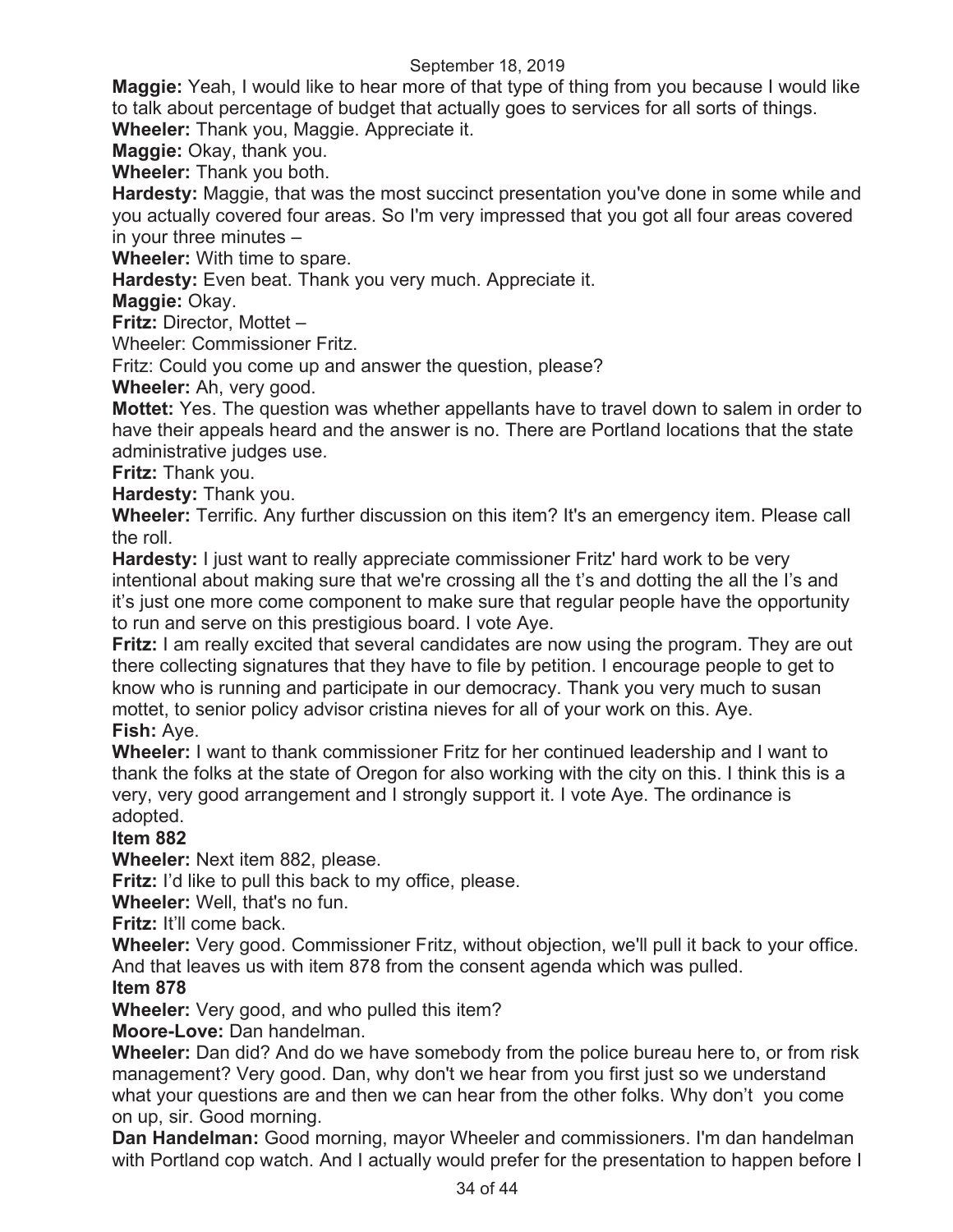speak because --

**Wheeler:** If that's the case i'm happy to do it that.

**Handelman:** Okay.

**Wheeler:** Okay, very good. Come on up. Good morning. Thank you for being here and if you could just identify yourselves for the record, we'd appreciate it.

**Jessica Bird, Risk Management:** My name is jessica bird and I'm a senior liability analyst with risk management and today I brought with me acting lieutenant nathan sheppard with professional standards.

**Wheeler:** Thanks, lieutenant.

**Bird:** This lawsuit arises out of a suspect misidentification on november 13, 2016. Mr. Martinez was walking on a sidewalk downtown at the tail end of a procession of protesters who were engaged in an anti-trump march. Three nights earlier a protester had caused significant property damage to city businesses by smashing their property with a baseball bat. A Portland police officer observed mr. Martinez in the crowd and broadcast over the police radio that they believed they had identified the suspect from the earlier property damage case. Mr. Martinez was taken to the ground, handcuffed and released 20 minutes later when it was determined he was not the suspect in the property damage case. In his October 11th, 2018 lawsuit against the city of Portland and the Portland police bureau, Mr. martinez alleged battery, that the officers ignored his complaints that his handcuffs were too tight, violation of civil rights and negligent supervision and training. He alleged that as a result of the encounter he sustained injuries to his knees, chest, left shoulder, nerve damage to both wrists, mental anguish, disruption of sleep and humiliation. In addition to medical expenses of \$944 and wage loss of \$215.25, he demanded noneconomic damages totaling \$75,000. The parties engaged in a mediation and were able to reach an agreement for \$15,000 inclusive of those medical expenses, wage loss and attorney fees. Approval of this ordinance will allow risk to pay mr. Martinez through his attorney for the agreed settlement totaling \$15,000.

**Wheeler:** Very good. It's my understanding somebody handed me an email earlier that there's been a change to policy since that time.

**Bird:** That's correct, and --

**Wheeler:** So what mine says is it now incorporates a two-officer identification requirement so it cannot just be one officer. In addition, it looks like on-scene supervisors also have to determine if an arrest is necessary is that correct?

**Bird:** That's correct.

**Wheeler:** And it says taking into consideration the totality of the circumstances. So it sounds like there has been an effort to address this from a policy perspective. **Bird:** Yes.

**Wheeler:** Lieutenant, anything else to add?

**Lieutenant Nathan Sheppard, Portland Police Bureau:** No, sir.

**Wheeler:** Very good. Any questions? All right. We'll hear from mr. Handelman. Thank you for being here. Thank you for the presentation.

**Handelman:** Once again mayor and commissioners. I'm dan handelman with Portland cop watch and I appreciates having discussion first because now I've learned that at least some of the concerns of our organization may have been addressed by this policy change. You know, I read the news articles about mr. Martinez being mistaken for an Africanamerican suspect in this case. I mean he's latin-x. There were previous cases that came before the citizen review committee. One of them, I think it was 2014, Lisa haynes was an African-american woman who was mistaken for a latino male who was a head taller than she was. Another, the first case that ever went to city council through the citizen review committee was a man named merrick bonneau, whose brother, who, merrick is mixed race, his brother is white, but merrick was mistaken for his brother and he was arrested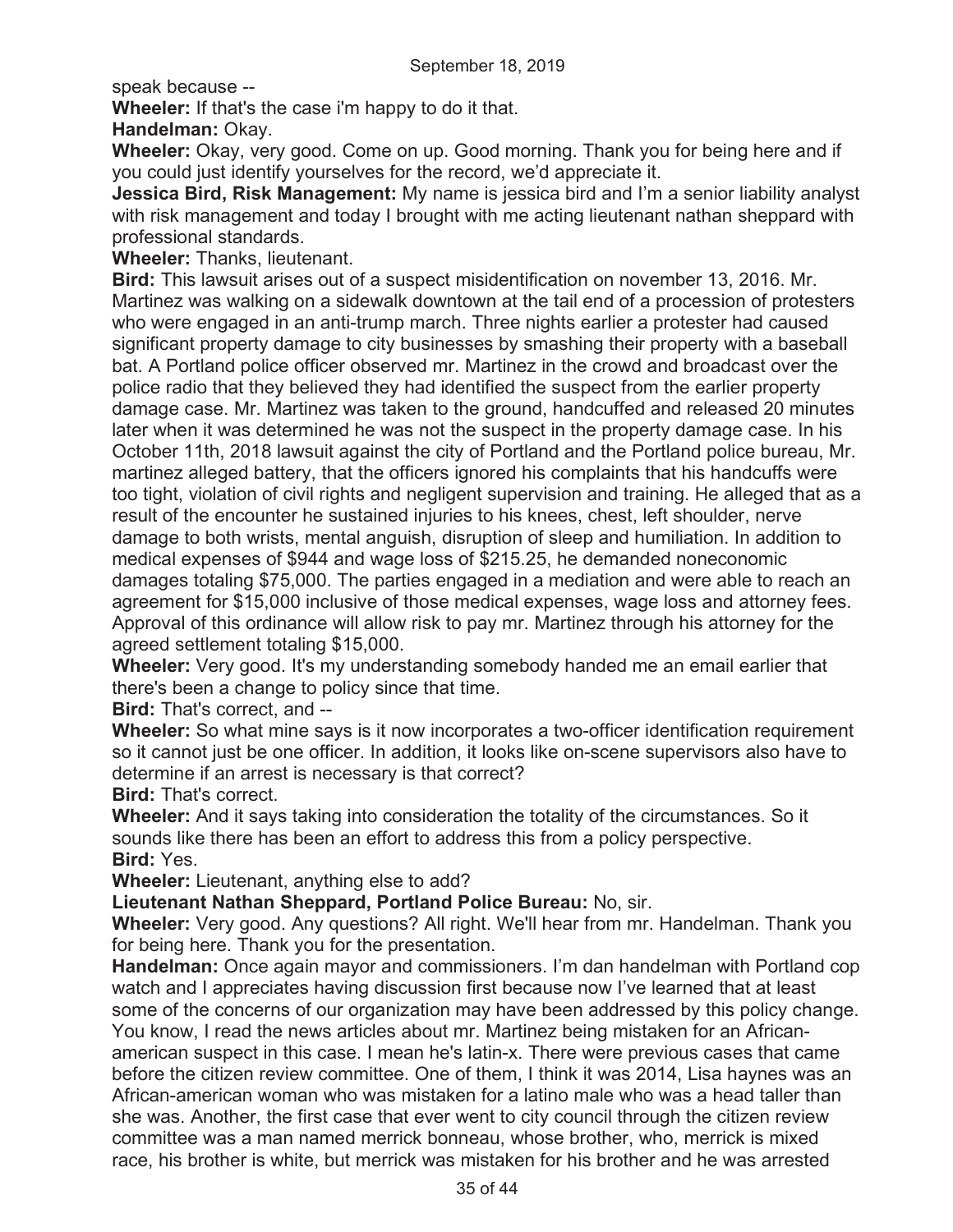and taken down brutally by the police, so I'm hoping this new policy is going to stop this from happening, albeit we have only seen a few cases stretched out over the years, but these are the ones that we've seen publicly. A lot of these cases happen and we don't hear about them. But also, you know, i'm here two weeks after I came before you after pulling a shooting settlement off the consent agenda saying these are cases that should be talked in public and this is exactly why so that we can learn about the things that the police are doing to make sure these things don't happen again. I really appreciate that we're having this discussion but we wouldn't have if I had not pulled it off the consent agenda. So I'm hoping, you know, there are a lot of cases of police car accidents including one that you considered this morning that come before you when I pull them off the agenda to talk about them. They're usually not about misconduct. I counted in last two months six settlements for \$385,853 that have come before you. Now that could be another trend that could be looked at and talked about. I'm not urging that because, you know, we're interested in the accountability issue but that may be an accountability issue if you're having that many accidents with police cars. I'm not sure, you know, how much, when we had this discussion about mr. Perkins' settlement a few weeks ago, why there was no discussion among council members about this most serious kind of case with deadly force whether the city attorney is warning you against saying anything. I would like to hear them cite a single incident where a discussion at city council about a settlement has adversely affected the outcome, because I really think we need to have, like I said, we really need these public discussions about these things. Just following up on what I testified about last week, we had to submit written testimony but appreciate commissioner Fish reading some of that into the record about the police review board that cases like this, the officers who misidentify or the officer who misidentified mr. Martinez maybe have had a misconduct investigation done and the outcome would have been in the police review board report but we haven't seen a police review board report this year. There are supposed to be two every year under the ordinance. It's now almost the end of september and there's still no police review board report for this year.

**Wheeler:** Thank you. Commissioner Hardesty.

**Hardesty:** Thank you, dan, for your presentation. As you know, normally I pull police settlement agreements off the consent agenda because like you I agree that we should have those conversations in public. I did not pull this one because I had already been informed that you had requested to have it pulled. I absolutely agree that I think risk management needs to do an assessment of just how much money we pay out on settlements for auto accidents, especially, because like you i'm very concerned that that seems to be just a never-ending process, right? Sometimes it really can't be helped but I think that there should be service improvements that come about because of that. In any settlement that we're paying out having to do with personal injury to an individual I agree should be a public conversation. So thank you for being here.

**Charles Bridgecrane Johnson:** Still good morning for five minutes. Good morning, Commissioners.

## **Wheeler:** Good morning.

**Johnson:** Charles bridgecrane johnson for the record. Mostly I just want to be on record to thank mr. Martinez for seeking out richard davis and strongly advocating for his civil rights and police accountability for every one plaintiff that does this I think that many of us believe and there's evidence of other people who have had civil rights violations by the police and just have not had the wherewithal to come through and make it go on the record and to get a monetary form of justice even if they don't see a complete apology. Some of the bigger picture that's evolved with mr. Handelman's testimony I think while the oir report is focused on hopefully prevention and elimination of officer-involved shootings, I think maybe in the future there should be constituent responses if not from the police department at least from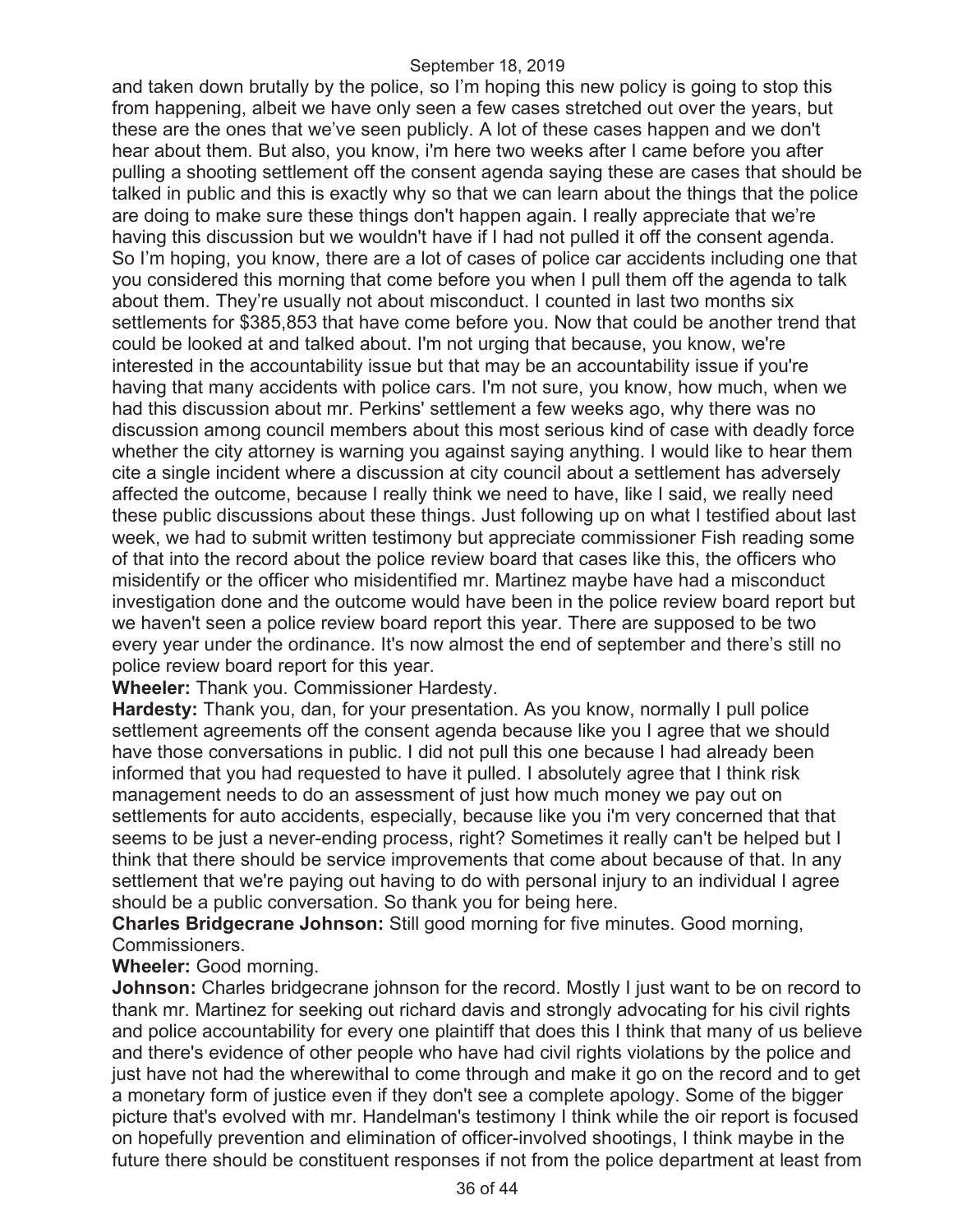risk management so that we also see in addition to the tragic human impact when people are hit by Portland police bullets the negative impact that taxpayers have so I don't know if we have ever paired that information about oir reviewing in the past, which people have bene involved in officer-involved shootings and also at the same time said and this has led to 14 tort litigations that totaled up to x number of dollars. Which of course is a burden borne solely by taxpayers because we don't have police accountability where individual cops are hardly ever held responsible for their actions. Thank you for your attention to this matter with mr. Martinez. I was curious as to how the other larger dollar settlement didn't get pulled. But of course, it's just traffic but those also situations where the bodies and families of our friends and neighbors have incurred pain and trauma. Hopefully we can keep raising the bar and see real progress and a decline on incidents like these. And also in one of the earlier things when we talked about the survey and the 50% local approval, we need some baselining information to know how is the city, the city's risk exposure, the amount we're paying out, are we at least doing better than the average for other municipalities in the country or are we not getting good results from our efforts to manage risk and we're actually paying out disproportionately high amount compared to other municipalities? Thank you.

**Wheeler:** Thank you. And with that, Karla, please call the roll.

## **Hardesty:** Aye.

**Fritz:** It's regrettable this event happened and we're sorry. I'm glad that policy changes have been made. Aye.

## **Fish:** Aye.

**Wheeler:** This is obviously a regrettable situation, but I want to somewhat disagree, in fact I want to strenuously disagree with the assumption that police are not held accountable for their actions. This is a situation where in fact the police bureau is being held accountable for its actions. As police commissioner I get the stack of police discipline memos and they range from very small transgressions to significant transgressions. Even truthfulness can be a cause for termination of a police officer and I will just say there's no bureau where individual accountability is taken more seriously or people are held more accountable than in the police bureau. The second thing I want to mention is that we should not assume malice in this or any other case. It is very possible that the officer thought with good reason, with good intentions that this was the correct individual and that they were looking for the individual. It obviously turned out it was not the right individual. That is a problem. I'm glad to see that the police bureau in response to the problem did change policy to make sure that going forward we don't have this kind of regrettable situation like we did in this particular case. The final thing I want to point out is the reason these come to council as consent items is that this is already a negotiated settlement. This is what the victim in this case, the individual who was wrongly identified as being a perpetrator of a crime, and we all acknowledge that he was wrongly identified and we're all sorry that he was wrongly identified but this is what he and his representation have met and agreed to with the city's representation. So really the question before us is do we accept what they have collectively come to as an amicable or acceptable agreement or don't we. That is a separate conversation from the policy discussions that mr. Handelman raised. He raised legitimate policy questions, I do not deny that. It is important that we be transparent and clear with the public about how policy is changing to address these issues, why policy is changing to address these issues, and how successful those policy changes ultimately are in solving the problem. But I want to keep separate the question of the settlement, which has been agreed upon from questions around policing policy, which while important is somewhat separate from the question of whether or not we accept this settlement that's been agreed to. I vote Aye. The ordinance is adopted and we're adjourned.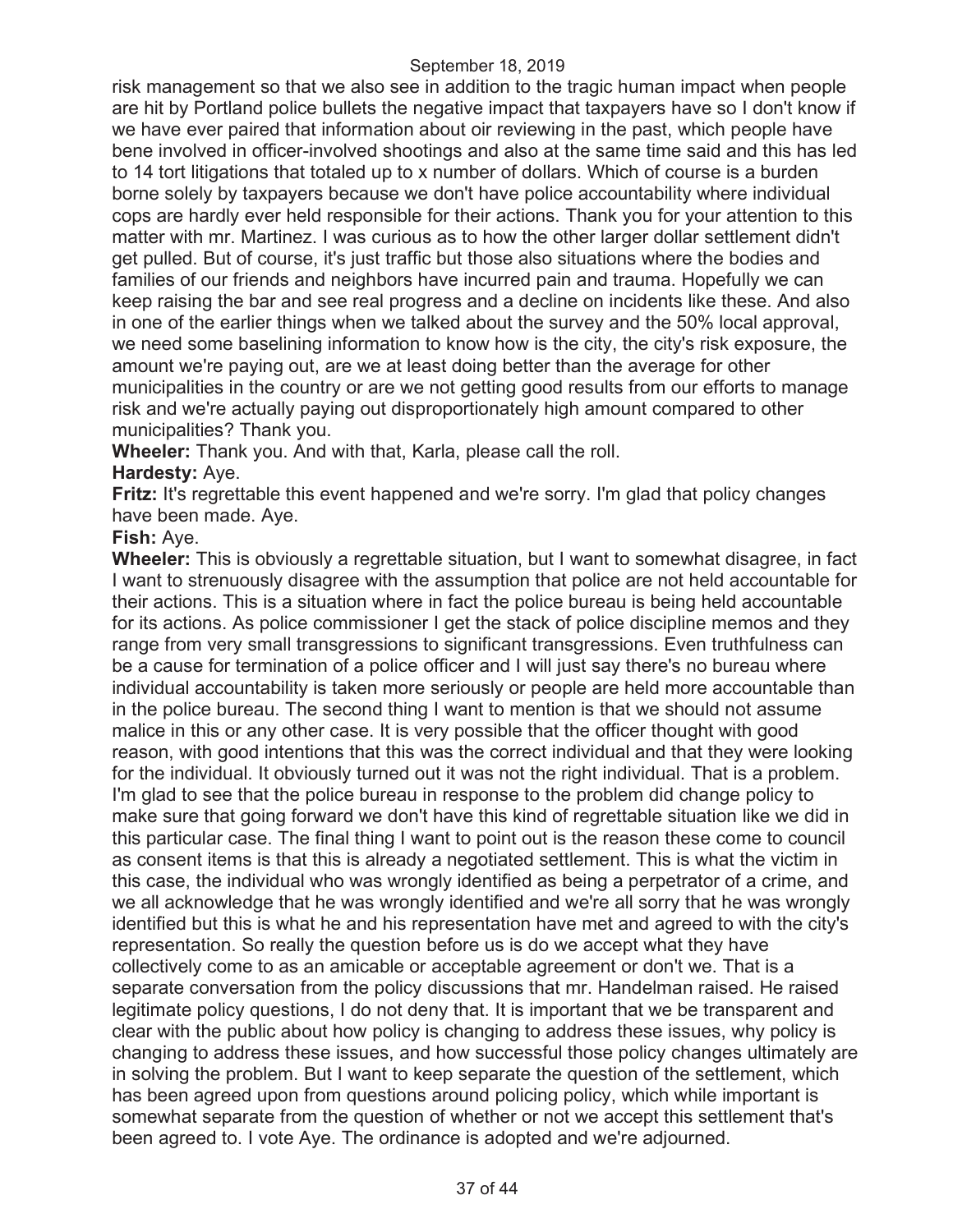**At 12:00 p.m., Council recessed.**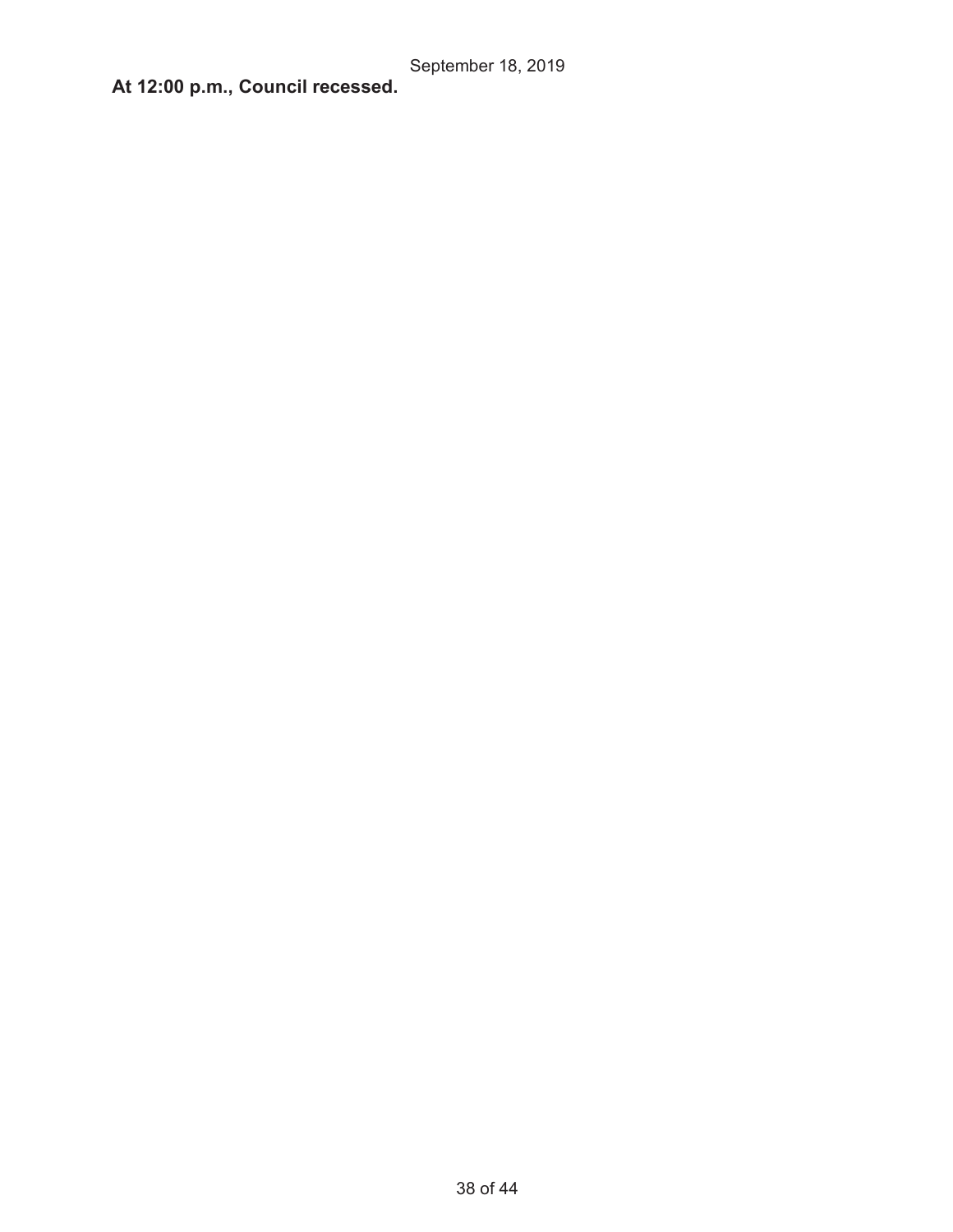**This file was produced through the closed captioning process for the televised City Council broadcast and should not be considered a verbatim transcript. Key:** \*\*\*\*\* **means unidentified speaker.** 

### **September 18, 2019 2:00 PM**

**Wheeler:** All right. Good afternoon, everyone. Welcome to Portland city hall, this is the wednesday afternoon september 18th session of the Portland city council. We welcome you all. Karla, please call the roll.

**Hardesty:** Here.

**Fritz:** Here, I mean sorry [laughter]. I was just so sure you –

**Wheeler:** [laughter] Sorry. Take two –

**Fritz:** Take two.

**Wheeler:** Take two. [laughter]

**Fritz:** Sorry.

**Wheeler:** Karla, good afternoon.

**Moore-Love:** Good afternoon.

**Wheeler:** Please call the roll.

**Hardesty:** Here. **Eudaly: Fritz:** Here. **Fish:**

**Wheeler:** Here [laughter]. And now we're going to hear from legal counsel on the rules of decorum. I think we can give the short version today.

**Naomi Sheffield, Deputy City Attorney:** Well, the shortened version, i'll wing this then. Welcome to city council. The city council is an opportunity for all Portlanders to speak, so please speak when your turn is given. Please don't boo or hiss if you want to express agreement, raise your thumbs and if you want to express disagreement, you can give a thumbs down.

### **Item 885**

**Wheeler:** Perfect. Well done. Thank you. So Karla we have one item this afternoon. Could you please read the item. Colleagues, i'd like to start by thanking commissioner Fritz and her entire team for bringing this proclamation to the city council. I'd also like to thank Ivan hernandez, pepe muscoso?

**Pepe Moscoso, Surreal Pop Artist Gallery Owner and Educator:** Moscoso.

**Wheeler:** Moscoso. Thank you, sir. Javarr requena and tatiana elejalde for coming to council today to speak in support of this important proclamation. It's important for us as a city to recognize how members of our community have contributed to economic growth, culture, and civil rights. I'd like to take this moment to recognize the sheer number of latinx civil servants and their many contributions to our city. Thank you for your service to our community, thank you for your service to the city of Portland. I'm proud of Portland status as a sanctuary city. Under my leadership as mayor, the city of Portland will remain a welcoming, safe, and inclusive place for all people regardless of their immigration status. Commissioner Fritz, thank you for bringing this forward today.

**Fritz:** Thank you for cosponsoring this year's latinx heritage month proclamation with me mayor. It's also my honor to welcome all of our guests, including our speakers, ivan Hernandez, who's communication manager for immigration rights organization, causa, and pepe moscoso, surreal pop artist, gallery owner and educator. Thank you both for being here, if you'd like to come on up. The theme for the 2019 hispanic heritage month is hispanic americans, a history of serving our nation. The city employs many veterans, including -- javarr Requena who is also joining us today. Javarr served in the army, works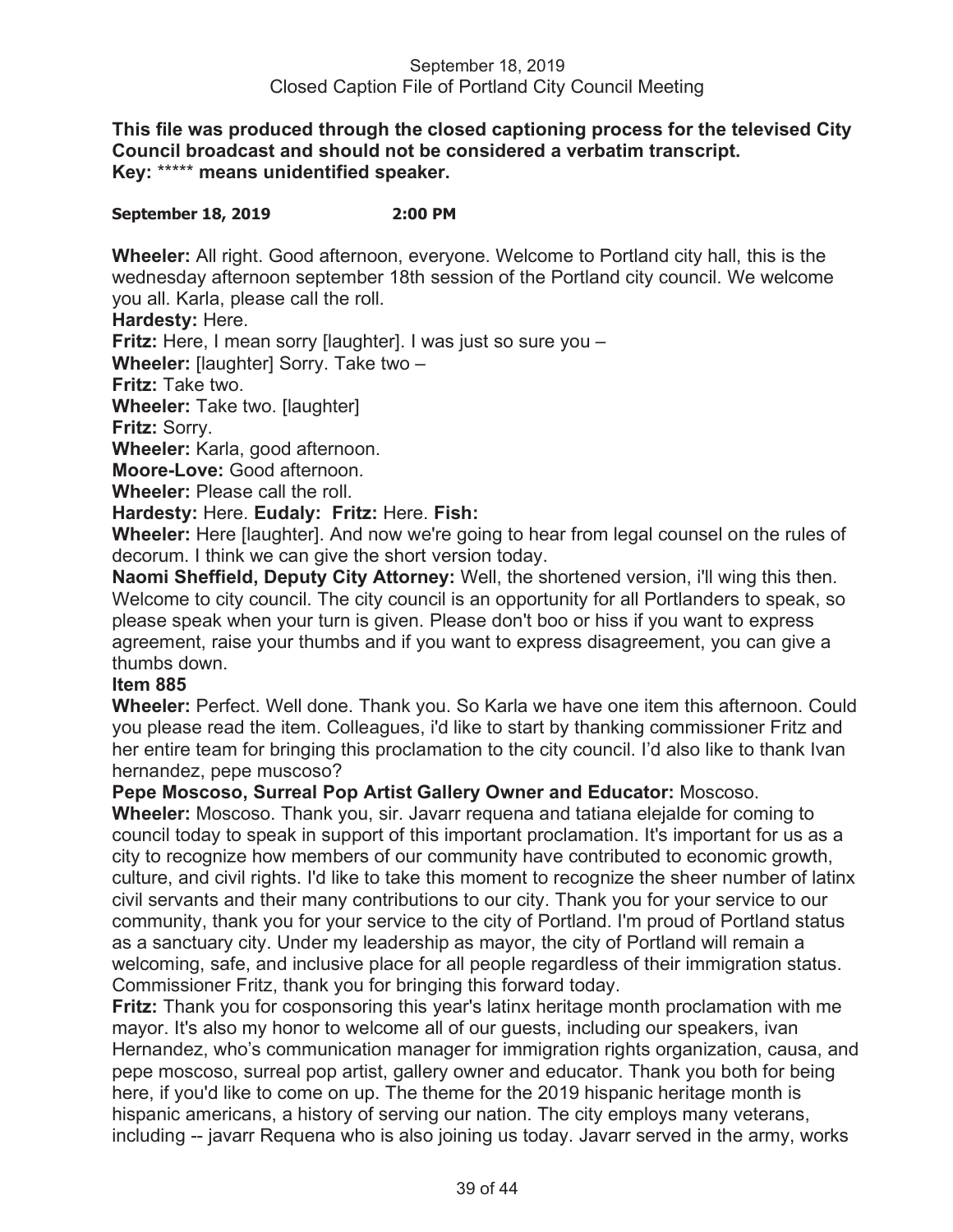for the bureau of human resources and is a latinx pdx affinity group member. It's nice to see you all here along with Tatiana elejalde, and we'll hear from Ivan first, please. **Wheeler:** Thank you.

**Fritz:** At least that's what my notes say. If that's not what you were going to do, just take it away.

**Ivan Hernandez:** Wait, who, who starts? Me? I guess I'll start. Good afternoon, everybody. My name is Ivan hernandez, I am with causa, which is Oregon's immigrant rights organization. And i'm here to say, well first thank you for acknowledging the contributions and the culture that communities bring and enrich our city with. And I wanted to let you know a little bit about causa. Causa in the past year, we've advocated and lobbied for different policy, including the driver, uh hb2015, which is driver's license bill that will grant driver's licenses to all of Oregon's residents regardless of immigration status, and just this past fall, well I guess last fall in 2018, we helped protect our state's sanctuary law when over 63% of Oregonians agreed with us, with the city of Portland that we should not be profiled by the way we look or the way we talk. Also I want to thank the city of Portland not only for being a sanctuary city, but also for the task force and work group that works to protect those, and also thank you for your support on universal representation which allows all people in the state, you know legal counsel when they are needed. As we know, unfortunately, some people as young as 2 years old have to represent themselves in immigration court, and with this fund and support from the city of Portland, and you know, people have legal assistance and have an attorney there present with them now to be able to defend themselves. We're also happy to announce that we were able to expand that because of our work here in the city of Portland statewide, so thank you so much for that. And also mention that we have come a long ways, but we still have a long ways to go. We have to protect the gains we made and strive to do more. But thank you all for being here, thank you for once again acknowledging our community, acknowledging our culture, and thank you for what you've done for our communities and we hope to keep working together. Thank you.

## **Wheeler:** Thank you.

**Moscoso:** Good afternoon, mayor wheeler and city of Portland commissioners. My name is pepe, I am a visual artist, cultural art producer, and creative consultant and as well lawyer in mexico. I have been living in Portland for the last 14 years. And as I say i'm originally from Mexico. Maybe you notice my accent from Portland. I'm just kidding [laughter]. For me it's a pleasure to be here and talk about the importance of the latinos in our community. You know, as an immigrant we wear many hats. Why, because we are moving from our own culture to be the best version of ourselves in the place we are now living. As an immigrant wearing these hats, we try to bring the best of our own nation, not just as hard workers, as well as artists, producers, all the cultural elements that create our own identity. For me, being bold in all these projects and programs due to the past 14 years in Portland, Oregon, help me to understand how important we are, how important we are here in the nation and how much we are putting on the table to create and build a better nation. As well, you know every person that move and install themself in a new place to live, they have challenge and opportunities. And as an artist and as a producer, we learn from these challenges and we take the best opportunity to do the best for the community, and for our families. You know, now we have many mexican-american living in the united states, and as a 100% mexican I now want to give the best to my kids, to tell them where are their roots, and where are we coming from, and what we are now doing here as latinos living in the united states. It's a pleasure to be here, and I want to finish my conversation with one quote, and had been very important for me, "The need for connection and community is primal, as a fundamental as the need for air, water, and food." Dean Ornish. We need community. We need to build relations. This is the time that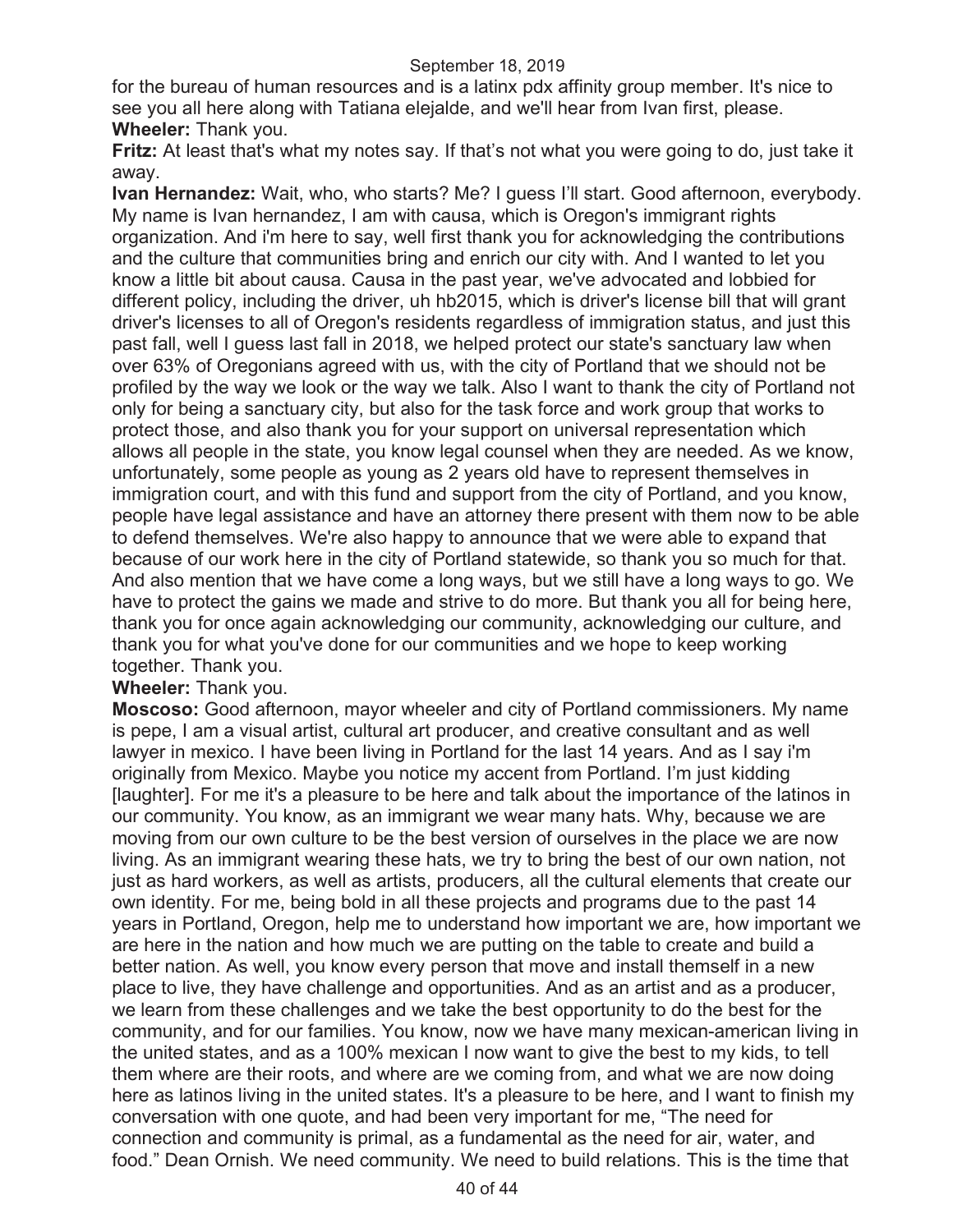we are changing. We are becoming world citizens, and we need to accept each other and I'm going to end my conversation with this question, with these questions, all right? Why we don't accept the change? Why taking us so much to understand that now we are building a nation of many people from many places and many colors. Thank you. Gracias. **Wheeler:** Thank you. Appreciate it.

**Javarr Requena, Bureau of Human Resources, Latinx PDX Affinity Group:** Okay, I'm going to go. How you doing? My name is javarr requena. I am an immigrant, came here on a visa, well, actually I was already in the states but I had a green card growing up before I joined the military. I spent eight years in the military in the 82<sup>nd</sup> Airborne Division out of fort bragg. I've been to iraq, afghanistan, traveled most of this world to defend this country. Being a person that comes from outside of this country, and defend it as I am an american, because I am, that's what I feel like that I am, I shed blood like everyone else did, carried bodies through the medivacs through taking bullets, taking enemy fire, the whole shebang. War, war is hell. To be honest with you. It doesn't matter, the bullet doesn't matter what color or race you are, where you come from, it doesn't matter. It matters the person to your left and your right, make sure they come back home. That's what matters. It doesn't matter because they come from the same country you come from, the United States of America. And those things are important. I think as a country we've lost those ideas of partnership, brotherhood and everything else that comes along with living the american way. Another saying is, as american as american pie. But I think that's changed a lot because we, it's a melting pot of different cultures and I think we need to accept those things as something that as a country of immigrants we've lost that. And we should do more to accept one another because that's what makes america great, is each other. Everyone comes with different, unique differences, different backgrounds. The cool thing about the 82nd was it was called the all-americans for a reason. That's the nickname of the 82nd airborne division. It's people from across this country, my best friend was a caucasian fellow, was irish, from west virginia. And we share a lot of different similarities. We both grew up poor, he had a taste for mountain dew I could not understand [laughter]. He couldn't even explain to me why that was just his drink of choice. But we became best friends and I still talk to him to this day. I still love that guy. It's the bonds you build, the brotherhood you have, the blood brothers that would, you would never forget. You remember the times when times are hard, when it's difficult, when you are in enemy fire and stuff that you can't really truly get out of, but it is the people to your left and your right who you depend on. Those are the things that matter, that's america in a nutshell. It's depending on one another. And being an employee within the city, i'm thankful for just having this platform to express those ideals. I've been in the city for five years, as an employee, but i've been living in the city for ten years. And as a city of Portland's progressive, I mean of course a lot of things need to change, like anything else, but as a city entity, we should do more for veterans. I think i've been on this platform before, explaining that, that veterans need help. But there's a lot of us that's out here just want to be part of something bigger. We just don't have the opportunity or know how to reach out to even do those things because we're not from that. We're [laughter] very selfless, in other words, we rather let someone else take the position than ourselves because in our minds, they deserve it more. But we all deserve to kind of be selfish sometimes to actually take the step and move forward. But I thank you for giving the platform, thank you for the organization, thank you for allowing me to talk. Thank you so much.

**Wheeler:** Thank you for speaking. We appreciate it. Commissioner hardesty.

**Hardesty:** Thank you, mayor. I want to thank you for your service.

**Requena:** Thank you.

**Hardesty:** As a former navy vet myself, I can tell you that you are absolutely correct, that we don't honor veterans enough in this city. I spoke at the stand down on september the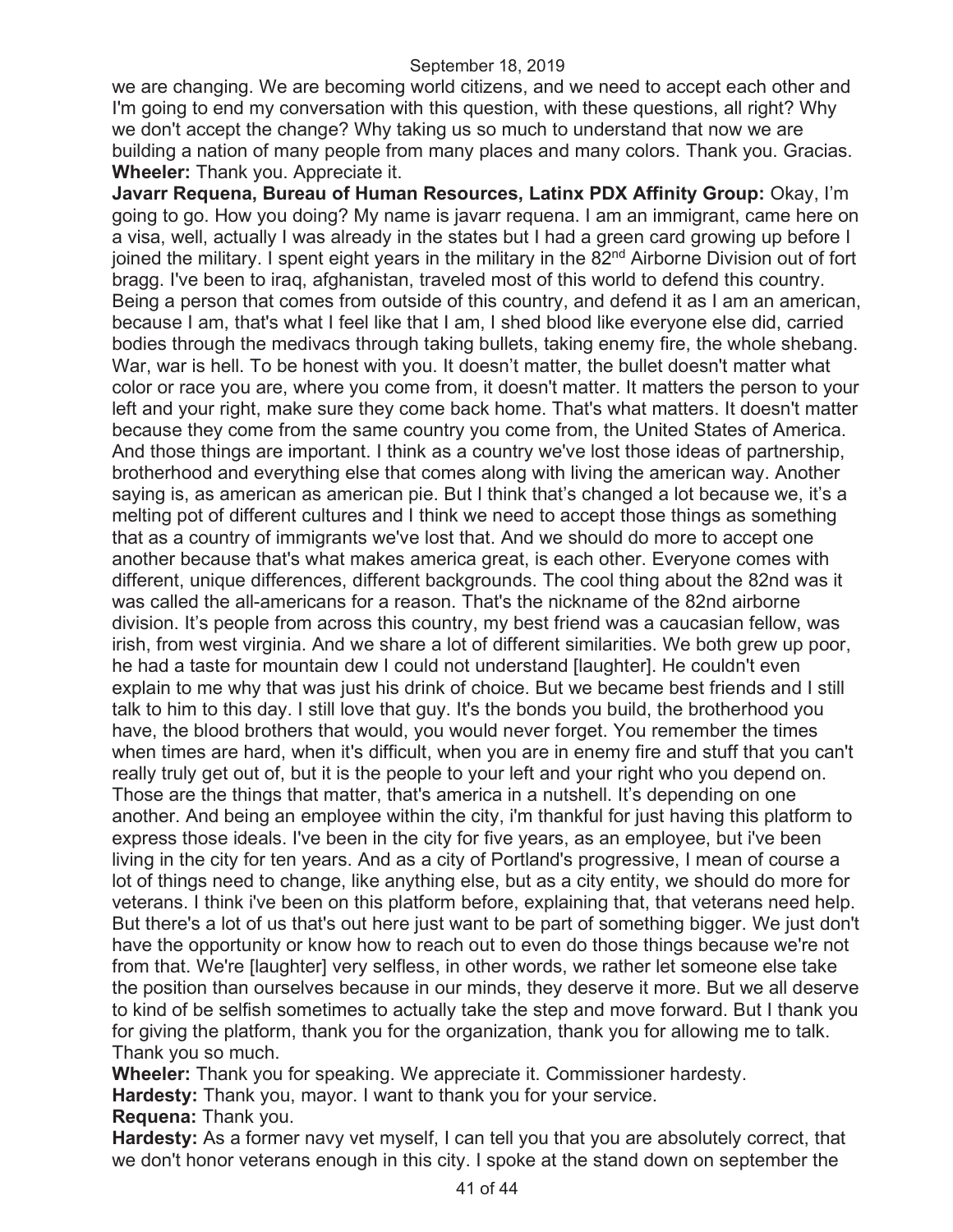11th and it kind of breaks your heart to think people gave so much, and get so little back. And so I really appreciate you being here –

**Requena:** Thank you.

**Hardesty:** And I appreciate you sharing your story. And we can and must do better by veterans. Thank you.

**Wheeler:** Thank you.

**Hardesty:** Thank you all.

**Fritz:** Thank you all for being here. Now mayor wheeler is going -- that's the end of your presentation, right?

**Requena:** Yeah.

**Fritz:** Yeah?

**Hardesty:** Yeah, right.

**Fritz:** Now I believe that, the next -- what i've got in my instructions which I try to follow my staff's instructions is that mayor wheeler is going to read the english version, then tatiana elejalde of the office of equity and human rights and also a latinx pdx member is going to read the spanish version. After that we'll have council comments and then photographs and cheering and celebrations.

**Wheeler:** Very good. So, I like to start these off by saying these are more than words to us, these are values that the council has ascribed to that we agree with. And by extension, the community. Whereas Portlanders self-identify as hispanic, latino, latinx, chicano, indigenous or country of origin american, in this heritage extends historically over five centuries thriving as a consistent and vital influence in our country's food, culture, language, economic growth, and prosperity. And whereas latinx culture is tied to indigenous african, asian, and Iberian ancestry and historical roots. The rich tapestry of our culture recognizes that latinx are multiracial, multicultural, and multilingual. The latinx population represents people with origins from the caribbean, central america, north america, south america, and many, many other places around the world. And whereas, growing at the same pace as the nation, Oregon's most recent data shows that 13.3% of the state's population is now latinx. Since 2010, Oregon has added nearly 91,000 latinx residents. In Portland, there are 67,551 people of latinx descent, making up 10.9% of the city's population. While Portland's overall population grew by 1.3% between 2016-2017, the rate of growth for the city's latinx population was 3.8% during the same time period. Whereas in 2017, 66.4% of latinx in Portland were native born, growing by 12%, while the foreign born population has grown by 1%. The median age for latinx in Portland is 28.4 years. One in four kindergarteners identify as latinx. And whereas, latinx have supported Portland's economy with myriad of contributions in the fields of commerce, science, technology, public health, health, agriculture, winemaking, dairy, and many, many more areas. Today their purchasing power in Portland is nearly \$4 billion, and 15,000 businesses are owned by latinx entrepreneurs. Whereas people of latinx heritage are often subject to discrimination and underrepresentation. And whereas Portland recognizes the many organizations, institutions, and people supporting the latinx community to overcome disparities in economic and housing opportunities, as well as health and educational outcomes, working tirelessly to ensure that they remain a flourishing community. And whereas, continued access to jobs and livable wages for Oregon latinx is essential for our state to thrive, latinx currently make up 7.1% of the city of Portland's workforce. To help connect more latinx to city jobs, and to support them throughout their careers with the city of Portland, the latinx pdx city employee affinity group was reestablished in 2014. Latin pdx has reached over 80 members and continues to grow. And whereas, city staff members in the latinx community stand in solidarity, solidarity with other communities of color and members of marginalized groups who continue to face discrimination and underrepresentation and are committed to working in unity to dismantle systems of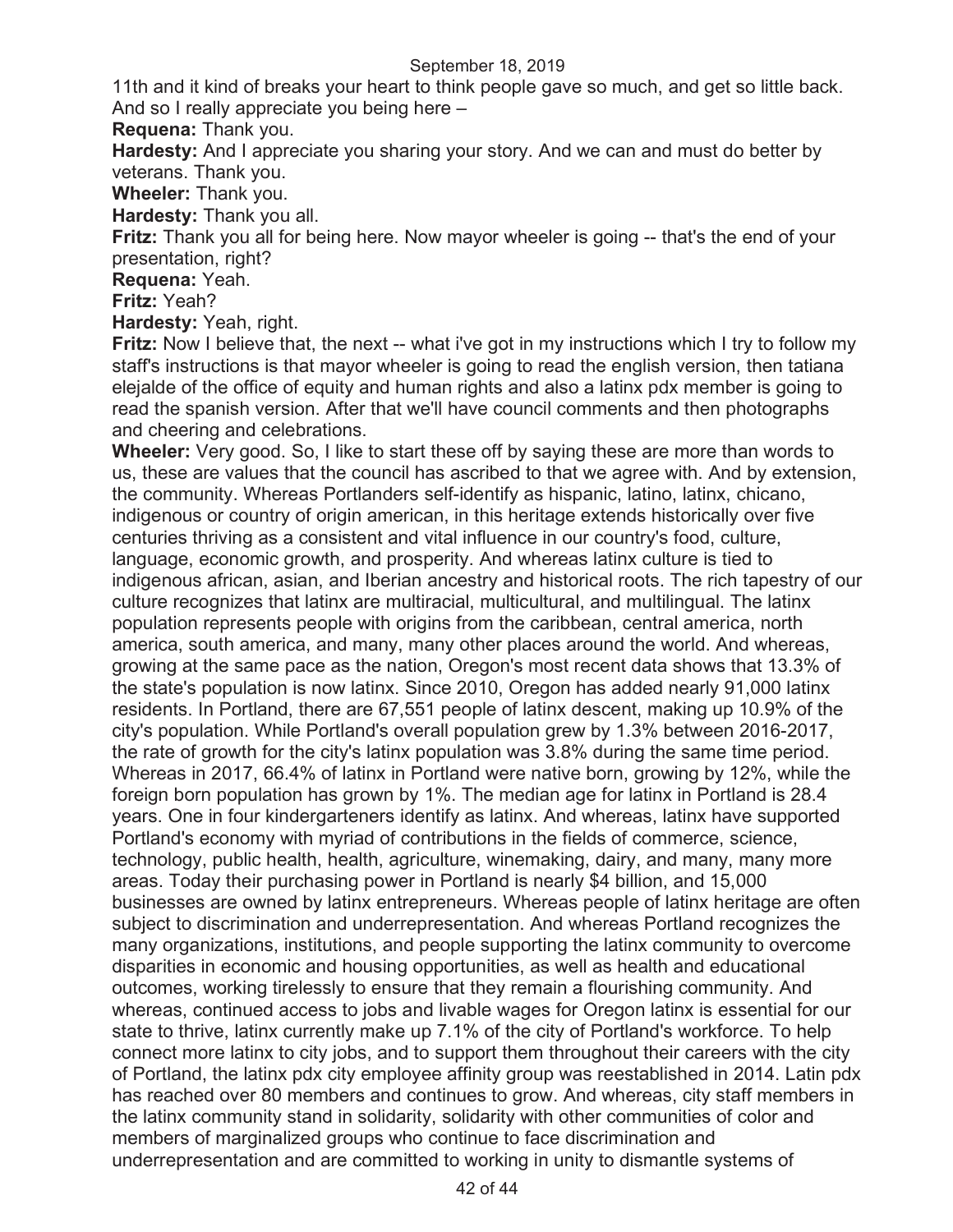oppression. And now therefore, I ted wheeler, the mayor of the city of Portland, Oregon, the city of roses, do hereby proclaim september 15th to october 15th, 2019, to be latinx heritage month in Portland and encourage all residents to observe this month. Thank you.

**Tatiana Elejalde, Office of Equity and Human Rights:** Thank you, mayor wheeler. [applause] I'm Tatiana elejalde, proud immigrant from colombia. And I work for the office of equity and human rights. [translates proclamation into spanish] [applause] **Wheeler:** Thank you. And does that complete the presentation?

**Fritz:** That completes the presentation. If either of you would like to say anything, and then I have closing comments.

**Hardesty:** I just want to thank each of you for coming here, and I think it's absolutely fabulous that commissioner Fritz and mayor wheeler cosponsored this ordinance today. It's important that we recognize all the cultures that call Portland home. And so thanks for being here. [applause]

**Wheeler:** I don't, I don't have a great speech, but I just wanted to say thanks, I appreciate this, and i'm just curious, how many of you are members of latinx pdx? So quite a few. That's great. And so we'd like to obviously see that continue to grow. Speaking now as part of the city team here, I think it's really important to help not only expand the reach of our community here in Portland and potentially share ideas about who else we should be encouraging to come and work with us here on our important mission at the city of Portland, but it also I think helps people who are coming from other places who work for the city of Portland to feel more welcomed and more connected to what we're doing here. We know that we're pretty good at recruiting, we're less than pretty good when it comes to making sure that people feel connected and supported in their jobs here, and so retention really needs to continue to be something important that we do. And I really resounded with the comments about the importance in this day and age of feeling like you belong. At a time where it just seems as a society we're hell bent on dividing people, this is an opportunity to really bring people together and stand not only for them as individuals, but also stand for really important values that are being tested during these difficult times. So we are trying to counter the tide of negativity and hostility and hate and division by being supportive and inclusive in bringing people together. And this is one really cool way that I think all of us here at the city of Portland are working with community groups and leaders in the community to really try and live that value. So my hat's off to you. I salute you. It's not all sitting in city hall. I've been handed this little memo, there's fun associated with this. And it says, following the council presentation, all are welcome to join us in the city hall atrium for refreshments and entertainment. So that sounds like a lot of fun, particularly given that we have a relatively short agenda today. So the atrium is downstairs, fun, refreshments, music, a dj, it should be really cool.

**Hardesty:** Are you going to sing? [laughter]

**Wheeler:** No, i'm going to do you all a favor, because I like many of you here in this room, so i'm not going to sing today. But I would have a simple request. I'd like it if we could please gather here in front –

**Fritz:** Uh, I'd like –

**Wheeler:** Commissioner Fritz, i'm sorry.

**Fritz:** That's all right.

**Wheeler:** I apologize.

**Fritz:** That's all right.

**Wheeler:** After commissioner Fritz if we could just gather for a photograph, that'd be a lot of fun. Thank you, Commissioner Fritz.

**Fritz:** You do usually get to do the -- have the last word but this time I thought I would, you know.

**Wheeler:** You've earned it. You've earned it.